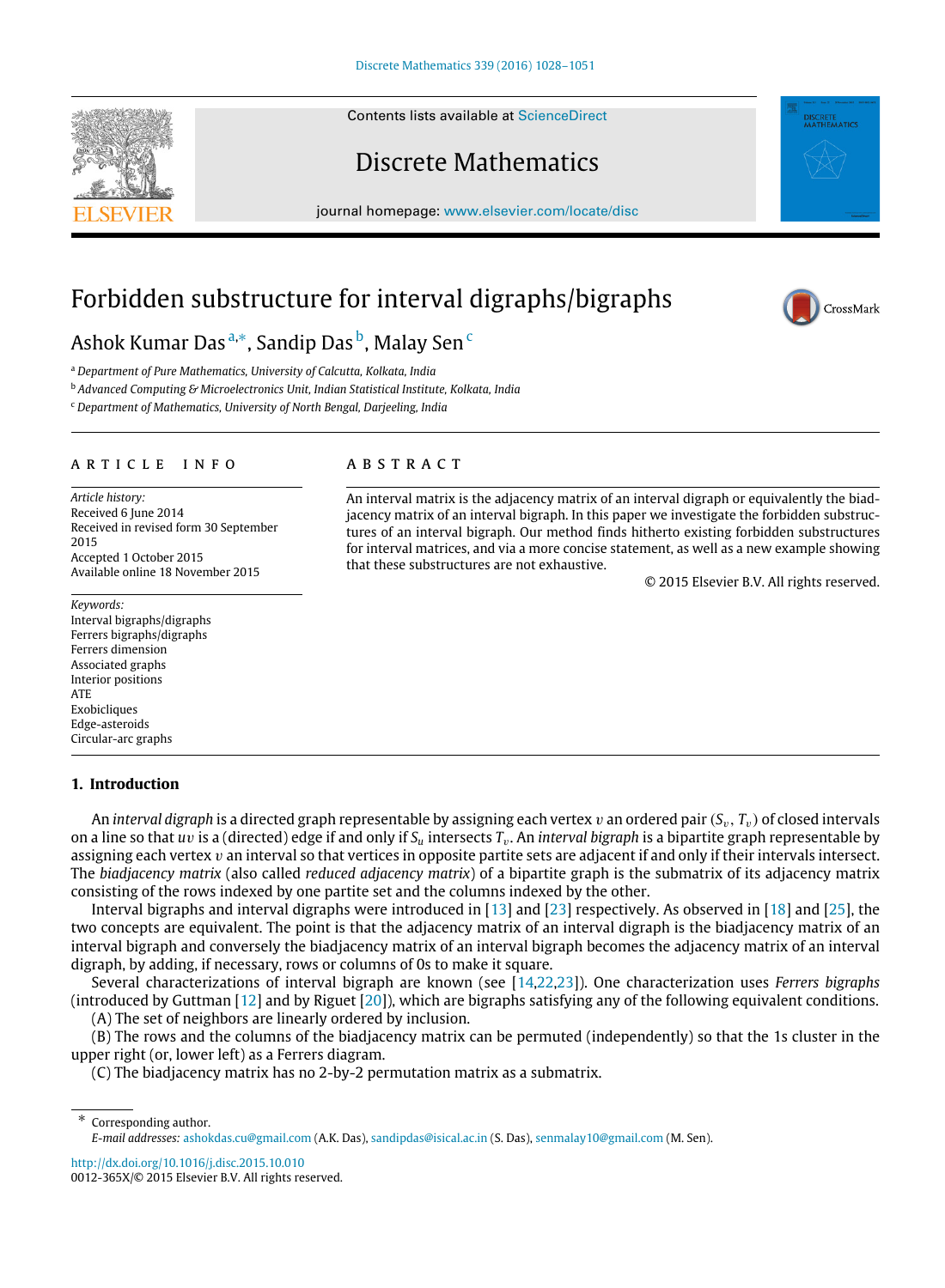The condition in terms of Ferrers bigraphs similarly extends to arbitrary binary matrices. A binary matrix with no 2-by-2 permutation submatrix is a *Ferrers matrix*.

An example of a Ferrers matrix is

| 0 | $\Omega$ | $\overline{0}$ | 0 | 0              | 0                |
|---|----------|----------------|---|----------------|------------------|
|   |          | $\theta$       | 0 | $\overline{0}$ | 0                |
|   |          |                |   | $\theta$       | 0                |
|   |          |                |   |                | $\boldsymbol{0}$ |

[Theorem A](#page-1-0) characterizes interval bigraphs. We forbid multiple edges, so a bigraph is *complete* if every entry in its biadjacency matrix is 1. A *zero-partition* of a binary matrix is a coloring of each 0 with *R* or *C* in such a way that every *R* has only 0s colored *R* to its right and every *C* has only 0s colored *C* below it. A matrix that admits a zero partition after suitable row and column permutations is *zero-partitionable*.

# <span id="page-1-0"></span>**Theorem A** (*[\[23\]](#page-23-1)*)**.** *The following conditions are equivalent*

#### (i) *B is an interval bigraph.*

(ii) *The rows and columns of its biadjacency matrix can be independently permuted such that the matrix admits a zero partition.*

(iii) *B is the intersection of two Ferrers bigraphs whose union is complete.*

We defined zero-partitionability for general binary matrices. Adding rows or columns of 0s does not affect zeropartitionability, so this property of the biadjacency matrix also characterizes interval bigraphs (our bigraphs are simple). We discuss interval bigraphs wholly in terms of the binary biadjacency matrices, so we call such a matrix an *interval matrix*. Our aim is to provide forbidden substructures of interval matrices.

In the present paper, we obtain five small matrix configurations, each of which give rise to a set of forbidden matrices for interval matrices. Interestingly, along the way, all the forbidden subgraphs for interval bigraphs, so far known, are subsumed in our approach; in addition, new forbidden substructures are obtained.

More results on interval digraphs/bigraphs and related topics appear in [\[2](#page-22-1)[,16,](#page-23-7)[25](#page-23-3)[,27\]](#page-23-8). For a remarkably fine survey of the topic of the interval bigraphs and related areas, see Brown [\[1\]](#page-22-2).

### *1.1. Background materials*

A binary matrix with exactly one 0 is a Ferrers matrix. Hence every bigraph *B* is the intersection of finitely many Ferrers bigraphs. The minimum number of Ferrers bigraphs whose intersection is *B* is the *Ferrers dimension* of the bigraph *B*, written *fdim*(*B*). More generally, the Ferrers dimension of a binary matrix *A* is the minimum number of Ferrers matrices whose intersection is *A*.

Ferrers bigraphs and Ferrers dimension were extensively studied, in the language of digraphs, by Cogis in [\[4–6\]](#page-22-3). For short proofs of equivalence of various characterizations of Ferrers bigraphs, see [\[27\]](#page-23-8). Mahadev and Peled in their book on Threshold Graphs [\[17\]](#page-23-9) devoted half a chapter on Ferrers digraphs. Golumbic and Trenk [\[11\]](#page-22-4) found it important to write a section on Ferrers dimension two in their book on Tolerance Graphs. Ferrers bigraphs and Ferrers dimension are also called (bipartite) chain graphs and chain dimension respectively. The term chain graph was first used by Yannakakis [\[28\]](#page-23-10) in his paper on partial order dimension problem.

By [Theorem A,](#page-1-0) every interval bigraph has Ferrers dimension at most 2. The converse is false [\[23\]](#page-23-1). Bigraphs with Ferrers dimension 2 were characterized by Cogis [\[4\]](#page-22-3) and by Doignon, Ducamp, and Falmagne [\[9\]](#page-22-5). Cogis [\[4\]](#page-22-3) introduced the *associated graph H*( $B$ ) for a bigraph  $B$ . Its vertices are the 0s of the biadjacency matrix  $A(B)$  of  $B$ , with two such vertices adjacent in  $H(B)$ if and only if they are the 0s of a 2-by-2 permutation submatrix of *A*(*B*). Such a submatrix is an *obstruction* and two zeros form obstructions with one another. Cogis [\[4\]](#page-22-3) proved the following theorem.

**Theorem B.** *The Ferrers dimension of a bipartite graph B is at most 2 if and only if H*(*B*) *is bipartite.*

This yields a fast algorithm for testing  $fdim(B) < 2$ .

The associated graph *H*(*A*) is defined in the same way for a general binary matrix *A*. Entries in a row or column of 0s become isolated vertices in *H*(*A*), which does not affect whether *H*(*A*) is bipartite. Thus the characterization of  $fdim(B) \leq 2$  extends to binary matrices. For more equivalent notions of Ferrers dimension two, and other related results, see [\[3,](#page-22-6)[21](#page-23-11)[,23,](#page-23-1)[24\]](#page-23-12).

Partial results on forbidden configuration for interval matrices were obtained in [\[7\]](#page-22-7). In Section [2,](#page-2-0) we introduce the necessary concepts and state our forbidden substructures, which strengthens the results of [\[7\]](#page-22-7).

Müller [\[18\]](#page-23-2) also considered this from a different approach. For this he defined asteroidal triple of edges (ATE) in a bigraph as follows : Three edges *e*1, *e*2, *e*<sup>3</sup> form an *asteroidal triple of edges* if there is a path joining two edges that avoids the neighbors of the third. Müller also proved that an interval bigraph is ATE-free. Das and Sen [\[8\]](#page-22-8) showed that a bigraph *B* having Ferrers dimension less than equal to 2 is also ATE-free, which strengthens the Müller's result.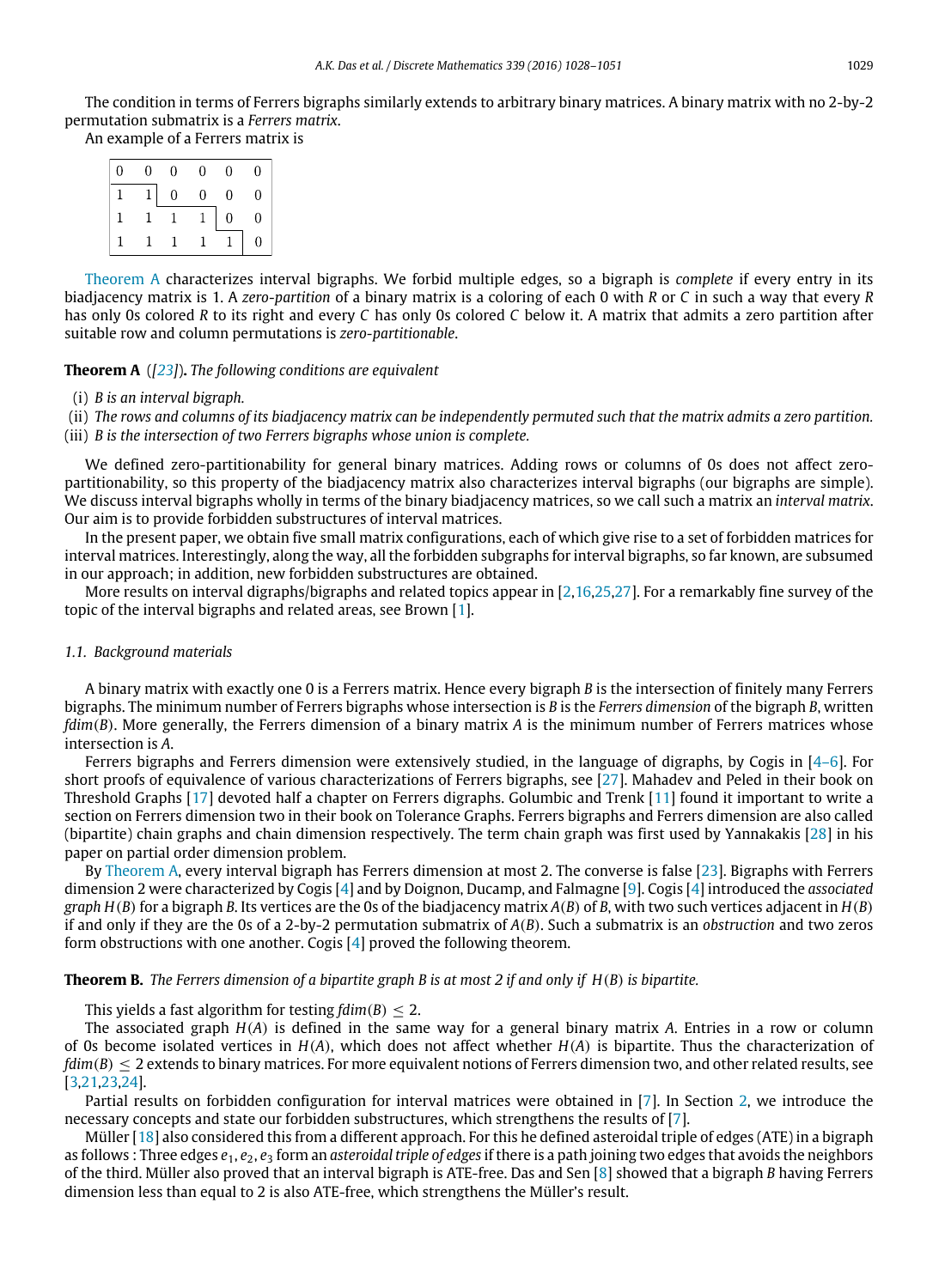<span id="page-2-1"></span>

**Fig. 1.** The insects.

Circular arc graph is the intersection graph of a family of circular arcs of a host circle. If the vertices of the circular arc graph can be covered by two cliques then it is a *two-clique circular arc graph*. Trotter and Moore [\[26\]](#page-23-13) characterized two-clique circular arc graph in terms of forbidden subgraphs. Their list of forbidden subgraphs contain several infinite families which are not described here (see also Brown [\[1\]](#page-22-2)).

To unify these infinite families into a more compact form, Feder et al. [\[10\]](#page-22-9) introduced the notion of edge-asteroid. An *edge*asteroid is a set of edges  $e_0, e_1, \ldots, e_{2k}$  such that, for  $i = 0, 1, \ldots, 2k$ , there is a path joining  $e_i$  and  $e_{i+1}$  and containing both  $e_i$ and  $e_{i+1}$ , that avoids the neighbors of  $e_{i+k+1}$ ; the subscript addition is modulo  $2k + 1$ . In the same paper they characterized two-clique circular arc graphs as follows: A two-clique graph is a circular arc graph if and only if its complement does not contain induced cycles of length at least six and an edge-asteroid.

Two-clique circular arc graphs have also been characterized in [\[15\]](#page-23-14) and [\[21\]](#page-23-11). It is proved that a bipartite graph *B* is of Ferrers dimension at most two if and only if its complement is a two clique circular arc graph. Now the results of Trotter and Moore [\[26\]](#page-23-13) and Huang [\[15\]](#page-23-14) combined together add to another characterization of bigraphs of Ferrers dimension at most two via six infinite families and three separate graphs. It is interesting to note that this is a nice example of a classical result viewed from a new perspective.

Müller [\[18\]](#page-23-2) introduced a family of graphs called *insects* and conjectured that a bipartite graph is an interval bigraph if and only if it contains no ATE and no insects as an induced subgraph, which was disproved by Hell and Huang [\[14\]](#page-23-4). In the same paper, they also showed that the set of insects can be reduced to only three graphs they called "essential insects" [\[Fig. 1](#page-2-1) in Section [3.1\]](#page-5-0).

Hell and Huang [\[14\]](#page-23-4) defined a bigraph called *exobicliques* as follows: An *exobiclique* in a bipartite graph *B*, with parts *X* and *Y*, is a biclique (i.e. a complete bipartite graph) with non empty parts *M* ⊆ *X* and *N* ⊆ *Y* such that each of *X* − *M* and *Y* −*N* contain three vertices with incomparable neighborhoods in the biclique. (Two neighborhoods are incomparable if one does not contain the other.) Then they proved that a bipartite graph containing an exobiclique is not an interval bigraph. Obviously the graphs of [Fig. 1](#page-2-1) are exobicliques. In the same paper they also provided another class of six bipartite graphs called *bugs* [\[Fig. 2](#page-3-0) in Section [3.1\]](#page-5-0) and called a graph an *extended insect* if it is either an insect or a bug. Finally, they showed that a bipartite graph contains an induced exobiclique if and only if it contains an induced extended insect. It might be worth mentioning that Müller's [\[18\]](#page-23-2) ATEs are covered by the graphs of Trotter and Moore [\[26\]](#page-23-13) and it is the insects of Müller that moved the research forward leading to the exobicliques of Hell and Huang [\[14\]](#page-23-4).

- To summarize, the forbidden subgraphs of an interval bigraph presently known are
- (1) Induced cycles of length at least six or edge-asteroids.
- (2) Extended insects (i.e. insects and bugs).

It is clear that the bipartite graphs of class (1) are of Ferrers dimension greater than 2 and accordingly these graphs are not interval bigraphs. It will be observed in Section [3.1](#page-5-0) of the present paper that the class of "extended insects" of [\[14\]](#page-23-4) is equivalent to the configuration  $M^0$  of Section [3.1.](#page-5-0) (Configuration  $M^0$  is obtained from the forbidden substructure  $F^0$ .)

In this paper, we start with a matrix of Ferrers dimension two, obtain the associated graph and use the notion of interior positions in its bicoloration to find out the isolated vertices which are forced to receive two colors prohibiting a zero-partition of the matrix. In this effort we have obtained the configuration  $F^0$  and four other forbidden configurations which do not contain any of the forbidden subgraphs so far known as induced subgraphs.

#### <span id="page-2-0"></span>**2. Bicolorations and interior positions**

Since the result of Cogis is valid for all binary matrices, we henceforth drop the notations for bigraphs and discuss simply a binary matrix *A* and the associated graph  $H(A)$ . Cogis [\[4\]](#page-22-3) proved that  $fdim(A) \leq 2$  if and only if  $H(A)$  is bipartite. The graph *H*(*A*) may be disconnected and may have isolated vertices corresponding to 0s in *A* that belong to no obstruction. Deleting the isolated vertices yields a graph  $H^b$  called the *bare graph* associated with *A* (see [\[9\]](#page-22-5)).

Let *A* be a binary matrix with Ferrers dimension 2, so *H*(*A*) is bipartite. Let **I** denote the set of all isolated vertices in *H*(*A*). Let (**R**, **C**) denote a bicoloration of *H*(*A*), where a *bicoloration* of a graph is an ordered pair of (possibly empty) stable sets whose union is the vertex set of Hb. Let  $H_1,\ldots,H_p$  be the components of  $H^b$ , with  $(R_i,\,C_i)$  denoting a bicoloration of  $H_i$ . Note that  $(\bigcup R_i, \bigcup C_i)$  is a bicoloration of  $H^b$ . There are a total of  $2^p$  bicolorations of  $H^b$ . We describe a bicoloration (**R**, **C**) of  $H^b$ by writing R or C in A in place of the 0 for each vertex of H<sup>b</sup>. Similarly, I, R<sub>i</sub>, C<sub>i</sub> designate the positions in **I, R<sub>i</sub>, C<sub>i</sub> respectively**.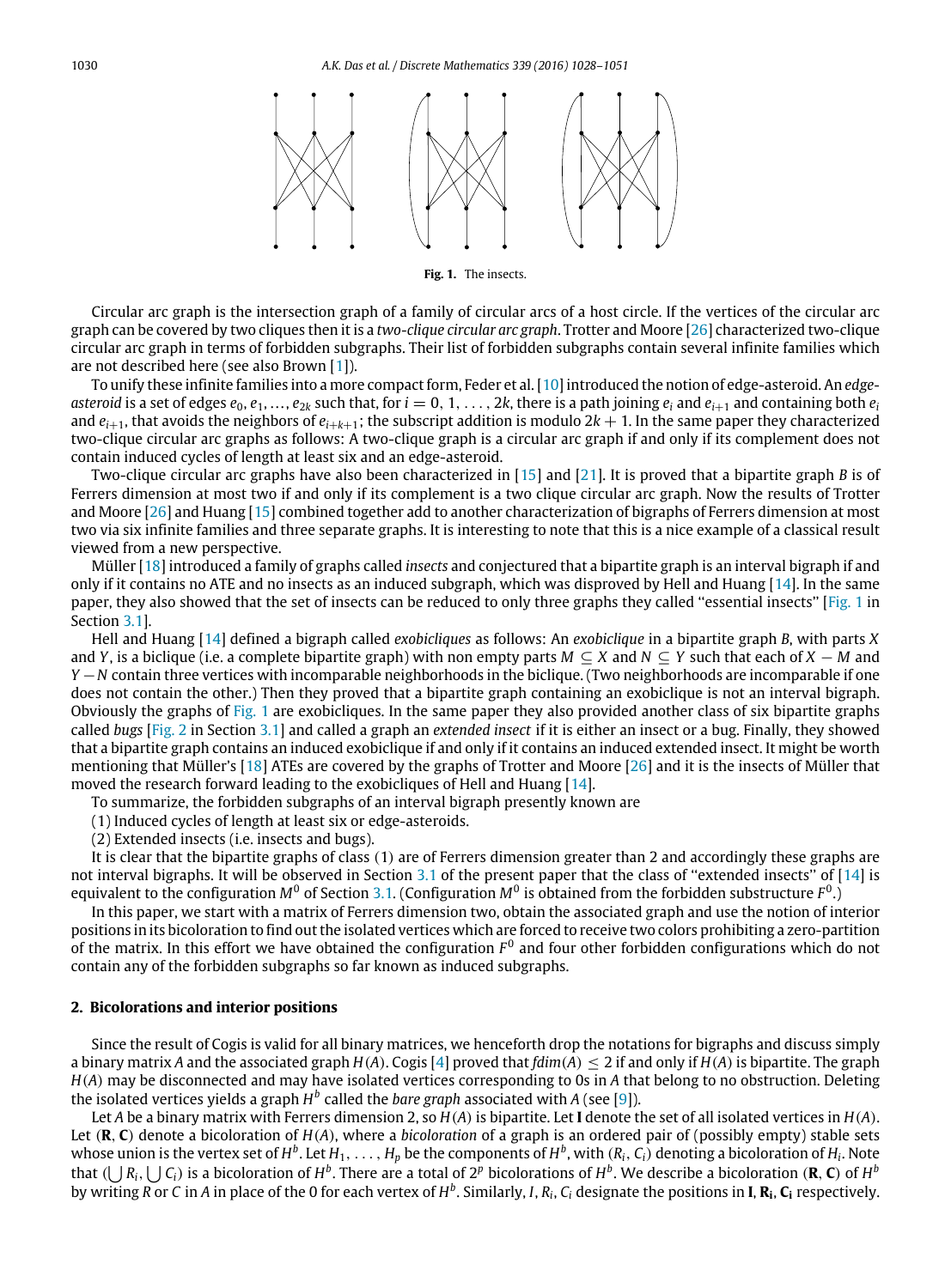<span id="page-3-0"></span>

**Fig. 2.** The bugs.

Cogis showed that if  $H(A)$  is bipartite, then  $H^b$  has a bicoloration (**R**, **C**) such that in A, each of **R**  $\bigcup$  **I** and **C**  $\bigcup$  **I** occupies the position of the 0s in a Ferrers matrix. Such a bicoloration is called a *satisfactory bicoloration*. It expresses *A* as the intersection of two Ferrers matrices, but for *A* to be an interval matrix this is not enough. The condition (iii) of [Theorem A](#page-1-0) demands that the union of the two matrices have 1′ *s* in all its positions.

By [Theorem A,](#page-1-0) a binary matrix is an interval matrix if and only if it is zero partitionable. Vertices in opposite partite sets of a component of *H <sup>b</sup>* must have different colors in a zero partition of the corresponding matrix *A*. Thus *A* is an interval matrix if and only if some R, C-bicoloration of  $H^b$  extends to **I** to complete a zero partition of A (after suitable permutations).

Given a particular bicoloration, some positions in **I** are immediately forced to receive *R* or *C*. This leads to the notion of ''interior positions'' introduced in [\[7\]](#page-22-7). We extend the definition from [\[7\]](#page-22-7) to a more general context.

<span id="page-3-1"></span>**Definition 1.** *A configuration or a substructure* is a matrix with entries in  $\{0, 1, -\}$  (where "-" means "0 or 1") plus optional labels on 0s to indicate membership in various sets; permutations of rows and columns are allowed. With respect to a bicoloration (**R**, **C**) of  $H^b$ , the sets **I<sub>R</sub>** and **I<sub>C</sub>** of R-interior and C-interior positions are the subsets of **I** defined as follows: a position in **I** belongs to **I<sup>R</sup>** [respectively to **IC**] if it lies in a 2-by-2 configuration where the opposite corner is a 1 and the other diagonal is in **R** [respectively, in **C**].

The set **I** is determined by the matrix A and is the same over all bicolorations of  $H^b$ , but  $I_R$  and  $I_C$  depend on the bicoloration. Interior positions were defined in [\[7\]](#page-22-7) only for satisfactory bicolorations, emphasizing row and column permutations that express **R I** and **C I** as Ferrers matrices. [Definition 1](#page-3-1) extends the concept to all bicolorations and ignores the permutations used to record the matrix.

The sets **I<sup>R</sup>** and **I<sup>C</sup>** may intersect, and they may not exhaust **I**. Our approach is motivated by the main result of [\[7\]](#page-22-7), which we state here.

**Theorem C** (*[\[7\]](#page-22-7)*)**.** *Let D be a digraph with Ferrers dimension 2.*

<span id="page-3-2"></span>(A) If  $\bf I_R\bigcap \bf I_C\neq \emptyset$  for some satisfactory bicoloration of  $H^b$ , then  $\bf I_R\bigcap \bf I_C\neq \emptyset$  for every satisfactory bicoloration.

(B) If D is an interval digraph, then  $I_R\bigcap I_C=\emptyset$  for every satisfactory bicoloration of  $H^b$ , but the converse is not true.

In the present paper we extend these conclusions to all bicolorations, dropping the word '*satisfactory*' from its appearances in [Theorem C.](#page-3-2) Thus disjointness of **I<sup>R</sup>** and **I<sup>C</sup>** is independent of the bicoloration of *H b* . Our results are motivated by [Theorem C](#page-3-2) but do not require it; we use only [Theorem A](#page-1-0) and the fact that  $H^b$  is bipartite when Ferrers dimension of the binary matrix is 2.

The relevance of disjointness of **R** and **C** is that a bicoloration of  $H^b$  with  $I_R\bigcap I_C\neq\emptyset$  cannot extend to a zero-partition of A, since a zero partition where all of **R** receives *R* and all of **C** receives *C* must also give *R* to all of  $I_R$  and *C* to all of  $I_c$ .

Recall that "-" means "either 0 or 1". We will study the following configurations.

**Definition 2.** With respect to a bicoloration (**R**, **C**) of  $H^b$ , the *configurations*  $F^0$ ,  $F^1$ ,  $F^2$ ,  $F^3$  and  $F^4$  are

$$
F^{0} = \begin{pmatrix} - & 1 & R \\ 1 & - & C \\ C & R & I \end{pmatrix} \qquad F^{1} = \begin{pmatrix} 1 & 1 & I \\ R & - & I_{C} \\ - & C & I_{R} \end{pmatrix} \qquad F^{2} = \begin{pmatrix} - & - & 1 & C \\ - & I_{C} & I & I_{R} \\ 1 & I & 1 & - \\ C & I_{R} & - & - \end{pmatrix}
$$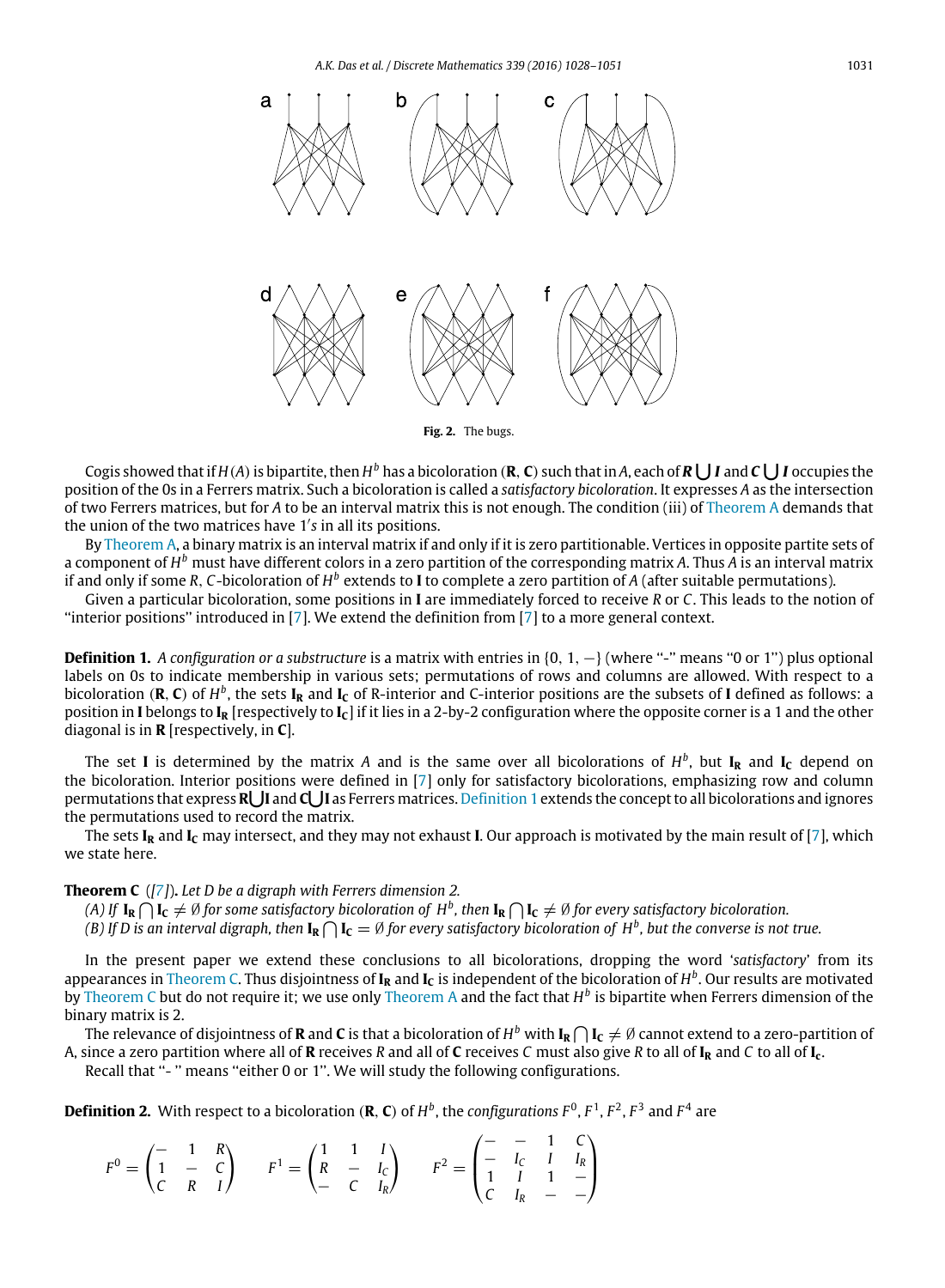1032 *A.K. Das et al. / Discrete Mathematics 339 (2016) 1028–1051*

$$
F^3 = \begin{pmatrix} 1 & - & 1 & - & 1 \\ C & - & I_R & - & - \\ - & - & I & C & R \\ - & 1 & I & 1 & - \\ - & R & I_C & - & - \end{pmatrix} \qquad F^4 = \begin{pmatrix} I & - & R & I & I_C \\ - & - & - & 1 & R \\ C & - & - & 1 & - \\ I & 1 & 1 & 1 & - \\ I_R & C & - & - & - \end{pmatrix}.
$$

Here we can interchange the labels *R* and *C*.

The presence of configuration  $F^0$  is simply the statement that  $I_R\bigcap I_C\neq\emptyset$  (see [\[7\]](#page-22-7)). The possibility that a non-interval bigraph may have a bicoloration with  $I_R\bigcap I_C=\emptyset$  prevents  $F^0$  alone from characterizing interval matrices (among matrices with Ferrers dimension 2). Our main result is the following.

<span id="page-4-0"></span>**Theorem 3.** If A is a binary matrix with fdim(A)  $=$  2, and (**R, C)** is a bicoloration of  $H^b$  giving rise to one of  $F^0$ ,  $F^1$ ,  $F^2$ ,  $F^3$ ,  $F^4$  or *their transposes, then* **(R, C)** *does not extend to a zero partition of A.*

The main work in proving our condition is showing that if one of  $F^0, F^1, F^2, F^3, F^4$  occurs for some bicoloration of  $H^b$ , then it occurs for all bicolorations. In the next section, we show that when  $fdim(A) = 2$ , configurations  $F^0$ ,  $F^1$ ,  $F^2$ ,  $F^3$ ,  $F^4$ , force the occurrence of special larger configurations  $M^0$ ,  $M^1$ ,  $M^2$ ,  $M^3$  and  $M^4$  in A, respectively. These larger configurations are used in turn to show that all bicolorations contain the original forbidden configuration. For each of  $F^0$  ,  $F^1$  ,  $F^2$  ,  $F^3$  ,  $F^4$  , this last step uses the lemma below, which also serves as an introduction to our techniques.

Just as ''−'' can mean either 0 or 1, when we write ''0'' in a configuration it can mean any of *R*, *C*, *I* in a bicoloration. Our arguments about configurations require consideration of subconfigurations. We specify a subconfiguration by listing the names of its rows and columns, separated by a vertical bar. For example, in  $F^0$  we have  $(12|23) = \begin{pmatrix} 1 & R \ - & C \end{pmatrix}$ if the rows and columns are named 1, 2, 3 in order.

<span id="page-4-1"></span>**Lemma 4.** If A is a binary matrix with fdim(A)  $\leq$  2, and a bicoloration **(R, C)** of  $H^b$  contains the configuration P indexed as shown *below, then position* (*i*, *j*) *in A belongs to* **IC***. The statement remains true under transposition and interchange of the labels R and C.*

 $P =$  $\sqrt{ }$ *c d j a*  $/$  − 1 *I*/*R b* 1 1 *C i C R* −  $\lambda$ .

**Proof.** The reasons invoked remain true under transposition or under the complete interchange of *R* and *C*, so we need only consider *P* itself.

Since the 0s in an obstruction have different colors,  $(b, i|c, j) \Rightarrow P_{i,j} = 0$ . By  $(b, i|c, j)$ , it now suffices to show that  $(i, j) \in I$ . Suppose otherwise, with  $(i, j)$  forming an obstruction with some position  $(r, s)$ . From this we derive restrictions on the enlargement of *P* to include row *r* and column *s* as shown below, and these lead to a contradiction.

|                                         |                                                | d                |                   | S |
|-----------------------------------------|------------------------------------------------|------------------|-------------------|---|
|                                         |                                                |                  | $I/R$<br>$C$<br>0 |   |
| $\begin{matrix} a\\ b\\ i \end{matrix}$ | $\begin{pmatrix} - & 1 \\ 1 & 1 \end{pmatrix}$ |                  |                   |   |
|                                         | $\overline{C}$                                 | $\boldsymbol{R}$ |                   |   |
|                                         | $\overline{\phantom{0}}$                       | $\overline{R}$   |                   | R |

Since  $P_{r,j} = P_{i,s} = 1$ , we have r does not belong to {a, b, i} and s does not belong to {c, d, j}. Since (**R, C**) is a bicoloration, a position cannot form obstructions with positions of both colors, so  $(b, i|c, d, s) \Rightarrow P_{b,s} = 1$ . An obstruction uses both the colors, so  $(b, r|j, s) \Rightarrow (r, s) \in \mathbf{R}$ . Using the same reason,  $(i, r|d, s) \Rightarrow P_{r,d} = 0$ , and then  $(b, r|d, j) \Rightarrow (r, d) \in \mathbf{R}$ , and then (*a*,*r*|*d*, *j*) exhibits a contradiction.

#### <span id="page-4-2"></span>**3. Five forbidden configurations**

This is the main section of the paper. Here we discuss each of the configurations  $F^i$   $(i=0,\,1,\,\ldots,4)$  and see how they are developed into larger configurations  $M^i$  ( $i=0,1,\ldots,4$ ). Lastly we prove the main result stated in [Theorem 3](#page-4-0) of Section [2.](#page-2-0)

Since sets in an interval representation can be repeated, a bigraph is an interval bigraph if and only if the matrix obtained from its biadjacency matrix by iteratively deleting a repeated row or column is an interval matrix. The resulting matrix is the *core* of the original matrix. Two rows (or columns) are *compatible* if they become identical for some instance of values in the ''−'' positions; otherwise they are *incompatible* and must be distinct. When we refer to ''*a core of a configuration M*'', we mean a matrix obtained by appropriately assigning 0 or 1 to the undetermined positions in *M* and then taking the core of the resulting matrix. Note that while the core of a binary matrix is unique, a configuration may have more than one core matrix.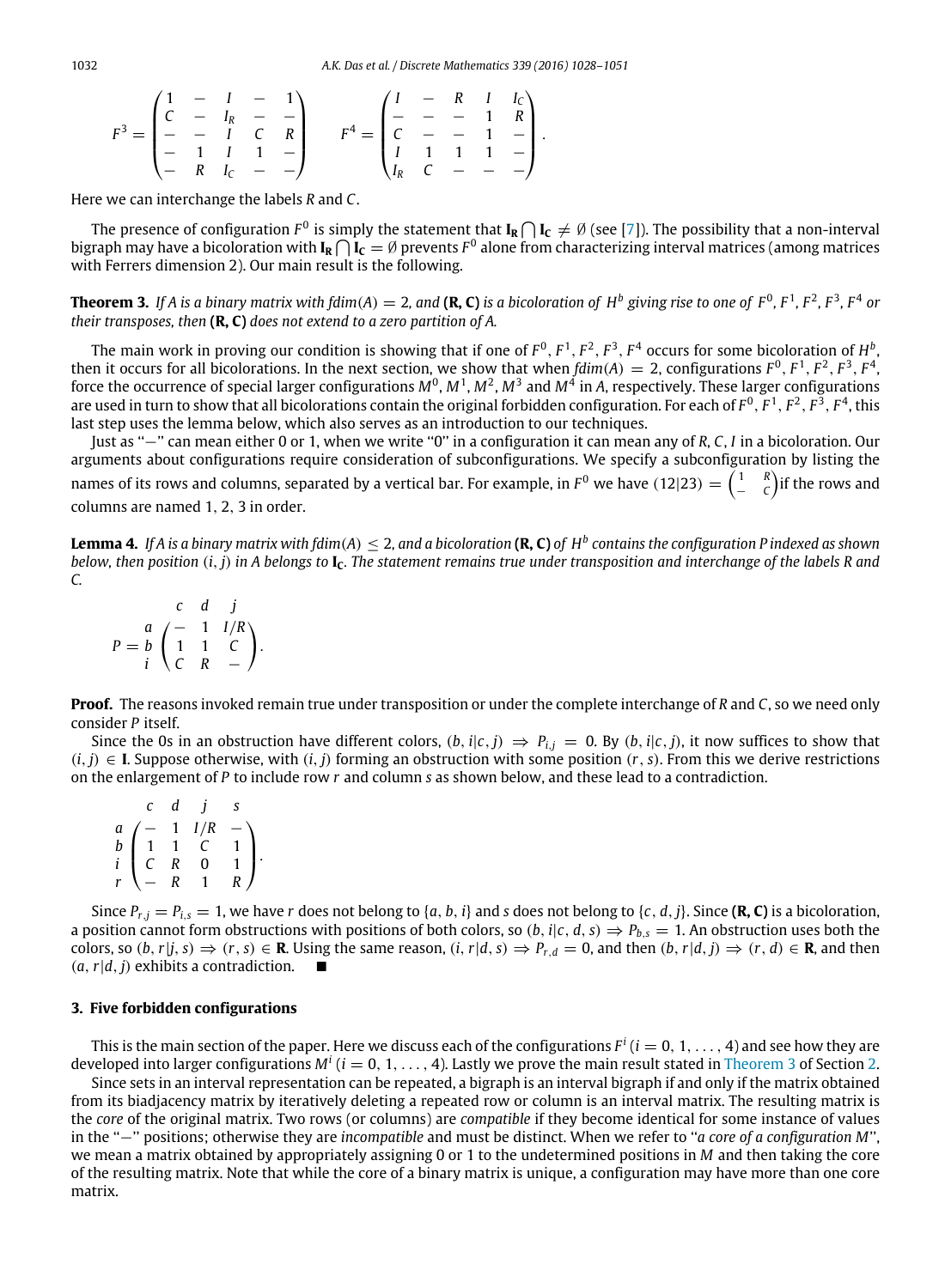# <span id="page-5-0"></span>3.1.  $F^0$  and its enlarged form M<sup>0</sup>

In the configuration *M*<sup>0</sup> below, rows 1 and 2 are incompatible, but rows 2 and 3 are compatible. If the ''−'' entries in *M*<sup>0</sup> are all 0, then column 2 and 3 are equal, as are rows 2 and 3. The core of M<sup>0</sup> then has six rows and columns. If this is the full matrix *A*, then  $H = 6K_2 + 9K_1$ , with a satisfactory bicoloration shown below.

|                 |                  | 1              | 2            | 3              | 4 | 5            | 6            | 7            |
|-----------------|------------------|----------------|--------------|----------------|---|--------------|--------------|--------------|
|                 | $\mathbf{1}$     | 1              | 1            | 1              | 1 | $\mathbf{1}$ | 0            | 0            |
|                 | 234567           | 1              | 1            | 1              | 1 |              | 1            | 0            |
|                 |                  | $\mathbf{1}$   | 1            | 1              | 1 | 0            | 1            |              |
| $M^0$           |                  | $\mathbf{1}$   | 1            | 1              | 1 | 0            | 0            | $\mathbf{1}$ |
|                 |                  | 1              |              | 0              | 0 |              | 0            | $\bf{0}$     |
|                 |                  | $\overline{0}$ | 1            | 1              | 0 | 0            | 0            | $\bf{0}$     |
|                 |                  | 0              | 0            |                | 1 | $\mathbf 0$  | 0            |              |
|                 | $\mathbf{1}$     | 2.3            | 4            | 5              |   | 6            | 7            |              |
|                 | 1                | 1              | 1            | 1              |   | $R_1$        | $R_2$        |              |
| $\frac{2.3}{4}$ | $\mathbf{1}$     | 1              | 1            | C <sub>1</sub> |   | 1            | $R_3$        |              |
|                 | 1                | 1              | $\mathbf{1}$ | C <sub>2</sub> |   | $C_3$        | $\mathbf{1}$ |              |
| 5               | 1                | $R_4$          | $R_5$        | I              |   | I            | I            |              |
| 6               | $C_4$            | 1              | $R_6$        | I              |   |              | I            |              |
| 7               | $\overline{C_5}$ | $C_6$          | $\mathbf{1}$ |                |   |              |              |              |

However, if the two unspecified diagonal entries of M<sup>0</sup> are 1 and other unspecified entries are 0, then associated graph H consists of the isolated vertex at (6, 6) position plus one large component with 22 vertices. In both the cases (1, 4, 6|1, 4, 6) is an instance of  $F^0$ , and position (6, 6) belongs to  $I_R\bigcap I_C$ . We show in [Lemma 5](#page-6-0) that matrices such as these must arise in A when  $I_R \cap I_C \neq \emptyset$  for some bicoloration.

Now we shall show that the biadjacency matrices for all the insects and bugs can be obtained from the matrix  $M^0$ . In  $M^0$ if the entries  $(2, 5)$  and  $(3, 7)$  are 0 then the rows 2 and 3 are equal. Similarly, if the entries  $(5, 2)$  and  $(7, 3)$  are 0 then the columns 2 and 3 are equal. Then the core of *M*<sup>0</sup> is the following matrix.

|                                                                              | 1 2.3 4 5 6 7                                                                                                                                                                      |  |  |  |
|------------------------------------------------------------------------------|------------------------------------------------------------------------------------------------------------------------------------------------------------------------------------|--|--|--|
|                                                                              | $\begin{pmatrix} 1 & 1 & 1 & 1 & 0 & 0 \\ 1 & 1 & 1 & 0 & 1 & 0 \\ 1 & 1 & 1 & 0 & 0 & 1 \\ 1 & 0 & 0 & - & 0 & 0 \\ 0 & 1 & 0 & 0 & 0 & 0 \\ 0 & 0 & 1 & 0 & 0 & - \end{pmatrix}$ |  |  |  |
| 2.3                                                                          |                                                                                                                                                                                    |  |  |  |
|                                                                              |                                                                                                                                                                                    |  |  |  |
| $\begin{array}{cc} 4 \\ 5 \end{array}$ $\begin{array}{c} 1 \\ 1 \end{array}$ |                                                                                                                                                                                    |  |  |  |
| 6                                                                            |                                                                                                                                                                                    |  |  |  |
|                                                                              | $\overline{0}$                                                                                                                                                                     |  |  |  |

Now if the entries  $(5, 5)$  and  $(7, 7)$  are 0 then we have the biadjacency matrix of the first insect of [Fig. 1.](#page-2-1) Next if one of the ''−'' entry is 1 and the other is 0 then we have the biadjacency matrix of the second insect. Lastly, if both the ''−'' entries are 1 then we have the biadjacency matrix of the third insect. It may be noted that the first insect is the smallest non-interval bigraph with Ferrers dimension 2.

Next if the entries (5, 2) and (7, 3) are 0 then the columns 2 and 3 are equal and the core of M<sup>0</sup> is the following matrix.

|                            |                | 2.3            |                                                 | $5\phantom{.0}$                                | 6 |   |  |
|----------------------------|----------------|----------------|-------------------------------------------------|------------------------------------------------|---|---|--|
|                            |                |                | $\mathbf{1}$                                    | $\mathbf{1}$                                   | 0 |   |  |
| 2<br>3<br>4<br>5<br>6<br>6 | $\overline{1}$ | $\mathbf{1}$   |                                                 | $\begin{pmatrix} 1 & 1 \\ 1 & 0 \end{pmatrix}$ |   |   |  |
|                            |                | $\mathbf{1}$   |                                                 |                                                |   |   |  |
|                            |                | $\mathbf{1}$   |                                                 | 0                                              | 0 |   |  |
|                            |                | $\mathbf{0}$   | $\begin{array}{c} 1 \\ 0 \\ 0 \\ 1 \end{array}$ | $\equiv$                                       | 0 |   |  |
|                            | $\mathbf{0}$   |                |                                                 | 0                                              | 0 | 0 |  |
|                            |                | $\overline{0}$ |                                                 | 0                                              |   |   |  |

Now if the entries (2, 5) and (3, 7) are 1 and other "–" entries are 0 then we have the biadjacency matrix of the 1st bug of [Fig. 2.](#page-3-0) Similarly in addition if one of the  $(5, 5)$  and  $(7, 7)$  entry is 1 and other is 0 we have the biadjacency matrix of second bug. And in the case when both the entries (5, 5) and (7, 7) are 1 we have the biadjacency matrix of the 3rd bug.

Lastly in  $M^0$  if the entries (2, 5), (3, 7), (5, 2), and (7, 3) are 1 and the remaining " $-$ " entries are 0 then we have the biadjacency matrix of the 4th bug. Similarly we have the biadjacency matrix of the 5th bug when one of the (5, 5) or (7, 7) entry is 0 and all other "−" entries are 1. We have the biadjacency matrix of last bug when all the "−" entries of M<sup>0</sup> are 1.

We therefore have that the biadjacency matrices of the *extended insects* of Hell and Huang [\[14\]](#page-23-4) are represented via the configuration *M*<sup>0</sup> .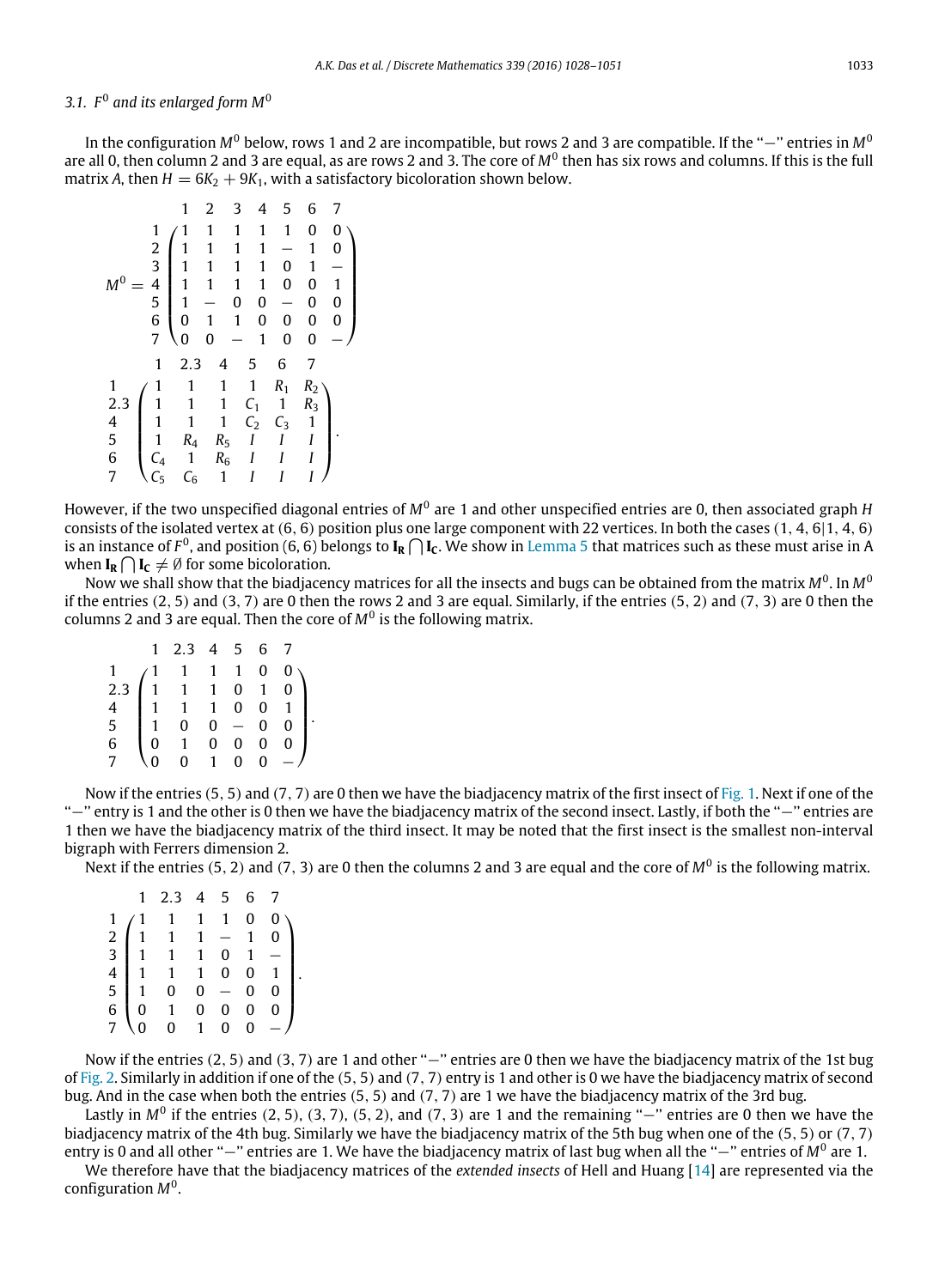<span id="page-6-0"></span>**Lemma 5.** Let A be a binary matrix with fdim(A)  $=$  2. If  $I_R\bigcap I_C\neq\emptyset$  for some bicoloration of  $H^b$ , then A contains a core of  $M^0$ *as a submatrix.*

**Proof.** Consider a bicoloration of  $H^b$  such that  $I_R\bigcap I_C\neq\emptyset$ . As remarked in Section [2,](#page-2-0) a position in A is both R-interior and C-interior if and only if it belongs to 2-by-2 configurations that together form  $F^0$ . Below we index the rows and columns of  $F^0$  to agree with those in the copy of  $M^0$  we produce.

$$
F^{0} = \frac{1}{4} \begin{pmatrix} - & 1 & R \\ 1 & - & C \\ 6 & C & R & I \end{pmatrix}.
$$

The obstructions required to produce  $F_{1,6}^0 = R$  and  $F_{4,6}^0 = C$  are

| — 6                                            |     |  | $6-$                                           |
|------------------------------------------------|-----|--|------------------------------------------------|
| $\begin{pmatrix} 1 & R \\ C & 1 \end{pmatrix}$ | and |  | $\begin{pmatrix} 1 & R \\ C & 1 \end{pmatrix}$ |

respectively, where we do not yet know the indices of rows and columns labeled "-". In each configuration, this row has a 1 in column 6 and hence is not in  $F^0$ . We call it row 3 in the first configuration and row 2 in the second, although they might be the same row in *A*. We let the column additions be column 5 in the first configuration and column 7 in the second; by construction they are distinct from column 6. We will see that these columns are incompatible with each other and with the columns 1 and 4. The combined configuration appeared below. We call the developing configuration *F* .

|                                                                                                                                                                              | 4 5 6 7 |         |  |
|------------------------------------------------------------------------------------------------------------------------------------------------------------------------------|---------|---------|--|
|                                                                                                                                                                              |         | $R - R$ |  |
|                                                                                                                                                                              |         |         |  |
|                                                                                                                                                                              |         |         |  |
|                                                                                                                                                                              |         |         |  |
| $\begin{array}{c} 1 \ 2 \ 2 \ - \ - \ - \ - \ 1 \ \ R \ 3 \ - \ - \ \ C \ \ 1 \ - \ - \ 1 \ - \ 4 \ 4 \ \ 1 \ - \ - \ \ C \ \ 1 \ - \ 5 \ \ C \ \ R \ - \ 1 \ - \end{array}$ |         |         |  |

An obstruction cannot have two positions in **R** or two in **C** or one in **I**. Hence  $F_{1,7} = F_{4,5} = F_{6,5} = F_{6,7} = 0$ , as shown on the right above, using

|           |  |                                                                                                                                                                                           | $(1, 2 6, 7) \Rightarrow F_{1,7} = 0$ $(3, 4 5, 6) \Rightarrow F_{4,5} = 0.$ |
|-----------|--|-------------------------------------------------------------------------------------------------------------------------------------------------------------------------------------------|------------------------------------------------------------------------------|
|           |  |                                                                                                                                                                                           | $(2, 6 6, 7) \Rightarrow F_{6,7} = 0$ $(3, 6 5, 6) \Rightarrow F_{6,5} = 0.$ |
| 1 4 5 6 7 |  | $\begin{array}{c} 1 \\ 2 \\ 3 \\ 4 \\ 6 \end{array} \begin{pmatrix} - & 1 & 1 & R & 0 \\ - & - & - & 1 & R \\ - & - & C & 1 & - \\ 1 & - & 0 & C & 1 \\ C & R & 0 & I & 0 \end{pmatrix}.$ |                                                                              |
|           |  |                                                                                                                                                                                           |                                                                              |

Transposing F<sup>0</sup> and interchanging the labels *R* and C yields F<sup>0</sup> again. Hence we can repeat the argument above for the obstructions yielding  $F_{6,1}^6 = C$  and  $F_{6,4}^0 = R$ . This introduces columns 2 and 3 (possibly equal, but different from columns 1, 4,<br>6 due to row 6) and rows 5 and 7 (distinct and different from row 6). The resulting ma to those displayed above, is the first matrix below.

|  | 1 2 3 4 5 |  | 6 7                                                                                                                                                                                                                                                                                                                                                |
|--|-----------|--|----------------------------------------------------------------------------------------------------------------------------------------------------------------------------------------------------------------------------------------------------------------------------------------------------------------------------------------------------|
|  |           |  | $\frac{1}{2}$ $\begin{pmatrix} - & - & - & 1 & 1 & R & 0 \\ - & - & - & - & - & 1 & R \\ - & - & - & - & C & 1 & - \end{pmatrix}$                                                                                                                                                                                                                  |
|  |           |  |                                                                                                                                                                                                                                                                                                                                                    |
|  |           |  |                                                                                                                                                                                                                                                                                                                                                    |
|  |           |  | $\begin{array}{c} 4 \\ 4 \\ 5 \\ 6 \\ 7 \end{array}$<br>$\begin{array}{c} 1 \\ 1 \\ 1 \\ 6 \end{array}$ $\begin{array}{c} - \\ 1 \\ - \\ 7 \end{array}$ $\begin{array}{c} 0 \\ 1 \\ - \\ 6 \end{array}$ $\begin{array}{c} 0 \\ 1 \\ - \\ 1 \end{array}$ $\begin{array}{c} 0 \\ 0 \\ - \\ 0 \end{array}$ $\begin{array}{c} 0 \\ - \\ 0 \end{array}$ |
|  |           |  |                                                                                                                                                                                                                                                                                                                                                    |
|  |           |  |                                                                                                                                                                                                                                                                                                                                                    |
|  |           |  |                                                                                                                                                                                                                                                                                                                                                    |

Using  $F_{6,6}$  with 1s in row 6 and column 6, we obtain  $F_{2,2} = F_{2,3} = F_{3,2} = F_{3,3} = 1$ . This makes rows 5 and 7 incompatible with rows 2 and 3, and similarly for columns. Also now  $(2, 5|3, 7) \Rightarrow (F_{5,7} = 0)$  and  $(3, 7|2, 5) \Rightarrow (F_{7,5} = 0)$ .

An entry that would form an obstruction both with an *R* and with a *C* if it were 0 must be a 1. This yields the remaining desired 1s. We list these implications as triples of positions: (location of *R*, location of *C*, location of new 1), using *i*.*j* to denote  $(i, j)$  for clarity.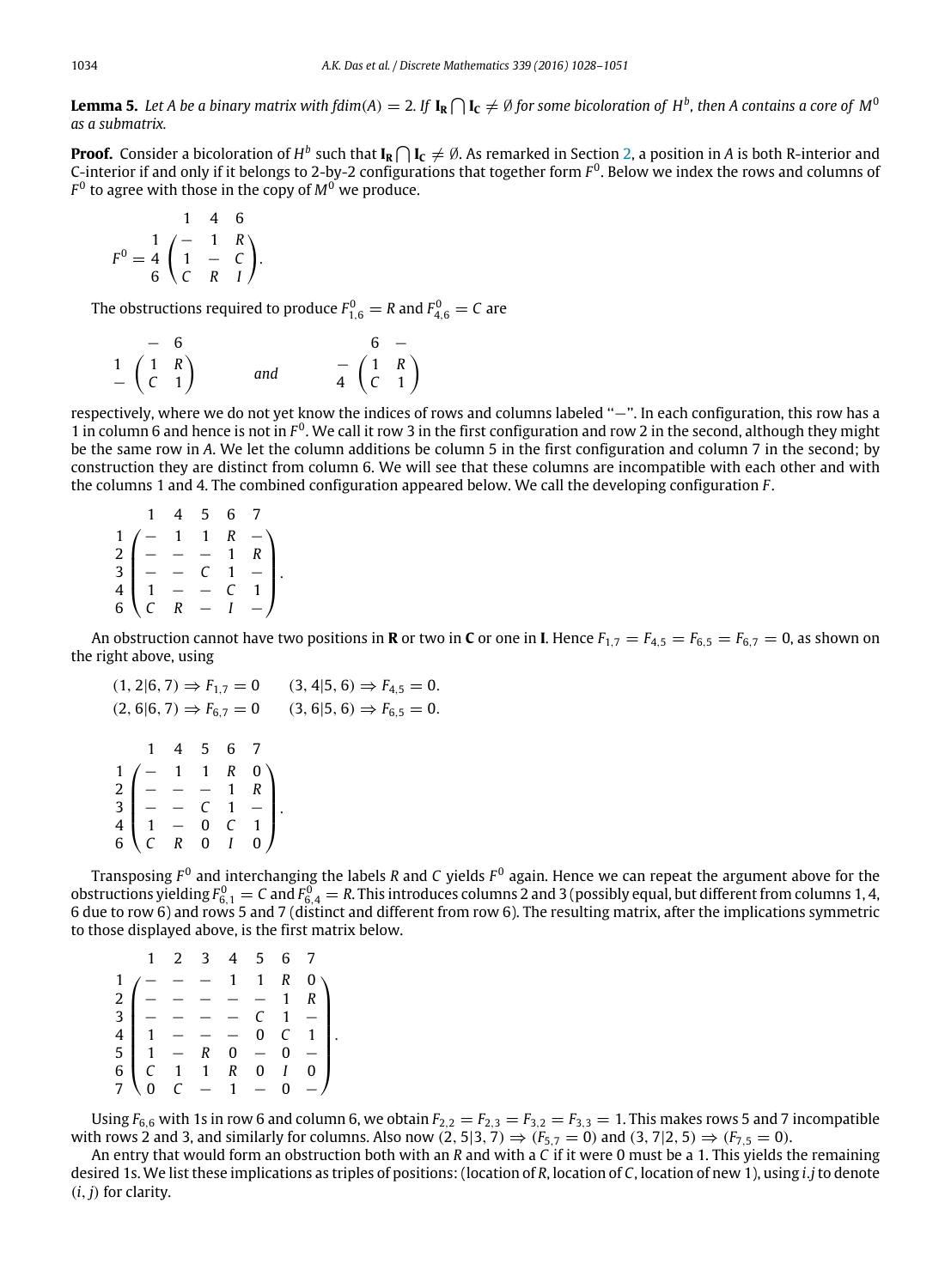(5.3, 4.6, 2.1) (5.3, 4.6, 3.1) (6.4, 6.1, 4.2) (6.4, 6.1, 4.3) (5.3, 3.5, 1.1).  $(6.4, 3.5, 1.2)$   $(6.4, 3.5, 1.3)$   $(1.6, 4.6, 2.4)$   $(1.6, 4.6, 3.4)$   $(2.7, 7.2, 4.4)$ .  $X^0 =$  $\sqrt{ }$  $\begin{array}{c} \begin{array}{c} \begin{array}{c} \begin{array}{c} \end{array} \\ \end{array} \end{array} \end{array}$ 1 2 3 4 5 6 7 1 1 1 1 1 1 *R* 0 2 1 1 1 1 − 1 *R* 3 1 1 1 1 *C* 1 − 4 1 1 1 1 0 *C* 1 5 1 − *R* 0 − 0 0 6 *C* 1 1 *R* 0 *I* 0 7 0 *C* − 1 0 0 −  $\setminus$  $\begin{array}{c} \hline \end{array}$ .

The 1s placed in the first row distinguish it from row 5 and 7 (similarly for columns), and then all rows and columns of *F* <sup>0</sup> must be distinct except for the possible collapsing of 2 with 3. Replacing all of {*R*, *C*, *I*} with 0 now yields the claimed  $\mathop{\mathrm{configuration}} M^0$ .  $\blacksquare$ 

The proof above yields a stronger statement. A core of  $M^0$  must occur when  $I_R\bigcap I_C\neq\emptyset$  and also there must be such a configuration colored as in the last matrix  $X^0$  shown for  $F^0$ .

<span id="page-7-0"></span>**Proposition 6.** Let A be a binary matrix with fdim(A) = 2. If  $I_R \cap I_C \neq \emptyset$  for some bicoloration (**R, C**) of  $H^b$ , then  $I_R \cap I_C \neq \emptyset$ *for every bicoloration of H<sup>b</sup> .*

**Proof.** By [Lemma 5,](#page-6-0) we obtain  $M^0$  or its core as a submatrix of A, with (6, 6)  $\in$  **I<sub>R</sub>**  $\bigcap$  **I<sub>C</sub>**. As noted above, we in fact have the configuration  $F_0$  (or its core) reached at the end of the proof of [Lemma 5.](#page-6-0) Since  $(1, 4|5, 7)$  and  $(5, 7|1, 4)$  are obstructions, positions  $(1, 7)$ ,  $(4, 5)$ ,  $(5, 4)$ , and  $(7, 1)$  all are vertices in  $H^b$ . We start with the configuration shown below, except that  $R_2$ ,  $C_2$ may be switched, and  $R_5$ ,  $C_5$  may be switched.

We use indices to designate six obstructions in up to six components, but some of these components may coalesce due to positions (5, 5) or (7, 7) or positions outside  $M^0$ . Partition  $M^0$  into four blocks UL (upper left), UR (upper right), LL (lower left), LR (lower right), as shown below. We ignore the unknown entries in UR and LL; all mentioned 0 or *R* or *C* in these submatrices refer to the known 0s.

|             |                                          | $\mathcal{L}$ |                                                                                                                | 5 |                                                                          |                     |  |
|-------------|------------------------------------------|---------------|----------------------------------------------------------------------------------------------------------------|---|--------------------------------------------------------------------------|---------------------|--|
|             |                                          |               | $\overline{1}$                                                                                                 |   | $\begin{array}{c cc} 1 & 1 & R_1 \\ 1 & - & 1 \end{array}$               | $R_2 \setminus R_3$ |  |
|             | $\begin{array}{c} 2 \ 3 \ 1 \end{array}$ |               | $1 \quad 1$                                                                                                    |   |                                                                          |                     |  |
|             |                                          |               | $\begin{array}{ c c c c }\n1 & 1 & 1 \\ 1 & 1 & 1\n\end{array}$                                                |   |                                                                          |                     |  |
| 4           |                                          |               |                                                                                                                |   | $\begin{array}{c cc}\n1 & C_1 & 1 & - \\ 1 & C_2 & C_3 & 1\n\end{array}$ |                     |  |
|             |                                          |               |                                                                                                                |   |                                                                          |                     |  |
|             |                                          |               |                                                                                                                |   | $\begin{bmatrix} 0 & 0 \\ 0 & I \end{bmatrix}$                           | 0                   |  |
| 5<br>6<br>7 |                                          |               |                                                                                                                |   |                                                                          | $\bf{0}$            |  |
|             |                                          |               | $\begin{array}{ccc ccc}\n1 & - & R_4 & R_5 & - \\ C_4 & 1 & 1 & R_6 & 0 \\ C_5 & C_6 & - & 1 & 0\n\end{array}$ |   |                                                                          |                     |  |

The two 0 s in an obstruction have opposite colors in every bicoloration. Hence the labeled positions in UR and LL always have three *R*s and three *C*s. Since there are two of these six labels in each of the three columns of UR, always an odd number of columns in UR have both an *R* and a *C* in this set. Similarly, there are an odd number of such rows in LL.

Let *i* and *j* be a row in LL and a column in UR, respectively, that have both colors on their labeled 0s (there are an odd number of choices for each of these indices). It suffices to show that  $(i, j) \in I$ . Let *a* and *b* be the rows having the *R* and *C* in column *j* of UR, and let *c* and *d* be the columns having the *C* and *R* in row *i* of LL. Now (*a*, *b*, *i*|*c*, *d*, *j*) is an instance of configuration *P* in [Lemma 4.](#page-4-1) By [Lemma 4,](#page-4-1)  $(i, j) \in I$ .

We now have the extension of most of [Theorem C.](#page-3-2)

**Theorem 7.** If B is a bigraph with Ferrers dimension 2, then  $I_R\bigcap I_C\neq\emptyset$  for some bicoloration of  $H^b$  if and only if this is true for *every bicoloration of H<sup>b</sup> . Also, if some bicoloration of H<sup>b</sup> produces F* <sup>0</sup> *, then B is not an interval bigraph.*

**Proof.** The first statement is immediate from [Proposition 6.](#page-7-0) The second uses the first and the observation that a bicoloration containing  $F^0$ , is not extendible to a zero partition because presence of the configuration  $F^0$  is equivalent to  $I_R\bigcap I_C\neq\emptyset$ . The result then follows from the first statement and [Theorem C](#page-3-2) of Section [2.](#page-2-0)

3.2. Configurations  $F^1$  and its enlarged form  $M^1$ 

Configuration  $F^0$  forces M $^0$ ; here we obtain another large configuration M $^1$  from  $F^1$  when  $I_R \bigcap I_C = \emptyset$ .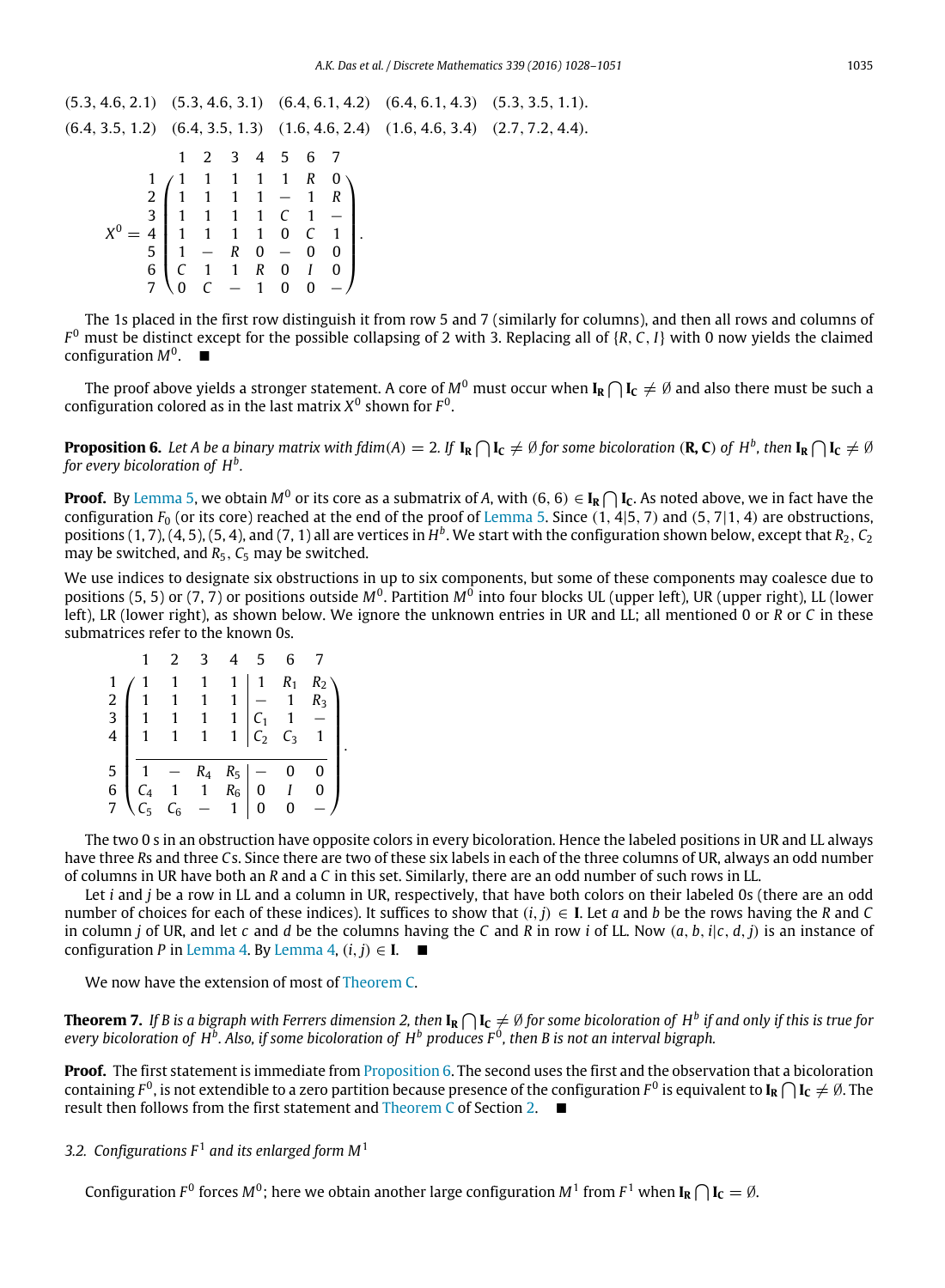Let *M*<sup>1</sup> be the configuration below, where "−" may denote 0 or 1. There are choices for "−" entries that yield Ferrers dimension at least 3. When *M*<sup>1</sup> arises in a matrix with Ferrers dimension 2 such instances are forbidden.

|                    |               | 1 | 2 | 3 | 4            | 5            | 6 | 7 | 8            | 9 | 10 | 11               |  |
|--------------------|---------------|---|---|---|--------------|--------------|---|---|--------------|---|----|------------------|--|
|                    | 1             |   | 1 |   | 1            | 1            | 1 |   | 1            | 0 | 0  | 0                |  |
|                    | $\frac{2}{3}$ |   |   | 1 | 1            | $\mathbf{1}$ | 1 | 1 | $\mathbf{1}$ |   | 1  | n                |  |
|                    |               | 1 | 1 | 1 | 1            | $\mathbf{1}$ | 1 | 1 | 1            | 0 | 1  |                  |  |
|                    |               |   |   |   |              |              |   |   |              |   |    |                  |  |
|                    | 4             |   |   |   | 0            |              |   |   |              |   | 0  | 0                |  |
|                    | 5             | O |   | 1 | 0            | 0            |   |   |              | 0 | 0  | 0                |  |
| $\boldsymbol{M}^1$ | 6             | 1 |   | 1 | 1            | 0            |   |   |              | 0 | 0  | $\mathbf{1}$     |  |
|                    | 7             | 0 | 0 |   | $\mathbf{1}$ | 0            |   |   |              | 0 | 0  |                  |  |
|                    |               |   |   |   |              |              |   |   |              |   |    |                  |  |
|                    | 8             |   |   |   | 0            |              |   | 0 | O            |   | N  |                  |  |
|                    | 9             |   |   |   | 0            | 0            |   |   | 0            | 0 | 0  | 0                |  |
|                    | 10            |   |   |   | 0            | 1            | 1 | 1 | $\mathbf{1}$ | 1 | 0  | $\boldsymbol{0}$ |  |
|                    | 11            |   |   |   |              | 0            | 0 |   | 1            | 0 | 0  |                  |  |
|                    |               |   |   |   |              |              |   |   |              |   |    |                  |  |

When M<sup>1</sup> is all of A and every "−" in it becomes 0, there is a bicoloration of an induced subgraph of H<sup>b</sup> as shown in the matrix below named *X*<sup>1</sup> (vertices labeled 0 or "−" here are dropped to form the subgraph). The subgraph consists of six isolated edges and one large component. No assignment of values to ''−'' entries can create an obstruction involving any of  $\{X_{1,10}^1, X_{5,10}^1, X_{9,10}^1\}$ . Thus (1, 5, 9|4, 5, 10) is an instance of  $F^1$ .

|                |                                        | 1              | 2     | 3     | 4              | 5              | 6              | 7                  | 8            | 9              | 10             | 11               |
|----------------|----------------------------------------|----------------|-------|-------|----------------|----------------|----------------|--------------------|--------------|----------------|----------------|------------------|
| 1              |                                        | $\mathbf{1}$   | 1     | 1     | 1              | 1              | 1              | 1                  | 1            | C <sub>7</sub> | I              | R <sub>7</sub>   |
| $\frac{2}{3}$  |                                        |                |       | 1     | 1              | 1              | 1              | 1                  | 1            |                |                | R <sub>7</sub>   |
|                |                                        | 1              |       | 1     | 1              | $\mathbf{1}$   | 1              | 1                  | $\mathbf{1}$ | С7             | 1              |                  |
|                |                                        |                |       |       |                |                |                |                    |              |                |                |                  |
| $\overline{4}$ |                                        |                |       | $R_1$ | R <sub>2</sub> |                |                |                    |              |                | 0              | 0                |
| $\frac{5}{6}$  |                                        | C <sub>1</sub> |       | 1     | $R_3$          | 0              |                |                    |              | 0              | Ι <sub>C</sub> | 0                |
| $\mathbf{v}^1$ |                                        | 1              |       |       | $\mathbf{1}$   | C <sub>7</sub> |                |                    |              | $C_7$          | C <sub>7</sub> | 1                |
| 7              |                                        | C <sub>2</sub> | $C_3$ |       | $\mathbf{1}$   | C <sub>7</sub> |                |                    |              | C7             | 0              |                  |
|                |                                        |                |       |       |                |                |                |                    |              |                |                |                  |
| 8              |                                        |                |       |       | R <sub>7</sub> |                |                | $\ensuremath{R}_4$ | $R_5$        |                | 0              | R <sub>7</sub>   |
|                | $\begin{array}{c} 9 \\ 10 \end{array}$ |                |       |       | 0              | $C_4$          | 1              | 1                  | $R_6$        | 0              | $I_R$          | $\boldsymbol{0}$ |
|                |                                        |                |       |       | R <sub>7</sub> | 1              | 1              | 1                  | $\mathbf{1}$ | $\mathbf{1}$   | R <sub>7</sub> | R <sub>7</sub>   |
|                |                                        |                |       |       |                | $C_5$          | $\mathsf{C}_6$ |                    | 1            | 0              | $\overline{0}$ |                  |

The large component *H<sub>7</sub>* in this bicoloration cannot be destroyed. Choices of "−" values can create additional edges in H but do not disturb the obstructions that put all of  $H_7$  in the same component. Some of  $H_1, \ldots, H_6$  can coalesce or join  $H_7$ .

.

Among columns each of  $\{1, 2, 3\}$  is compatible with each of  $\{6, 7, 8\}$ . Also 2 and 3 are compatible, 4 is compatible with each of  $\{8, 9, 10, 11\}$ , 11 is compatible with each of  $\{4, 5, 6, 7\}$ , and 5 is compatible with 9.

When  $M^1$  arises in a bicoloration of  $H^b$  with  $I_R\bigcap I_C=\emptyset$ , choices for "−" entries that put an element of  $I_R$  or  $I_C$  also into the other are forbidden. For example  $M_{5,8}^1 \neq R$  and  $M_{9,1}^1 \neq C$  under the requirement  $M^1$  is all of A. This also makes rows 5 and 9 incompatible.

<span id="page-8-0"></span>**Lemma 8.** Let A be a binary matrix with fdim(A)  $=$  2. If F<sup>1</sup> appears in a bicoloration of H<sup>b</sup> with  $I_R \cap I_C = \emptyset$ , then A contains a *core of M*<sup>1</sup> *as a submatrix.*

**Proof.** As in [Lemma 5](#page-6-0) we index rows and columns in *F* <sup>1</sup> by their eventual destinations in *M*<sup>1</sup> . We start with

 $F^1 =$  1 1 1 *I* 4 5 10 5  $\left(R - I_c\right)$ 9 − *C I<sup>R</sup>*  $\setminus$ .

The labels  $I_R$  and  $I_C$  in column 10 require the configurations

$$
\begin{array}{ccc}\n- & 10 & & - & 10 \\
9 & \begin{pmatrix} R & I_R \\ 1 & R \end{pmatrix} & \text{and} & \begin{pmatrix} 5 & \begin{pmatrix} C & I_C \\ 1 & C \end{pmatrix} \end{pmatrix}.\n\end{array}
$$

Since  $F^1$  has no room for the labels R and C required in column 10, the added rows are distinct and not in {1, 5, 9 }; we call them rows 6 and 10, respectively. Let *X* denote the developing configuration. Since  $I_R \cap I_C \neq \emptyset$  and  $X_{10,10} = R$ , we have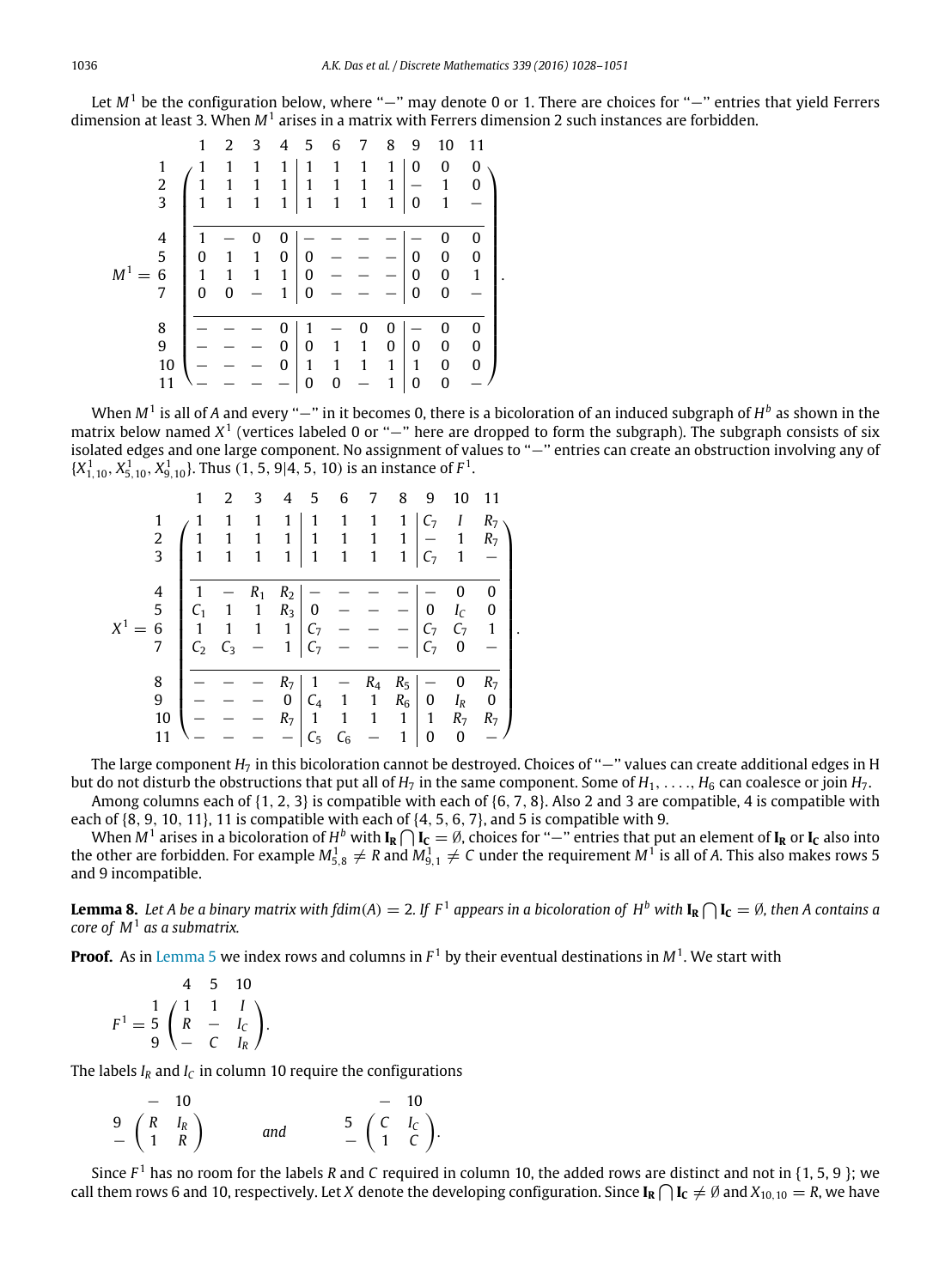$(5, 10|4, 10)$   $\Rightarrow$   $(X_{10,4} = 0)$ . Similarly,  $(6, 9|5, 10)$   $\Rightarrow$   $(X_{6,5} = 0)$ . (We use the hypothesis **I<sub>R</sub>** ∩ **I**<sub>C</sub>  $\neq \emptyset$  only here.) With this, the new columns are different from all the original columns, although they may be compatible with each other. We call them 8 and 1 respectively, and *X* is now as below.

|                                                                                                                                                                                                                                                                                                                                                                                                                                                                                                 | 45 | 8 10 |  |
|-------------------------------------------------------------------------------------------------------------------------------------------------------------------------------------------------------------------------------------------------------------------------------------------------------------------------------------------------------------------------------------------------------------------------------------------------------------------------------------------------|----|------|--|
|                                                                                                                                                                                                                                                                                                                                                                                                                                                                                                 |    |      |  |
|                                                                                                                                                                                                                                                                                                                                                                                                                                                                                                 |    |      |  |
|                                                                                                                                                                                                                                                                                                                                                                                                                                                                                                 |    |      |  |
|                                                                                                                                                                                                                                                                                                                                                                                                                                                                                                 |    |      |  |
| $\begin{array}{c} 1\\5\\6\\9\\10\\-0\end{array} \quad \begin{array}{c} -\\C\\1\\C\\-C\end{array} \quad \begin{array}{c} 1\\R\\R\\-C\end{array} \quad \begin{array}{c} -\\C\\R\end{array} \quad \begin{array}{c} 1\\R\\R\end{array} \\ \begin{array}{c} -\\R\end{array} \quad \begin{array}{c} -\\R\end{array} \quad \begin{array}{c} -\\R\end{array} \quad \begin{array}{c} -\\R\end{array} \quad \begin{array}{c} -\\R\end{array} \quad \begin{array}{c} -\\R\end{array} \quad \begin{array}{$ |    |      |  |

At this point, *X* has three *R*s and three *C*s. These labels arise from obstructions. We introduce one new row label and column label for each obstruction. The obstructions for the *C*s in *X*9,5, *X*6,<sup>10</sup> and *X*5,<sup>1</sup> are

|  | $5\quad 7$ | $10 \t11$ |                                                                                                                                                                              | $1 \quad 3$ |  |
|--|------------|-----------|------------------------------------------------------------------------------------------------------------------------------------------------------------------------------|-------------|--|
|  |            |           | $\begin{pmatrix} 3 & 1 & R \\ C & 1 & 6 \end{pmatrix}$ , $\begin{pmatrix} 2 & 1 & R \\ C & 1 & 6 \end{pmatrix}$ and $\begin{pmatrix} 4 & 1 & R \\ 5 & 2 & 1 \end{pmatrix}$ . |             |  |

The obstructions for the R s in  $X_{9,8}$ ,  $X_{10,10}$  and  $X_{5,4}$  are

| 68 |                                                                                                                                                                      | $9 \t10$ |  |  | 2 4 |  |
|----|----------------------------------------------------------------------------------------------------------------------------------------------------------------------|----------|--|--|-----|--|
|    | $\begin{pmatrix} 1 & R \\ C & 1 \end{pmatrix}$ , $\begin{pmatrix} 3 & C & 1 \\ 1 & R & C \end{pmatrix}$ and $\begin{pmatrix} 5 & 1 & R \\ C & 1 & C \end{pmatrix}$ . |          |  |  |     |  |

The result of incorporating these new rows and columns is

|                   |    |                          |             |        |                |             |                                                            |                          |                |               | 1 2 3 4 5 6 7 8 9 10 11 |                |  |
|-------------------|----|--------------------------|-------------|--------|----------------|-------------|------------------------------------------------------------|--------------------------|----------------|---------------|-------------------------|----------------|--|
|                   |    |                          |             |        |                | $1 \t1 - -$ |                                                            |                          |                |               |                         |                |  |
|                   | 2  |                          |             |        |                |             |                                                            |                          |                |               | I                       | R              |  |
|                   | 3  |                          |             |        |                |             |                                                            |                          |                | C             | $1 -$                   |                |  |
|                   | 4  | $1 \t1 -$                |             |        |                |             |                                                            |                          |                |               |                         |                |  |
|                   |    | 5   C 1 1 R $  -$        |             |        |                |             |                                                            |                          |                |               | $I_{\mathcal{C}}$       |                |  |
| $X = 6$   1 - - - |    |                          |             |        |                | $0 - - - -$ |                                                            |                          |                |               |                         | $\overline{1}$ |  |
|                   | 7  | $\overline{\phantom{a}}$ |             | $\sim$ | $\overline{1}$ |             | $\begin{array}{ccccccccc} - & & - & & - & & - \end{array}$ |                          |                |               |                         |                |  |
|                   | 8  |                          |             |        |                |             | $1 -$                                                      | R                        |                |               |                         |                |  |
|                   | 9  |                          |             |        |                | C           |                                                            |                          |                | 1 1 $R - I_R$ |                         |                |  |
|                   | 10 |                          |             |        |                |             | $\begin{array}{cccccccccc} - & - & - & - \end{array}$      |                          | $\overline{1}$ | 1             | R                       |                |  |
|                   |    |                          | $- - - - -$ |        |                |             |                                                            | $\overline{\phantom{a}}$ |                | $1 - -$       |                         |                |  |

We determine further entries in *X* from subconfigurations. When we cite two rows or two columns in a configuration, either they are not compatible, or collapsing them yields the same conclusion. This justifies keeping the labels distinct. At the end combining two compatible rows and columns produces either a matrix having no satisfactory bicoloration (contradicting  $fdim(D) = 2$ ) or a matrix that is a core of  $M<sup>1</sup>$ .

As before we denote positions as decimals: *i*.*j* instead of (*i*, *j*).

Positions 1.10, 5.10, 9.10 lie in **I** and hence belong to no obstruction. So we have 1 at {2.4, 2.5, 3.4, 3.5} to avoid obstruction with 1.10, at {2.2, 2.3, 3.2, 3.3} to avoid it with 5.10. Also we have 1 at {2.6, 2.7, 3.6, 3.7} to avoid it with 9.10. Similarly a 2-by-2 submatrix with 0 diagonal including a position in **I** cannot be an obstruction. This yields 0 at {1.9, 1.11} by comparing 1.10 with each of {3.9, 2.11}, at {5.9, 5.11, 4.10, 7.10} by comparing 5.10 with each of {3.9, 2.11, 4.3, 7.2}, and at {9.9, 9.11, 8.10, 11.10} by comparing 9.10 with each of {3.9, 2.11, 8.7, 11.6}.

No obstruction has same color on both 0s. Therefore in every 2-by-2 submatrix with diagonal in **C** or **R** that has a 1, the fourth entry is 0. This yields 0 at *X*7,<sup>1</sup> from (5, 7|1, 2), at *X*4,<sup>4</sup> from (4, 5|3, 4), at *X*11,<sup>5</sup> from (9, 11|5, 6), and at *X*8,<sup>8</sup> from (8, 9|7, 8). Similarly comparing 2.11 with {4.3, 8.7, 10.10} puts 0 at each of {4.11, 8.11, 10.11} and comparing 3.9 with {6.10, 7.2, 11.6} puts 0 at each of {6.9, 7.9, 11.9}.

In obstructions with one 0 colored (*R* or *C*), we give the opposite color to the other 0. Thus  $(X_{2,11} = R) \Rightarrow (X_{6,5} = C)$  and then  $X_{1,11} = X_{8,11} = R$  and also  $(X_{3,9} = C) \Rightarrow (X_{10,4} = R)$  and then  $X_{1,9} = X_{7,9} = C$ .

An entry that would form an obstruction with an *R* and with a *C* if it were 0 must be a 1. This now yields numerous 1s. We list these triples of positions: (location of *R*, location of *C*, location of new 1).

(9.8, 3.9, 10.7), (9.8, 9.3, 10.6), (8.7, 9.3, 10.5)

(2.11, 5.1, 6.2), (2.11, 5.1, 6.3), (2.11, 7.2, 6.4)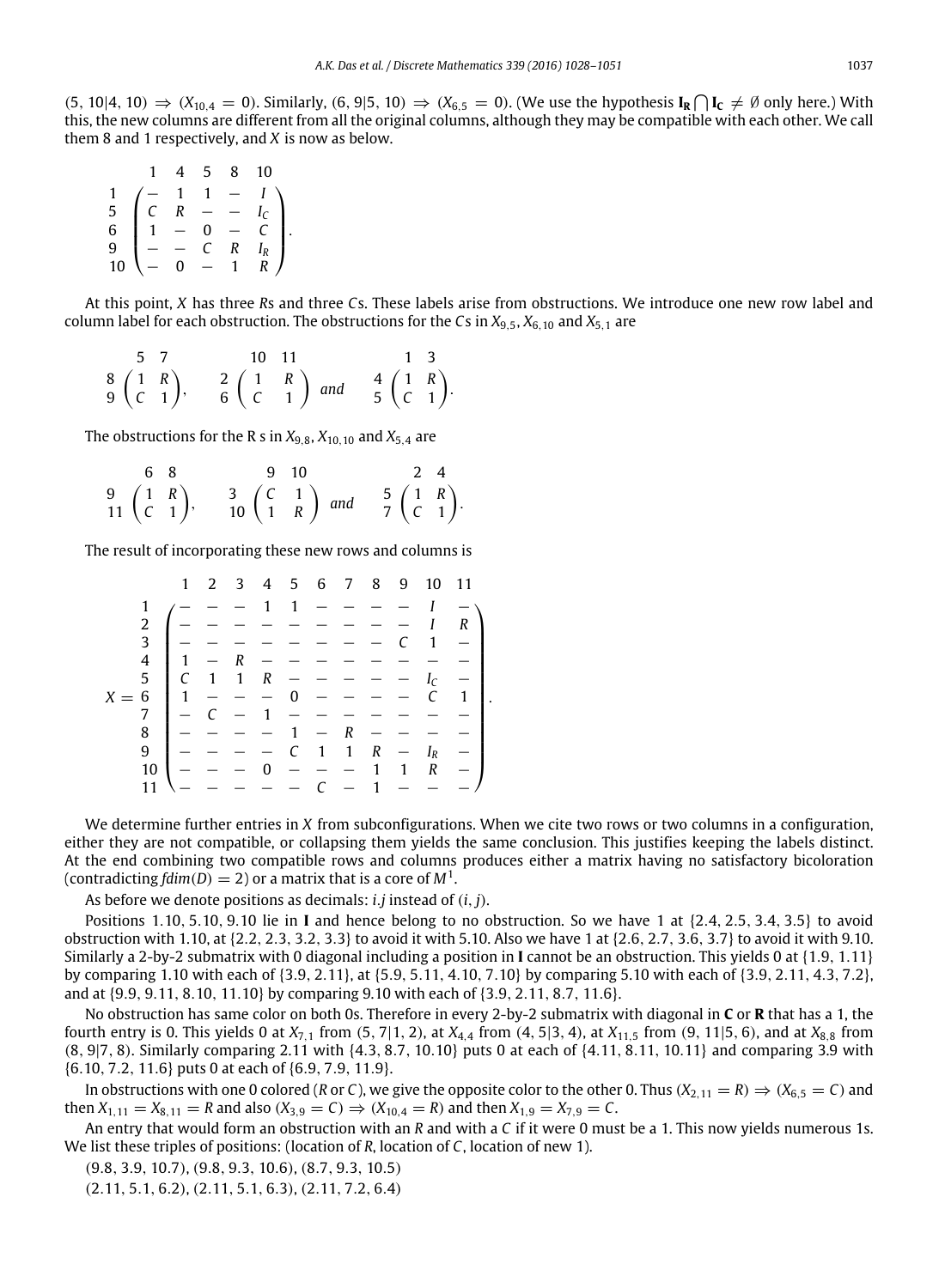(10.4, 9.5, 1.6), (10.4, 9.5, 1.7), (10.4, 11.6, 1.8), (10.4, 11.6, 2.8), (10.4, 11.6, 3.8)

(5.4, 6.5, 1.3), (5.4, 6.5, 1.2), (4.3, 6.5, 1.1), (4.3, 6.5, 2.1), (4.3, 6.5, 3.1).

By the exclusion of monochromatic obstructions, we now have 0 at {5.5, 7.5} by comparing 6.5 with each of {5.1, 7.2}, and we also have 0 at  $\{8.4, 9.4\}$  by comparing 10.4 with each of  $\{8.7, 9.8\}$ . At this point we have obtained  $M^1$ .

As in  $M^1$ , the associated graph H at the end of [Proposition 9](#page-10-0) has a large component. We can color the rest of it using the coloring of obstructions:  $(X_{10,4} = R) \Rightarrow (X_{6,9} = C) \Rightarrow X_{10,11} = R$ , and  $(X_{6,5} = C) \Rightarrow (X_{8,4} = R) \Rightarrow X_{7,5} = C$ . Also the two obstructions {4.4, 7.1} and {8.8, 11.5} must be properly colored; nothing we have introduced restricts the choice of coloring on either. We have produced not only  $M<sup>1</sup>$  but also the bicoloration of its subgraph shown in  $X<sup>1</sup>$ , except that the colors may be switched on the obstructions assigned to  $H_2$  and  $H_5$ .

<span id="page-10-0"></span>**Proposition 9.** Let A be a binary matrix with fdim(A) = 2. If  $F^1$  occurs for a bicoloration (**R, C**) of  $H^b$  such that  $I_R \cap I_C = \emptyset$ , *then*  $F<sup>1</sup>$  occurs for every bicoloration of  $H<sup>b</sup>$ .

**Proof.** By [Proposition 6,](#page-7-0)  $I_R \cap I_C = \emptyset$  for every bicoloration of  $H^b$ . By [Lemma 8](#page-8-0) we obtain a core of  $M^1$  with the components of  $H^b$  colored as in  $X^1.$  It is convenient to name the nine blocks in the decomposition of  $M^1$  by letting  $B_{p,q}$  be the block formed by the *p*th set of rows and *q*th set of columns, for  $p, q \in \{1, 2, 3\}$ . The copy of  $F^1$  that generates this copy of  $M^1$  by [Lemma 8](#page-8-0) has one element in each block. We shall show that every bicoloration has a copy of *F* 1 .

Consider another bicoloration f of  $H^b$ . By symmetry between R and C in the coloring of  $M^1$ , we may assume that the vertices in the large component have the same label under *f* as under **(R, C)**.

Now as in the proof of [Proposition 6,](#page-7-0) *f* puts three *R*s and three *Cs* in  $B_{2,1}$  (on labeled positions). With two of these six in each of the rows 4, 5, 7 we can always choose  $i \in \{4, 5, 7\}$  such that *f* has one *R* and one *C* in row *i*. Let *c* and *d* be the columns containing the *C* and *R* of row *i* in  $B_{2,1}$ , respectively. With  $(a, b, i) = (1, 6, i)$  and  $(c, d, j) = (c, d, 10)$  the configuration (1, 6, *i*|*c*, *d*, 10) becomes an instance of *P* in [Lemma 4.](#page-4-1) So by [Lemma 4,](#page-4-1) we have (*i*, 10)  $\in$  **I**<sub>C</sub> under *f*.

The argument for  $(i, 10) \in I_C$  makes no reference to the rows 8, 9, 10, 11. Hence it is valid regardless of whether any row in the bottom block collapses onto another row in the middle block. The analogous argument switching the roles of *C* and *R* produces (*i'*, 10) for some *i'*  $\in$  {8, 9, 11}, where *f* uses both *C* and *R* in row *i'* of block *B*<sub>3,2</sub>. By [Proposition 6,](#page-7-0) **I<sub>R</sub>**  $\bigcap$ **I<sub>C</sub>** = Ø under *f*; therefore  $i \neq i'$ . We thus obtain  $F^1$  as  $(1, i, i'|d, d', 10)$ , where *d* again is the column of the *R* in row *i* of  $B_{2,1}$  under *f*, and *d'* is the column of the *C* in row *i'* of  $B_{3,2}$  under  $f$ .

Recently Arash Rafiey [\[19\]](#page-23-15) has provided an algorithm to recognize interval bigraphs. In that paper he has given an example [Fig. 4 of that paper] which is not an interval bigraph. One can easily check that biadjacency matrix of that graph contains the configuration  $F^1$ .

# 3.3. Configurations  $F^2$  and its enlarged form  $M^2$

Configurations  $F^0$ ,  $F^1$  respectively force  $M^0$ ,  $M^1$ . Here we obtain another configuration  $M^2$  from  $F^2$  when  $I_R \cap I_C = \emptyset$ . Let *M*<sup>2</sup> be the configuration below, where ''−'' may denote 0 or 1. There are choices for ''-'' entries that yield Ferrers dimension at least 3. When M<sup>2</sup> arises in a matrix with Ferrers dimension 2 such instances are forbidden.

|                | 1            | 2            | 3 | 4 | 5                | 6            | 7            | 8 | 9           | 10           | 11               | 12               | 13           | 14 | 15               |
|----------------|--------------|--------------|---|---|------------------|--------------|--------------|---|-------------|--------------|------------------|------------------|--------------|----|------------------|
| 1              |              |              |   |   |                  |              | 1            | 1 |             |              |                  | 0                | 0            | 1  |                  |
| $\overline{2}$ |              |              |   |   |                  |              | 1            | 1 |             |              |                  | $\mathbf{0}$     | 1            |    |                  |
| 3              |              |              |   |   |                  |              | 1            |   |             |              |                  |                  |              | 0  |                  |
| 4              |              |              |   | በ |                  |              | 1            | 1 | 0           | 0            | 1                | 1                | 0            | 0  | $\boldsymbol{0}$ |
| 5              |              |              |   |   | 0                | 0            | $\mathbf 0$  |   | 1           | 0            | $\boldsymbol{0}$ | $\mathbf{0}$     | $\bf{0}$     |    |                  |
| 6              | 1            |              |   | 1 | $\boldsymbol{0}$ | 1            |              | 1 | 1           | 1            | 1                |                  |              |    |                  |
| 7              | 1            | 1            | 1 | 1 | $\boldsymbol{0}$ |              | 0            |   |             | 0            | $\boldsymbol{0}$ | $\boldsymbol{0}$ | $\bf{0}$     |    |                  |
| $M^2 =$<br>8   | 1            | 1            |   | 1 |                  |              |              |   | 1           | 1            | 1                |                  |              |    | 0                |
| 9              |              |              |   | 0 |                  | 1            |              | 1 | 1           | $\mathbf{0}$ | 1                |                  |              |    | 0                |
| 10             |              |              |   | 0 | $\boldsymbol{0}$ | 1            | 0            | 1 | 0           | 0            | $\boldsymbol{0}$ | 0                | 0            | 0  | 0                |
| 11             | 1            | 1            |   | 1 | $\boldsymbol{0}$ | $\mathbf{1}$ | 0            | 1 | 1           | 0            | 1                | $\mathbf{0}$     | 0            |    | 0                |
| 12             | $\theta$     | $\mathbf{0}$ |   |   | $\boldsymbol{0}$ |              | 0            |   |             | 0            | $\boldsymbol{0}$ | $\mathbf{0}$     | 0            |    |                  |
| 13             | $\mathbf{0}$ | 1            |   | 0 | $\mathbf{0}$     |              | $\mathbf{0}$ |   |             | 0            | $\boldsymbol{0}$ | $\mathbf{0}$     | $\mathbf{0}$ |    | $\theta$         |
| 14             | $\mathbf{1}$ |              | O | 0 |                  |              |              |   |             | 0            |                  |                  |              |    | 0                |
| 15             |              |              |   |   |                  |              |              | 0 | $\mathbf 0$ | 0            | $\boldsymbol{0}$ |                  | $\mathbf{0}$ | 0  | 0                |

When  $M^2$  is all of *A* and every "-" in it becomes 0, the diagram below named  $X^2$  illustrates a bicoloration of an induced subgraph of *H*<sup>b</sup> (vertices labeled 0 or "−" here are dropped to form the subgraph). The subgraph consists of six isolated edges and one large component. No assignment of values to "−" entries can create an obstruction involving any of the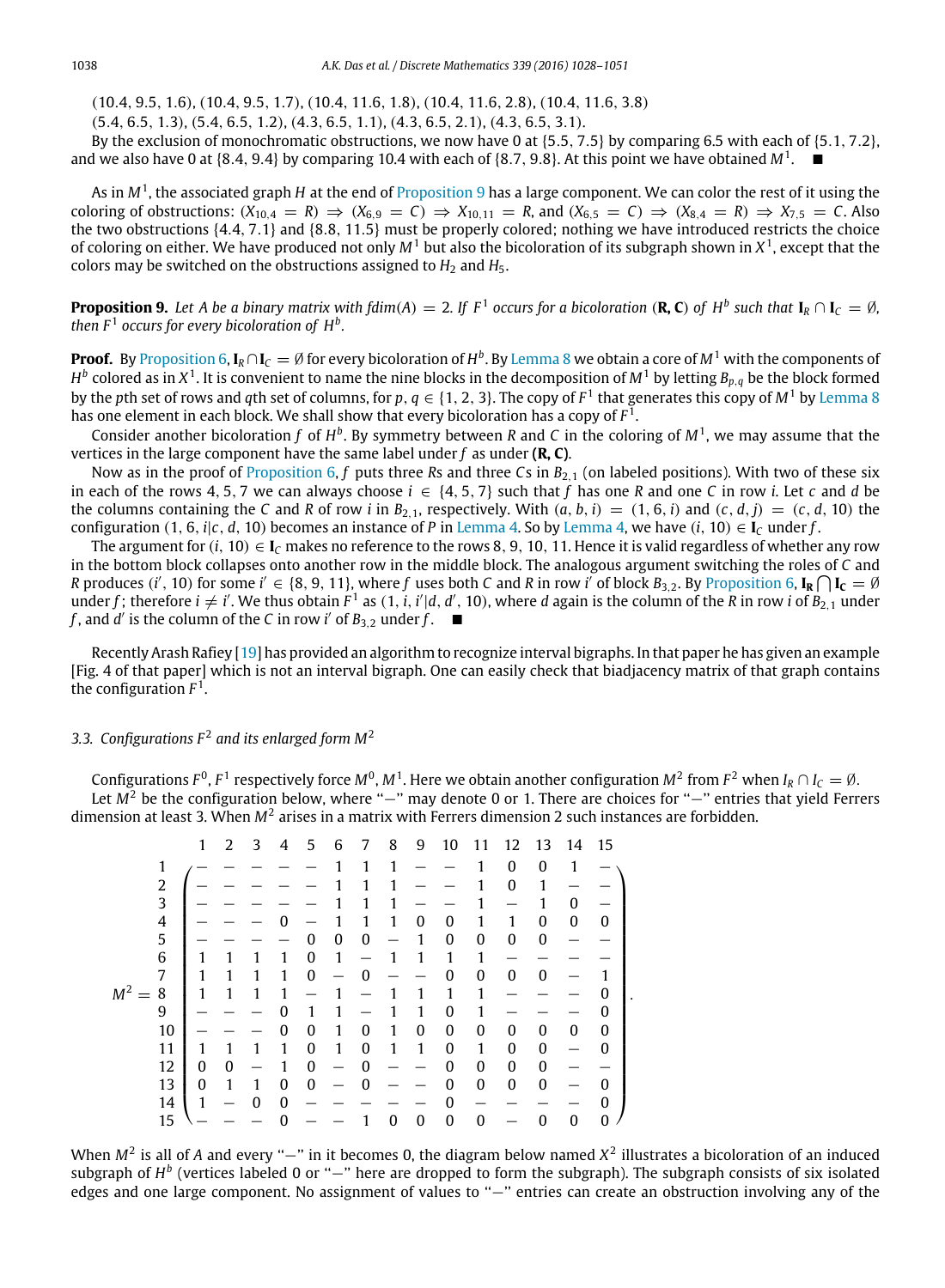positions 
$$
\{X_{10,10}^2, X_{10,11}^2, X_{11,10}^2, X_{13,10}^2\}
$$
. Thus (4, 10, 11, 13|4, 10, 11, 13) is an instance of  $F^2$ .

$$
1\hspace{0.2cm}2\hspace{0.2cm}\begin{pmatrix}1&2&3&4&5&6&7&8&9&10&11&12&13&14&15\\1&-&-&-&-&-1&1&1&1&-&-1&R_7&R_6&1&-&-\\2&-&-&-&-&-1&1&1&1&-&-1&1&R_5&1&-&-\\-1&-&-&-&-1&1&1&1&-&-1&-1&1&C_6&-&-\\4&-&-&-&-1&1&1&1&C_1&0&1&1&C_5&C_7&C_1\\5&-&-&-&-0&R_1R_1&-&1&0&R_1R_1&0&-&-\\6&1&1&1&1&1&R_1&-&R_1&-&-1&R_1R_1&0&-&-\\0&1&1&1&1&1&1&-1&-1&1&1&1&-&-&-1&-\\-1&9&-&-&-1&1&1&-1&-1&1&1&1&-&-&-1&-\\-1&0&0&1&1&1&1&-1&-1&1&1&R_1&0&-1\\-1&1&1&1&1&1&1&1&1&1&1&1&R_1&0&-1\\11&1&1&1&1&1&1&1&1&1&1&1&R_1&0&-1\\R_4&R_2&-&1&R_1&-&R_1&-&-&0&R_1R_1&0&-&-\\12&R_4&R_2&-&1&R_1&-&R_1&-&-&0&R_1R_1&0&-&-\\13&R_3&1&1&C_2&0&-&0&-&-1_R&0&0&0&-&0\\14&1&-&C_3&C_4&-&-&-&-&-&1&C_1&C_1&0&C_1&-&0&0&C_1\end{pmatrix}.
$$

<span id="page-11-0"></span>**Lemma 10.** Let A be a binary matrix with fdim(A)  $=$  2. If  $F^2$  appears in a bicoloration of  $H^b$  with  $I_R \cap I_C = \emptyset$ , then A contains *a core of M*<sup>2</sup> *as a submatrix.*

**Proof.** As before, we index rows and columns in  $F^2$  by their eventual destinations in  $M^2$ . We start with

$$
F^{2} = \frac{4}{11} \begin{pmatrix} 4 & 10 & 11 & 13 \\ - & - & 1 & C \\ - & I_{C} & I & I_{R} \\ 1 & I & 1 & - \\ 13 & C & I_{R} & - & - \end{pmatrix}.
$$

The labels  $I_R$  and  $I_C$  require the configurations

$$
\begin{array}{cccc}\n- & 13 & & & - & 10 & & & - & 10 \\
- & \left(\begin{array}{cc} 1 & R \\ R & I_R \end{array}\right), & & - & \left(\begin{array}{cc} 1 & R \\ R & I_R \end{array}\right), & & - & \left(\begin{array}{cc} 1 & C \\ C & I_C \end{array}\right). \\
\end{array}
$$

The first configuration forces  $F^2$  to add a new row we call 1 to accommodate the *R* in column 13. Similarly, the second configuration forces *F* 2 to add a new column we call 1. Let *X* denote the developing configuration. The extra column in the first configuration is different from 10 and 11 and will turn out to differ from 4; we call it column 7. Similarly the extra row in the second configuration is row 7. Similarly the third configuration forces  $F^2$  to add a new row 9 and a new column 9. The comments about compatibility in [Lemmata 5](#page-6-0) and [8](#page-8-0) that justify maintaining distinct indices apply here also. The combined configuration *X* is now as below.

$$
1 \quad 4 \quad 7 \quad 9 \quad 10 \quad 11 \quad 13
$$
\n
$$
\frac{1}{4} \begin{pmatrix} - & - & 1 & - & - & R \\ - & - & - & - & 1 & C \\ 1 & - & - & - & R & - & - \\ 1 & - & - & - & 1 & C & - & - \\ 10 & - & - & R & C & I & I_R \\ - & - & - & I & - & - & I & - \\ 13 & R & C & - & - & I_R & - & - \end{pmatrix}
$$

At this point *X* has four *R*s and four *C*s. The label arises from obstruction. We introduce one new row label and column label for each obstruction. The obstructions for *Cs* in  $X_{4,13}$ ,  $X_{9,10}$ ,  $X_{10,9}$ ,  $X_{13,4}$  are

12 13 5 10 6 9 2 4  
\n2 
$$
\begin{pmatrix} R & 1 \\ 1 & C \end{pmatrix}
$$
, 6  $\begin{pmatrix} R & 1 \\ 1 & C \end{pmatrix}$ , 5  $\begin{pmatrix} R & 1 \\ 1 & C \end{pmatrix}$  and 12  $\begin{pmatrix} R & 1 \\ 1 & C \end{pmatrix}$ .

The obstructions for the *Rs* in  $X_{1,13}$ ,  $X_{7,10}$ ,  $X_{10,7}$ ,  $X_{13,1}$  are

13 14 10 15 7 8 1 3  
\n1 
$$
\begin{pmatrix} R & 1 \\ 1 & C \end{pmatrix}
$$
, 7  $\begin{pmatrix} R & 1 \\ 8 & 1 \end{pmatrix}$ , 10  $\begin{pmatrix} R & 1 \\ 1 & C \end{pmatrix}$  and 13  $\begin{pmatrix} R & 1 \\ 1 & C \end{pmatrix}$ .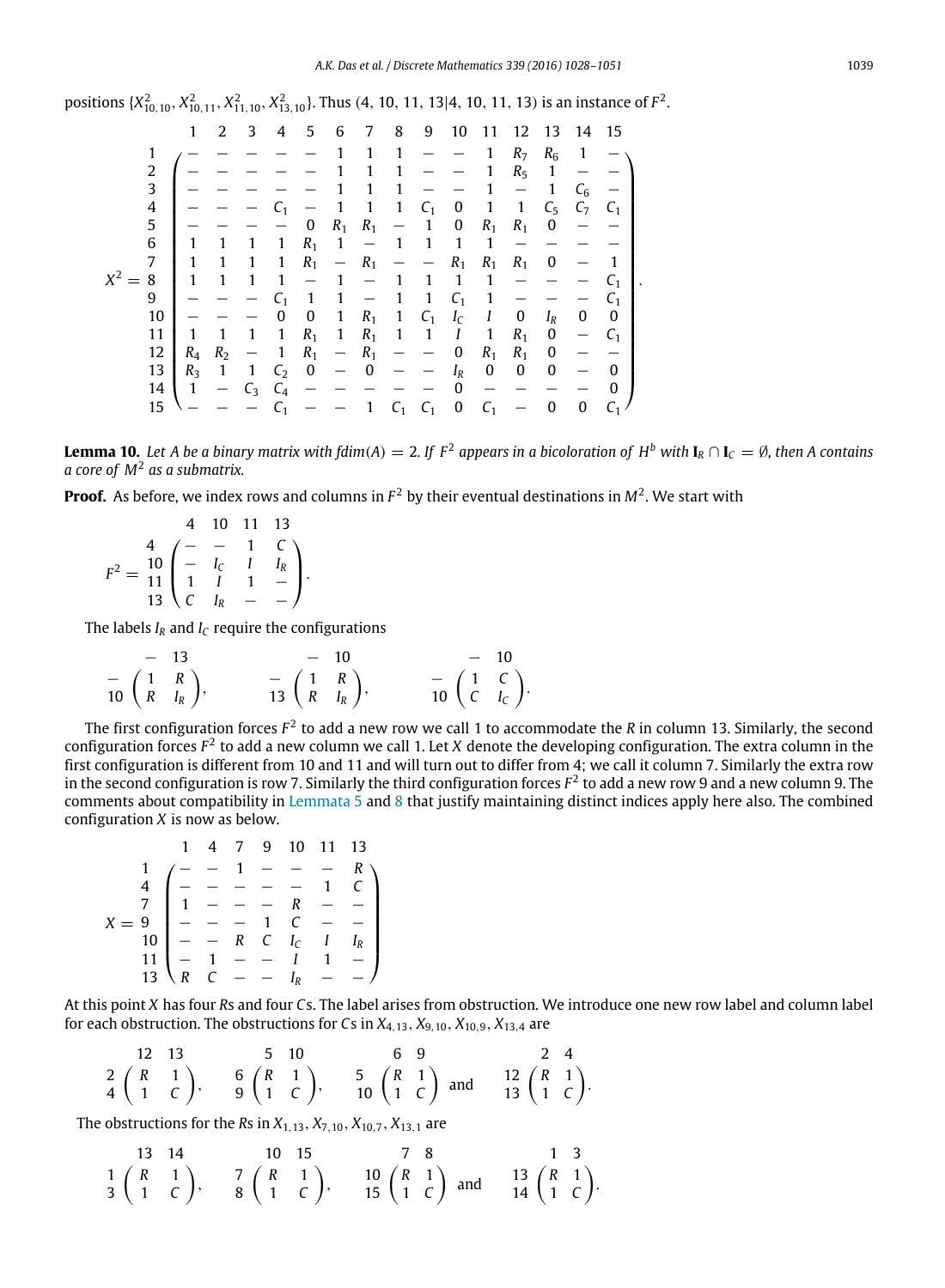The result of incorporating these new rows and columns is

|         |    | $\mathbf{1}$     | 2            | 3 | 4 | 5              | 6 | 7                | 8            | 9 | 10    | 11 |   | 12 13             | 14 | 15 |
|---------|----|------------------|--------------|---|---|----------------|---|------------------|--------------|---|-------|----|---|-------------------|----|----|
|         | 1  |                  |              |   |   |                |   |                  |              |   |       |    |   | R                 | 1  |    |
|         | 2  |                  |              |   |   |                |   |                  |              |   |       |    | R | 1                 |    |    |
|         | 3  |                  |              |   |   |                |   |                  |              |   |       |    |   | 1                 | C  |    |
|         | 4  |                  |              |   |   |                |   |                  |              |   |       |    |   | 1                 | C  |    |
|         | 5  |                  |              |   |   |                | R |                  |              |   |       |    |   |                   |    |    |
|         | 6  |                  |              |   |   | $\overline{R}$ |   |                  |              |   |       |    |   |                   |    |    |
|         | 7  | 1                |              |   |   |                |   |                  |              |   | R     |    |   |                   |    |    |
| $X = 8$ |    |                  |              |   |   |                |   |                  |              |   |       |    |   |                   |    |    |
|         | 9  |                  |              |   |   |                |   |                  |              | 1 | r     |    |   |                   |    |    |
|         | 10 |                  |              |   |   |                | 1 | $\boldsymbol{R}$ | $\mathbf{1}$ | С | $I_C$ | Ι  |   | $I_{\mathcal{R}}$ |    |    |
|         | 11 |                  |              |   |   |                |   |                  |              |   |       |    |   |                   |    |    |
|         | 12 |                  | R            |   |   |                |   |                  |              |   |       |    |   |                   |    |    |
|         | 13 | $\boldsymbol{R}$ | $\mathbf{1}$ | 1 |   |                |   |                  |              |   | $I_R$ |    |   |                   |    |    |
|         | 14 | $\mathbf{1}$     |              |   |   |                |   |                  |              |   |       |    |   |                   |    |    |
|         | 15 |                  |              |   |   |                |   |                  |              |   |       |    |   |                   |    |    |

We determine further entries in *X* from subconfigurations. At the end, combining two compatible rows and columns produces either a matrix having no satisfactory bicoloration (contradicting fdim(D)  $=$  2) or a matrix that is a core of M<sup>2</sup>.

As before we use decimals to denote positions. Positions in **I** belong to no obstruction. So we have 1 at {8.6, 6.6, 8.8, 6.8} to avoid obstructions with *I* at 10.10, at {2.6, 3.6, 2.8, 3.8} to avoid obstructions with 10.13. Also we have 1 at {6.4, 6.11, 8.4, 8.11} to avoid obstructions with 11.10, at {6.2, 6.3, 8.2, 8.3} to avoid obstructions with 13.10. Similarly a 2-by-2 submatrix with 0 diagonal including a position in **I** cannot be an obstruction. This yields 0 at {15.10, 10.15} by comparing 10.10 with each of 15.8, 8.15, at {14.10, 13.15} by comparing 13.10 with each of {14.3, 8.15}, at {10.14, 15.13} by comparing 10.13 with each of {3.14, 15.8}, at {11.15, 11.5, 5.10} by comparing 11.10 with each of {8.15, 6.5, 5.6}, at {15.11, 5.11, 10.5} by comparing 10.11 with each of {15.8, 5.6, 6.5}.

No obstruction has same color on both 0s. Therefore in every 2-by-2 submatrix with diagonal in *C* or *R* that has a 1, the fourth entry is 0. Using diagonals in *C*, we obtain 0 at 4.14 from (3, 4|13, 14), at 9.15 from (8, 9|10, 15), at 14.4 from (13, 14|3, 4), at 15.9 from (10, 15|8, 9), at 15.14 from (3, 15|8.14), at 14.15 from (8, 14|3, 15), at 15.15 from (8, 15|8, 15). Using diagonals in *R*, we obtain 0 at 1.12 from (1, 2|12, 13), at 5.12 from (2, 5|6, 12), at 5.5 from (5, 6|5, 6), at 12.5 from (6, 12|2, 5), at 12.1 from (12, 13|1, 2), at 7.5 from (6, 7|5, 10), at 5.7 from (5, 10|6, 7).

An entry that would form an obstruction with an *R* and with a *C* if it were 0 must be a 1. This now yields numerous 1s. We list these triples of positions: (location of *R*, location of *C*, location of new 1).

(10.7, 3.14, 1.6), (10.7, 3.14, 1.8), (1.13, 15.8, 2.7), (7.10, 14.3, 6.1), (5.6, 9.10, 6.9),

(1.13, 15.8, 3.7), (2.12, 15.8, 4.7), (13.1, 8.15, 7.2), (12.2, 8.15, 7.4), (13.1, 13.4, 7.3),

(7.10, 14.3, 8.1), (5.6, 9.10, 8.9), (6.5, 10.9, 9.6), (6.5, 10.9, 9.8).

If  $X_{11,7}=1$ , then *I* at 11.10 is in conflict with both *R* and *C* and then we have the configuration  $F^1$ . So  $X_{11,7}=0$ . Similarly from symmetry  $X_{7,11} = 0$ . Again  $X_{7,7} = 0$ , since otherwise  $I_c$  at 10.10 also becomes an  $I_R$  i.e.  $I_R \cap I_c \neq \emptyset$ . Also if  $X_{4,9} = 1$ then  $I_R$  at 10.13 also becomes an  $I_C$ , so  $X_{4,9} = 0$ . And from symmetry  $X_{9,4} = 0$ .

In obstruction with one 0 colored (*R* or *C*), we give opposite color to the other 0. Thus  $X_{6,5} = R \Rightarrow X_{9,4} = C$  and  $X_{8,15} = C \Rightarrow X_{7,11} = R, X_{9,4} = C \Rightarrow X_{12,5} = X_{11,5} = X_{7,5} = R$ . Also from symmetry  $X_{5,6} = R \Rightarrow X_{4,9} = C$  and  $X_{15,8} = C \Rightarrow X_{11,7} = R$ . Again  $X_{7,10} = C \Rightarrow X_{5,12} = X_{5,11} = X_{5,7} = R$  and  $X_{7,11} = R \Rightarrow X_{11,15} = C$ ,  $X_{11,7} = R \Rightarrow X_{15,11} = C$ .

Again if  $X_{2,11} = 0$  then  $X_{4,13} = C \Rightarrow X_{2,11} = R$ , but then *I* at 10.11 will become an  $I_R$ . So  $X_{2,11} = 1$ . From symmetry also  $X_{11,2} = 1$ . Similarly if  $X_{11,9} = 0$  then  $X_{5,6} = R \Rightarrow X_{11,9} = C$  but then *I* at 11.10 becomes an *I<sub>C</sub>*, so position 11.9 is 1. From symmetry also the position 9.11 is 1.

Next if  $X_{11,3} = 0$  then  $X_{13,4} = C \Rightarrow X_{11,3} = R$  but then *I* at 11.10 becomes an *I<sub>R</sub>*. So position 11.3 is 1. From symmetry position 3.11 is also 1.

No obstruction has same color on both 0s. So using diagonals in *C*, we obtain 0 at 4.15 from (4, 8|9, 15). From symmetry we also obtain 0 at 15.4. Now  $X_{7,11} = R \Rightarrow X_{4,15} = C$  and then  $X_{7,7} = R$ . Similarly  $X_{11,7} = R \Rightarrow X_{15,4} = C$ . Again using diagonals in *C*, we obtain 0 at 4.4 from (4, 9|4, 9). Again  $X_{7,7} = R \Rightarrow X_{4,4} = C$  and then using diagonals in *R* we have 0 at 12.7 from (11, 12|2, 7) and then  $X_{15,4} = C \Rightarrow X_{12,7} = R$ .

An entry that would form an obstruction with an *R* and with a *C* if it were 0 must be a 1. This yields 1s. As before we list these positions: (location of *R*, location of *C*, location of new 1) (11.7, 3.14, 1.11) and (7.11, 14.3, 11.1).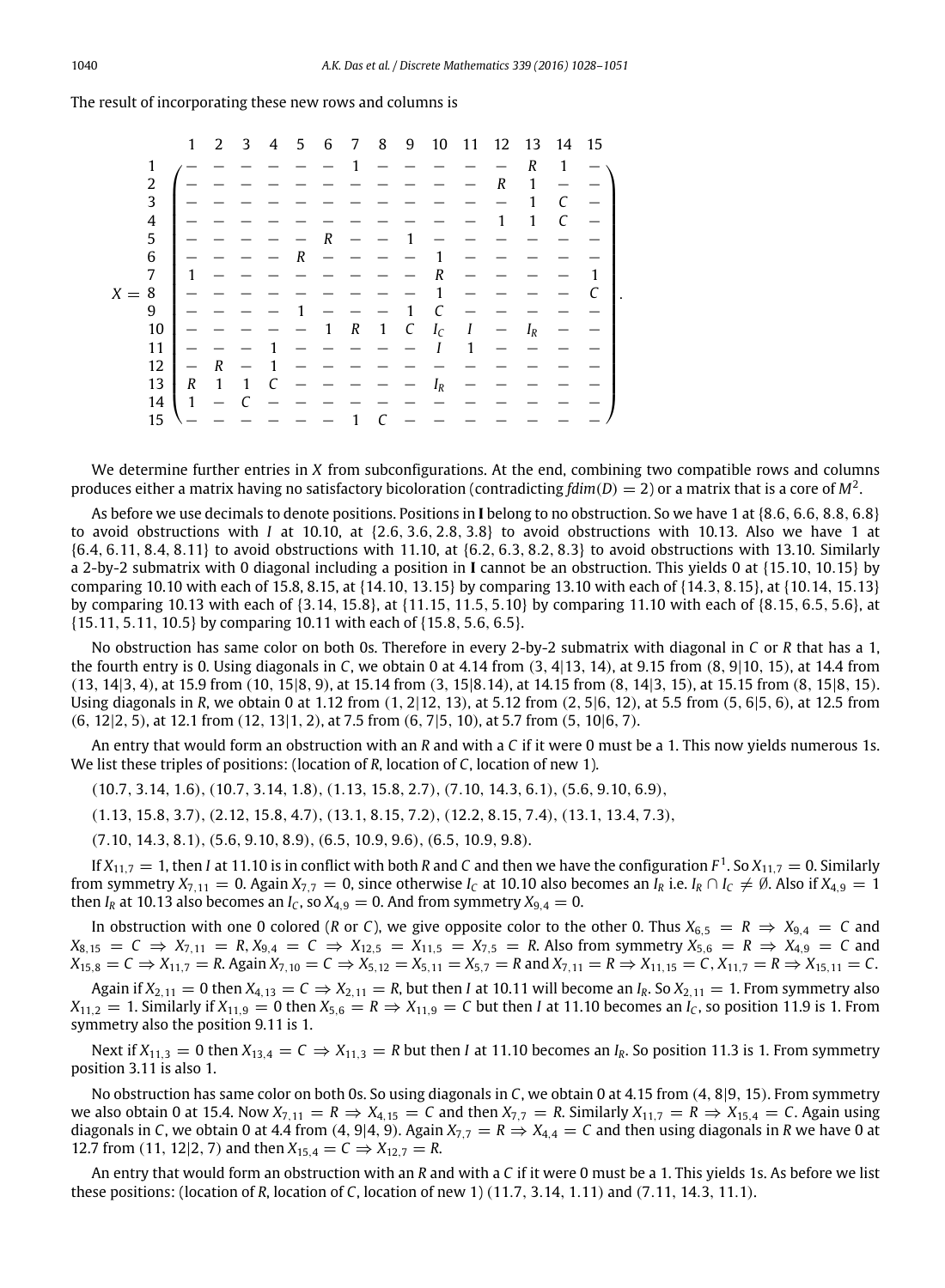By the exclusion of monochromatic obstructions, we have 0 at  $\{12.10, 12.11\}$  by comparing 12.2 with each of  $\{7.10, 7.11\}$ , 0 at {7.12, 10.12, 11.12, 12.12} by comparing 2.12 with each of {7.7, 10.7, 11.7, 12.7}, also we have 0 at 12.13 from (1, 12|7, 13). For the same reason using diagonals in *C* we obtain 0 at 10.4 from (9, 10|4, 9) and 0 at 4.10 from symmetry of *X*. Next using diagonals in *R* we obtain 0 at 7.13 from (1, 7|11, 13), at 5.13 from (1, 5|7, 13), at 11.13 from (1, 11|7, 13). From symmetric structure of *X* we obtain 0 at {13.7, 13.5, 13.11}.

Again  $X_{4,4} = C \Rightarrow X_{7,12} = R$  and  $X_{11,12} = R$ . Next using diagonals in *R* we obtain 0 at 13.12 from (7, 13|1, 12).

Finally if 13.13 position is 1 then the positions 11.13 and 13.11 are in obstruction. Thus position 13.11 is either an *R* or a *C*. This is not possible as can be seen by comparing 13.11 with the positions 1.13 and 4.13. Thus 13.13 position must be a 0. At this point we have obtained  $M^2$ .  $\blacksquare$ 

**Proposition 11.** Let A be a binary matrix with fdim(A)  $=$  2. If  $F^2$  occurs for a bicoloration (**R, C**) of  $H^b$  such that  $I_R \cap I_C = \emptyset$ , then  $F^2$  occurs for every bicoloration of  $H^b$ .

**Proof.** By [Proposition 6,](#page-7-0)  $I_R \cap I_C = \emptyset$  for every bicoloration of  $H^b$ . By [Lemma 10](#page-11-0) we obtain a core of  $M^2$  with the components of  $H^b$  colored as in  $X^2$ . In  $M^2$  let the block  $B_1$  be formed by 1st, 2nd, 3rd and 4th row and 12th, 13th and 14th column i.e.  $B_1 = (1, 2, 3, 4|12, 13, 14)$ . Similarly let  $B_2 = (12, 13, 14|1, 2, 3, 4)$ . Here  $(4, 10, 11, 13|4, 10, 11, 13)$  is an instance of  $F^2$ . We shall show that every bicoloration has a copy of  $F^2$ .

Consider another bicoloration  $f$  of  $H^b$  and suppose under  $f$ ,  $H_1$  does not change its color. Now as in the proof of [Proposition 6,](#page-7-0) we can always choose a row *i*,  $i \in \{12, 13, 14\}$  such that f has one C and one R in row *i*. Let c and d be the columns containing the *C* and *R* of row *i* in  $B_2$  respectively. With  $(a, b, i) = (11, 7, i)$  and  $(c, d, j) = (c, d, 10)$ the configuration (11, 7, *i*| $c$ , *d*, 10) becomes an instance of *P* in [Lemma 4.](#page-4-1) So by [Lemma 4,](#page-4-1) we have (*i*, 10)  $\in$  **I**<sub>R</sub> under *f* .

The argument for  $(i, 10) \in I_R$  makes no reference to the rows other than the rows of  $B_2$  block. Hence it is valid regardless of where any of these rows collapse onto another row.

Let under f, column  $j, j \in \{12, 13, 14\}$  is such that *j* has one *R* and one *C*. Also let *a*, *b* be the rows containing *C* and *R* of column *j*. Then analogously we conclude  $(10, j) \in I_R$  under f. Thus we obtain  $F^2$  as  $(a, 10, 11, i|c, 10, 11, j)$ . On the other hand when  $H_1$  also changes its color under  $f$  , similarly we obtain  $F^2$  as (b, 10, 11,  $i|d$ , 10, 11,  $j$ ), where the labels  $R$  and  $C$  in  $F^2$ are interchanged. Finally let under *f* only the colors of *H*<sup>1</sup> be interchanged. Then we obtain *F* 2 as (1, 10, 11, 13|1, 10, 11, 13), where as before *R* and *C* labels are interchanged.

# *3.4. Configurations F* <sup>3</sup> *and its enlarged form M*<sup>3</sup>

Here we develop the configuration  $M^3$  from  $F^3$ . The argument follows that of the earlier sections.

Let *M*<sup>3</sup> be the configuration below, where "−" may denote 0 or 1. There are choices for "−" entries that yield Ferrers dimension at least 3. When M<sup>3</sup> arises in a matrix with Ferrers dimension 2, such instances are forbidden.

|                         | 1            | 2            | 3 | 4 | 5 | 6                | 7                | 8 | 9            | 10               | 11               | 12 | 13 | 14           | 15 |
|-------------------------|--------------|--------------|---|---|---|------------------|------------------|---|--------------|------------------|------------------|----|----|--------------|----|
| 1                       |              | 1            | 1 | 1 |   | 0                |                  |   | 0            | $\boldsymbol{0}$ | $\mathbf{0}$     | 1  | 1  | 1            | 1  |
| $\overline{c}$          |              |              |   | 1 |   | $\mathbf{0}$     |                  |   | 1            | 0                | $\boldsymbol{0}$ |    |    |              | O  |
| 3                       |              |              | 1 | 1 | 1 | 1                | 1                | 1 | 0            | $\mathbf{1}$     |                  |    |    | 1            | 1  |
| $\overline{\mathbf{4}}$ |              | $\mathbf{0}$ |   | 0 |   | $\Omega$         |                  |   |              | $\mathbf{0}$     | $\boldsymbol{0}$ |    |    |              | O  |
| 5                       | $\mathbf{0}$ | 1            | 1 | 0 |   | 0                |                  |   | 0            | $\bf{0}$         | $\boldsymbol{0}$ |    |    |              | 0  |
| $\,$ 6 $\,$             | $\mathbf{0}$ |              | 0 | 1 |   |                  |                  |   | 0            | 0                |                  |    |    |              |    |
| 7                       |              |              |   |   |   | O                |                  |   |              | 0                | $\boldsymbol{0}$ |    | 0  |              | 0  |
| M <sup>3</sup><br>8     | 0            |              |   |   |   | 0                |                  |   | $\mathbf{0}$ | $\boldsymbol{0}$ | $\mathbf{0}$     | 0  | 1  | 1            | 0  |
| 9                       | $\Omega$     |              |   |   |   |                  |                  |   | 0            | $\boldsymbol{0}$ |                  | 0  |    | $\mathbf{0}$ | 1  |
| 10                      | $\mathbf{0}$ |              |   |   |   |                  |                  | 1 | 0            | $\boldsymbol{0}$ | $\boldsymbol{0}$ | 1  |    | 1            |    |
| 11                      | 1            |              |   |   |   |                  |                  | 1 |              | 1                | $\boldsymbol{0}$ |    | 1  | 1            |    |
| 12                      | $\mathbf{0}$ |              |   |   |   |                  |                  | 1 | 0            | $\bf{0}$         | 1                | 0  |    |              |    |
| 13                      |              |              |   |   |   | 0                | 1                | 0 |              | 0                | 0                |    |    |              |    |
| 14                      | 0            |              |   |   |   | $\boldsymbol{0}$ | $\boldsymbol{0}$ | 1 | 0            | $\boldsymbol{0}$ | $\boldsymbol{0}$ | 0  |    |              |    |
| 15                      | $\theta$     |              |   |   | 0 | 1                | $\bf{0}$         |   | 0            | $\bf{0}$         |                  | U  |    |              |    |

When M<sup>3</sup> is all of A and every "−" in it becomes 0, the diagram below named X<sup>3</sup> illustrates a bicoloration of an induced subgraph of *H*<sup>b</sup> (vertices labeled 0 or "−" here are dropped to form the subgraph). The subgraph consists of nine isolated edges and one large component. No assignments of values to these "-" entries can create an obstruction involving any position labeled **I**. Thus (1, 5, 8, 10, 14|1, 6, 10, 12, 15) is an instance of *F* <sup>3</sup> when *M*<sup>3</sup> is all of *A*.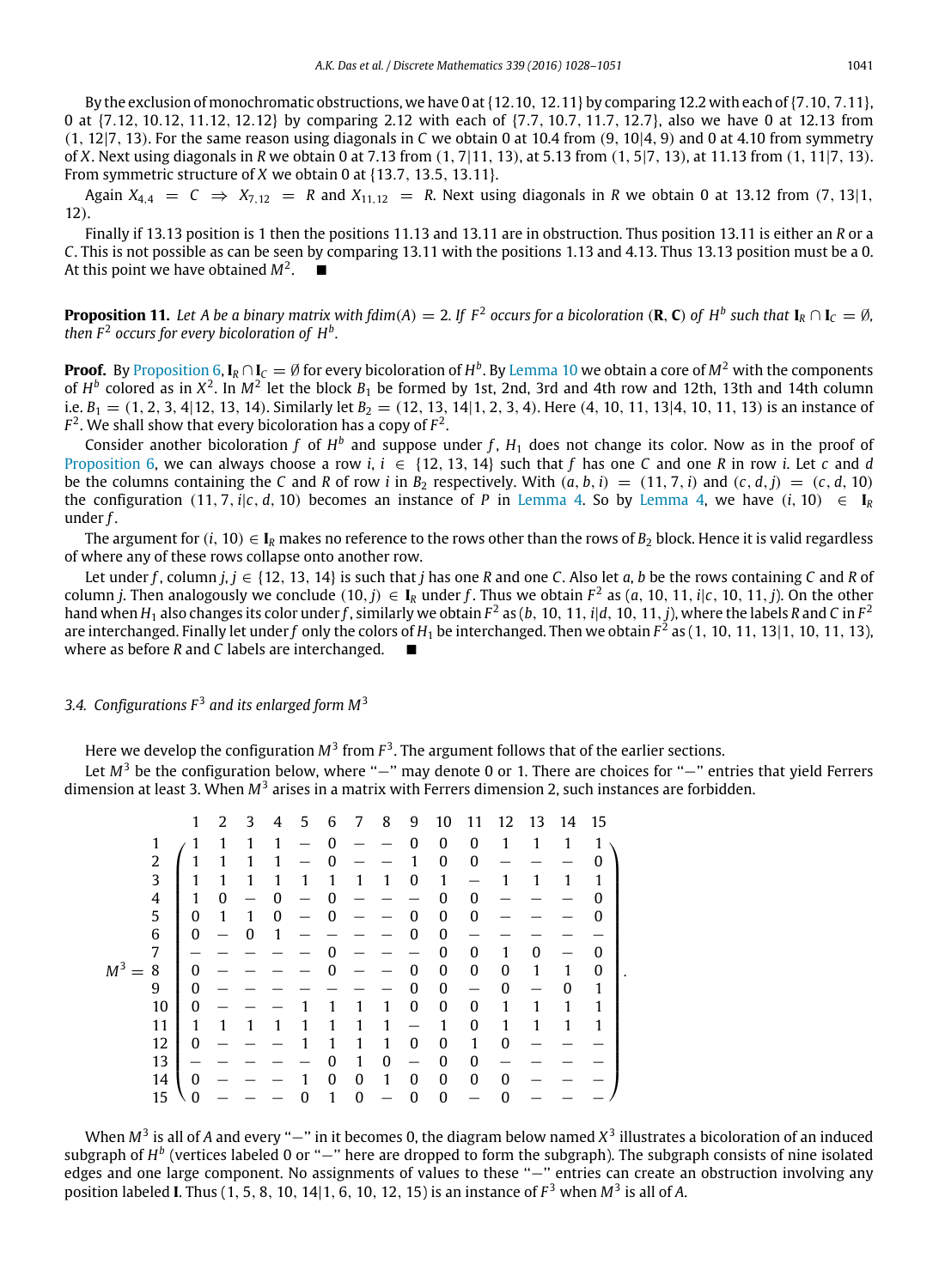|                         | 1               | 2     | 3     | 4              | 5     | 6              | 7            | 8                 | 9                        | 10                | 11                       | 12           | 13                | 14    | -15            |
|-------------------------|-----------------|-------|-------|----------------|-------|----------------|--------------|-------------------|--------------------------|-------------------|--------------------------|--------------|-------------------|-------|----------------|
| 1                       |                 | 1     | 1     | 1              |       | $R_1$          |              |                   | C <sub>1</sub>           | Ι                 | $R_1$                    | $\mathbf{1}$ | $\mathbf{1}$      | 1     | $\mathbf{1}$   |
| $\overline{\mathbf{c}}$ |                 |       |       |                |       | $R_1$          |              |                   | 1                        | $R_1$             | $R_1$                    |              |                   |       | $R_1$          |
| 3                       |                 | 1     |       |                | 1     | 1              | $\mathbf{1}$ | 1                 | C <sub>1</sub>           | $\mathbf{1}$      | $\overline{\phantom{m}}$ | 1            |                   | 1     | 1              |
| 4                       | 1               | $R_5$ |       | R <sub>7</sub> |       | $R_1$          |              |                   |                          | $\mathbf{0}$      | $R_1$                    |              |                   |       | $R_{1}$        |
| 5                       | $C_5$           | 1     | 1     | $R_6$          |       | 0              |              |                   | $\boldsymbol{0}$         | $I_R$             | 0                        |              |                   |       | 0              |
| 6                       | C <sub>7</sub>  |       | $C_6$ | $\mathbf{1}$   |       |                |              |                   | 0                        | 0                 |                          |              |                   |       |                |
| $\overline{7}$          |                 |       |       |                |       | $R_{1}$        |              |                   |                          | 0                 | $R_1$                    | 1            | $R_8$             |       | $R_{10}$       |
| $X^3$<br>8              | $\mathbf{0}$    |       |       |                |       | 0              |              |                   | 0                        | Ι                 | 0                        | $C_8$        | $\mathbf{1}$      | 1     | R <sub>9</sub> |
| 9                       | C <sub>1</sub>  |       |       |                |       |                |              |                   | C <sub>1</sub>           | 0                 | $\overline{\phantom{m}}$ | $C_{10}$     | $\qquad \qquad -$ | $C_9$ | 1              |
| 10                      | C <sub>1</sub>  |       |       |                |       |                | 1            | 1                 | $C_1$                    | Ι                 | $R_1$                    | $\mathbf{1}$ | 1                 | 1     | 1              |
| 11                      | 1               | 1     |       |                |       |                | 1            | 1                 | $\overline{\phantom{m}}$ | $\mathbf{1}$      | $R_1$                    | $\mathbf{1}$ | 1                 | 1     | 1              |
| 12                      | C <sub>1</sub>  |       |       |                |       | 1              | 1            | $\mathbf{1}$      | $C_1$                    | $C_1$             | $\mathbf{1}$             | $C_1$        |                   |       |                |
| 13                      |                 |       |       |                |       | R4             | 1            | $R_3$             | $\overline{\phantom{m}}$ | 0                 | 0                        |              |                   |       |                |
| 14                      | $\mathbf{0}$    |       |       |                | 1     | R <sub>2</sub> | $C_3$        | $\mathbf{1}$      | 0                        | $I_{\mathcal{C}}$ | 0                        | $\bf{0}$     |                   |       |                |
| 15                      | $\setminus C_1$ |       |       |                | $C_2$ | 1              | $C_4$        | $\qquad \qquad -$ | $C_1$                    | 0                 | $\qquad \qquad -$        |              |                   |       |                |

<span id="page-14-0"></span>**Lemma 12.** Let A be a binary matrix with fdim(A)  $=$  2. If  $F^3$  appears in a bicoloration of  $H^b$  with  $I_R \cap I_C = \emptyset$ , then A contains a *core of M*<sup>3</sup> *as a submatrix.*

**Proof.** As before, we index rows and columns in *F* <sup>3</sup> by their eventual destinations in *M*<sup>3</sup> . We start with

 $\sqrt{ }$  $\mid$ 1 6 10 12 15  $1 / 1 - I - 1$ 5  $C - I_R - -$ 8 − − *I C R* 10 **|** − 1 *I* 1 −  $14$   $-$  *R*  $I_c$  − −  $\lambda$  $\Big\}$ .

The labels  $I_R$  and  $I_C$  require the configurations

$$
\begin{array}{cccc}\n- & 10 & & & - & 10 \\
-\frac{1}{5} & \frac{1}{R} & \frac{1}{R} & \frac{1}{R} & \frac{1}{R} & \frac{1}{R} & \frac{1}{R} & \frac{1}{R} \\
\end{array}
$$
 and 
$$
\begin{array}{cccc}\n- & 10 & & - & 10 \\
-\frac{1}{2} & \frac{1}{2} & \frac{1}{2} & \frac{1}{2} & \frac{1}{2} & \frac{1}{2} \\
\frac{1}{2} & \frac{1}{2} & \frac{1}{2} & \frac{1}{2} & \frac{1}{2} & \frac{1}{2} & \frac{1}{2} \\
\frac{1}{2} & \frac{1}{2} & \frac{1}{2} & \frac{1}{2} & \frac{1}{2} & \frac{1}{2} & \frac{1}{2} & \frac{1}{2} & \frac{1}{2} \\
\frac{1}{2} & \frac{1}{2} & \frac{1}{2} & \frac{1}{2} & \frac{1}{2} & \frac{1}{2} & \frac{1}{2} & \frac{1}{2} & \frac{1}{2} & \frac{1}{2} & \frac{1}{2} & \frac{1}{2} & \frac{1}{2} & \frac{1}{2} \\
\frac{1}{2} & \frac{1}{2} & \frac{1}{2} & \frac{1}{2} & \frac{1}{2} & \frac{1}{2} & \frac{1}{2} & \frac{1}{2} & \frac{1}{2} & \frac{1}{2} & \frac{1}{2} & \frac{1}{2} & \frac{1}{2} & \frac{1}{2} & \frac{1}{2} & \frac{1}{2} & \frac{1}{2} & \frac{1}{2} & \frac{1}{2} & \frac{1}{2} & \frac{1}{2} & \frac{1}{2} & \frac{1}{2} & \frac{1}{2} & \frac{1}{2} & \frac{1}{2} & \frac{1}{2} & \frac{1}{2} & \frac{1}{2} & \frac{1}{2} & \frac{1}{2} & \frac{1}{2} & \frac{1}{2} & \frac{1}{2} & \frac{1}{2} & \frac{1}{2} & \frac{1}{2} & \frac{1}{2} & \frac{1}{2} & \frac{1}{2} & \frac{1}{2} & \frac{1}{2} & \frac{1}{2} & \frac{1}{2} &
$$

The first configuration forces  $F^3$  to add a new column we call 4 to accommodate the  $R$  in the row 5. Similarly the second configuration forces to add a new row we call 12. Let *X* denote the developing configuration. The extra row in the first configuration is different from the rows 1, 5, 8, 10, 12 and 14 and wecall it 2. Similarly let the extra column in the second configuration be 7. The comments about the compatibility in [Lemmata 5](#page-6-0) and [8](#page-8-0) justify maintaining distinct indices apply here also.

The combined configuration *X* is now as below

|    |                                                                                       |       |  | 1 4 6 7 10 12 15 |       |
|----|---------------------------------------------------------------------------------------|-------|--|------------------|-------|
|    |                                                                                       | $1 -$ |  | $- - I - 1$      |       |
|    | $2 \left[ -1 - - R - - \right]$                                                       |       |  |                  |       |
|    | 5   C R - - $I_R$ - -                                                                 |       |  |                  |       |
|    | $8$ $-$ - - 1                                                                         |       |  |                  | $C$ R |
|    | $10$   - - 1 - 1 1 -                                                                  |       |  |                  |       |
|    | $12$ $\begin{array}{ l } - - - - 1 & C & - - \\ 14 & - - R & C & I_C & - \end{array}$ |       |  |                  |       |
| 14 |                                                                                       |       |  |                  |       |

At this point *X* has four *R*s and four *C*s. The labels arise from obstruction. We introduce one new row label and column label for each obstruction for the *Cs* in  $X_{5,1}$ ,  $X_{8,12}$ ,  $X_{12,10}$ , and  $X_{14,7}$  as below

| $1\quad 2$                                 | 12 13                                              | 10 11                                                |  | 7 8                                                                                         |  |
|--------------------------------------------|----------------------------------------------------|------------------------------------------------------|--|---------------------------------------------------------------------------------------------|--|
| $rac{4}{5}$ $\binom{1}{C}$ $\frac{R}{1}$ , | $\begin{pmatrix} 7 & 1 & R \\ C & 1 \end{pmatrix}$ | $\begin{pmatrix} 11 & R \\ 12 & C & 1 \end{pmatrix}$ |  | and $\begin{pmatrix} 13 \\ 14 \end{pmatrix}$ $\begin{pmatrix} 1 & R \\ C & 1 \end{pmatrix}$ |  |

The obstructions for the *Rs* in  $X_{2,10}$ ,  $X_{5,4}$ ,  $X_{8,15}$  and  $X_{14,6}$  are

9 10  
\n
$$
\begin{array}{cccccc}\n & 3 & 4 \\
2 & 1 & R \\
3 & C & 1\n\end{array}
$$
,  $\begin{array}{cccccc}\n & 3 & 4 \\
 & 5 & 14 \\
 & 6 & C & 1\n\end{array}$ ,  $\begin{array}{cccccc}\n & 14 & 15 \\
 & 8 & 1 & R \\
 & 9 & C & 1\n\end{array}$ , and  $\begin{array}{cccccc}\n & 14 & 14 & 15 \\
 & 14 & 14 & 15 & 14 \\
 & 15 & 15 & 14 & 14 \\
 & 15 & 15 & 14 & 14 \\
 & 15 & 15 & 14 & 14\n\end{array}$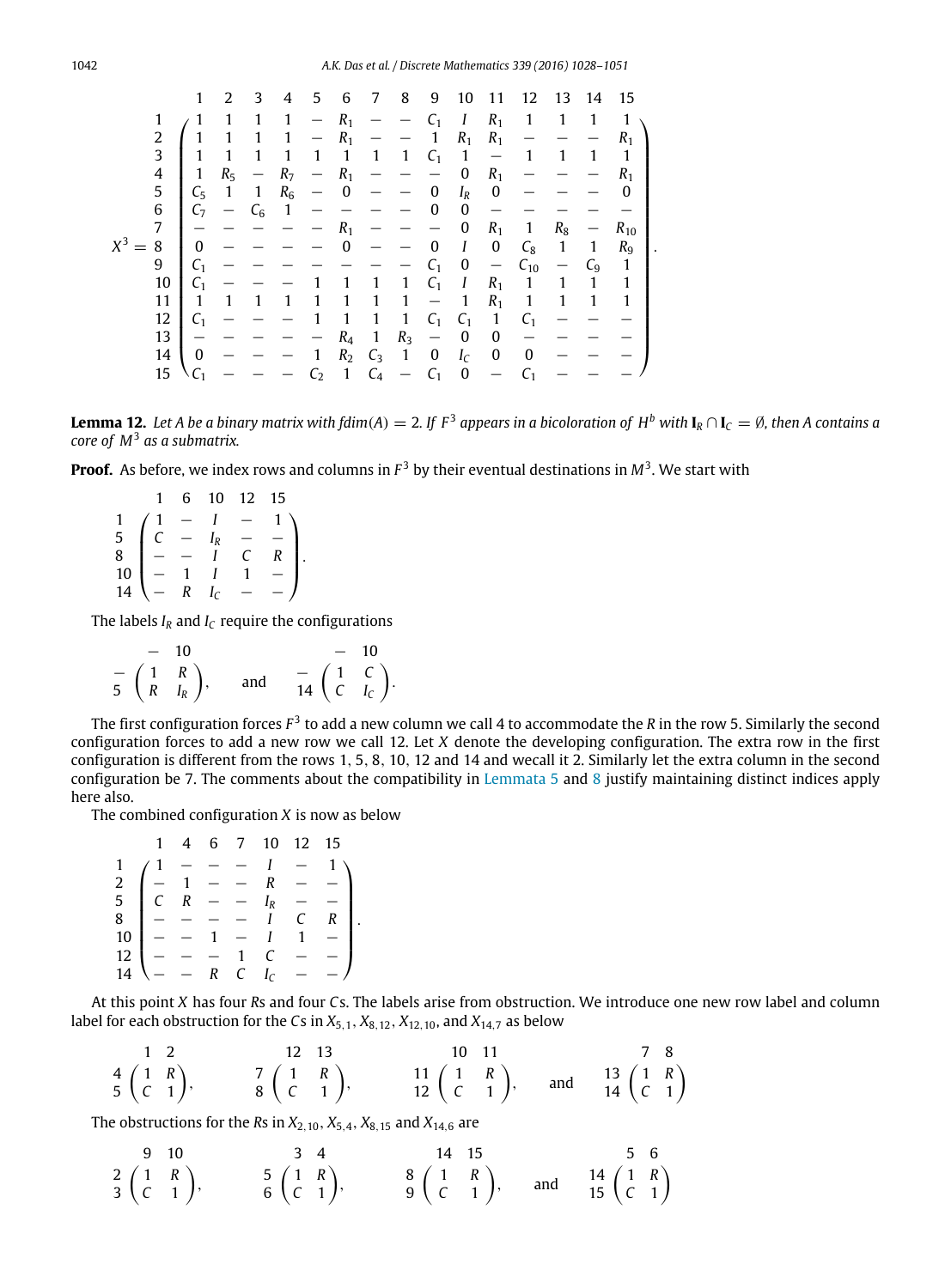The result of incorporating these new rows and columns is

|         |                         | 1            | 2                | 3 | 4 | 5 | 6 | 7 | 8            | 9 | 10                | 11               | 12 13 |   | 14 | 15 |
|---------|-------------------------|--------------|------------------|---|---|---|---|---|--------------|---|-------------------|------------------|-------|---|----|----|
|         | 1                       | $\mathbf{1}$ |                  |   |   |   |   |   |              |   |                   |                  |       |   |    |    |
|         | 2                       |              |                  |   |   |   |   |   |              |   | R                 |                  |       |   |    |    |
|         | 3                       |              |                  |   |   |   |   |   |              |   | $\mathbf{1}$      |                  |       |   |    |    |
|         | $\overline{\mathbf{4}}$ | 1            | $\boldsymbol{R}$ |   |   |   |   |   |              |   |                   |                  |       |   |    |    |
|         | 5                       | C            | 1                |   | R |   |   |   |              |   | $I_R$             |                  |       |   |    |    |
|         | $\,6$                   |              |                  |   | 1 |   |   |   |              |   |                   |                  |       |   |    |    |
|         | 7                       |              |                  |   |   |   |   |   |              |   |                   |                  | 1     | R |    |    |
| $X = 8$ |                         |              |                  |   |   |   |   |   |              |   |                   |                  | C     | 1 | 1  | R  |
|         | 9                       |              |                  |   |   |   |   |   |              |   |                   |                  |       |   |    | 1  |
|         | 10                      |              |                  |   |   |   |   |   |              |   |                   |                  | 1     |   |    |    |
|         | 11                      |              |                  |   |   |   |   |   |              |   |                   | $\boldsymbol{R}$ |       |   |    |    |
|         | 12                      |              |                  |   |   |   |   |   |              |   |                   | 1                |       |   |    |    |
|         | 13                      |              |                  |   |   |   |   |   | R            |   |                   |                  |       |   |    |    |
|         | 14                      |              |                  |   |   |   | R | C | $\mathbf{1}$ |   | $I_{\mathcal{C}}$ |                  |       |   |    |    |
|         | 15                      |              |                  |   |   |   |   |   |              |   |                   |                  |       |   |    |    |

We determine further entries in *X* from the subconfiguration. At the end, combining two compatible rows or columns produces either a matrix having no satisfactory bicoloration (contradicting *fdim*(*D*) = 2) or a matrix that is core of *X*. As usual we use decimals to list positions.

Positions 1.10, 8.10 and 10.10 are *I* and hence belong to no obstruction. We have 1 at {3.1, 3.15, 11.1, 11.15} to avoid obstruction with 1.10, at {3.13, 3.14, 11.13, 11.14} to avoid obstruction with 8.10, at {3.6, 3.12, 11.6, 11.12} to avoid obstruction with 10.10. Again positions 5.10 and 14.10 are *I*. So we have 1 at {3.2, 3.5, 11.2, 11.3} to avoid obstruction with 5.10, at {3.3, 3.8, 11.5, 11.8} to avoid obstruction with 14.10. Similarly a 2-by-2 submatrix with 0 at diagonals including a position in **I** cannot be an obstruction. This yields 0 at {1.9, 1.11} by comparing 1.10 with each of {3.9, 11.11}, 0 at {4.10, 6.10, 5.9, 5.11} by comparing 5.10 with each of{4.2, 6.5, 3.9, 11.11}, 0 at{7.10, 9.10} by comparing 8.10 with each of {7.13, 9.14}, 0 at {10.9, 10.11} by comparing 10.10 with each of {3.9, 11.11}, 0 at {13.10, 15.10, 14.9, 14.11} by comparing 14.10 with each of {13.8, 15.5, 3.9, 11.11}.

No obstruction has the same color on both 0s. Therefore, if every 2-by-2 submatrix with diagonals in *C* or *R* has a 1, the fourth entry is 0. Using diagonals in *C*, we obtain 0 at 6.1 from (5, 6|1, 3), at 6.9 from (3, 6|3, 9), at 8.9 from (3, 8|9, 12), at 9.9 from (3, 9|9, 14), at 9.12 from (8, 9|12, 14), at 12.9 from (3, 12|9, 10), at 15.7 from (14, 15|5, 7), at 15.9 from (3, 15|5, 9). Again using diagonals in *R*, we obtain 0 at 4.4 from (4, 5|2, 4), at 4.11 from (4, 11|2, 11), at 7.11 from (7, 11|11, 13), at 7.15 from (7, 8|13, 15), at 8.11 from (8, 11|11, 15), at 13.6 from (13, 14|6, 8), at 13.11 from (11, 13|8, 11), at 2.11 from (2, 11|10, 11).

An entry that would form an obstruction both with an *R* and with a *C* if it were 0 must be a 1. This yields numerous 1s. We list these positions: (location of *R*, location of *C*, location of new 1).

(5.4, 3.9, 2.2), (5.4, 3.9, 2.3), (2.10, 6.5, 3.4), (13.8, 12.10, 3.7), (2.10, 6.3, 11.4),

(13.8, 12.10, 11.7), (11.11, 14.7, 12.5), (11.11, 14.7, 12.8), (4.2, 3.9, 2.1), (11.11, 11.5, 12.6).

Since *I* at 1.10 is in conflict with *C* at 5.1, it will not be in conflict with *R* at 14.6. So position 1.6 is 0. Similarly as *I* at 10.10 must not be in conflict with *C* at 5.1 so position 10.1 is a 0. Again *I* at 8.10 must not be in conflict with *C* at 5.1 and *R* at 14.6, thus the positions 8.1 and 8.6 are 0.

Next if the position 2.15 is a 1 then *I* at 8.10 is *I<sup>R</sup>* (then it should not be *C*-colored) so the position 2.15 is a 0. Similarly the position 8.10 should not be *I<sup>C</sup>* , so the position 2.12 is a 0. Again if the position 12.1 is a 1 then because of (5, 12|1, 10) the position 5.10 is also *I*<sub>C</sub>. Therefore  $I_R \cap I_C \neq \emptyset$  which contradicts our assumption. So position 12.1 is a 0. Similarly if position 2.6 is a 1 then  $I_R \cap I_C \neq \emptyset$ . Thus position 2.6 is a 0.

In obstruction with one 0 colored (*R* or *C*), we give opposite color to the other 0. Thus  $X_{3,9} = C \Rightarrow X_{2,6} = X_{2,15} = R$ and then  $X_{1,9} = X_{9,9} = X_{10,1} = X_{12,1} = X_{12,9} = C$ . Again  $X_{11,11} = R \Rightarrow X_{12,12} = C$  and then  $X_{10,11} = X_{7,11} = R$ . Also  $X_{2,6} = R \Rightarrow X_{15,9} = C, X_{12,1} = C \Rightarrow X_{1,6} = X_{2,11} = X_{1,11} = X_{4,11} = R.$ 

No obstruction has same color on both 0s. Therefore, as before using diagonals in *C*, we obtain 0 at 15.1 from (12, 15|1, 5), at 14.12 from (12, 14|7, 12), at 14.1 from (12, 14|1, 7). Next using diagonals in *R*, we obtain 0 at 4.15 from (2, 4|2, 15), at 4.6 from (2, 4|2, 6), at 5.6 from (2, 5|4, 6), at 5.15 from (2, 5|4, 15).

Now if the position 7.6 is 1 then (7, 8|6, 13)implies that the position 8.6 is a *C* and then *I* at 8.10 is *I<sup>C</sup>* . So as before position 7.6 is a 0. Next *X*<sub>12,12</sub> = *C* ⇒ *X*<sub>7,6</sub> = *R* and then *X*<sub>15,12</sub> = *C*. Also *X*<sub>2,6</sub> = *R* ⇒ *X*<sub>15,1</sub> = *C*, *X*<sub>10,1</sub> = *C* ⇒ *X*<sub>4,6</sub> = *R*. Similarly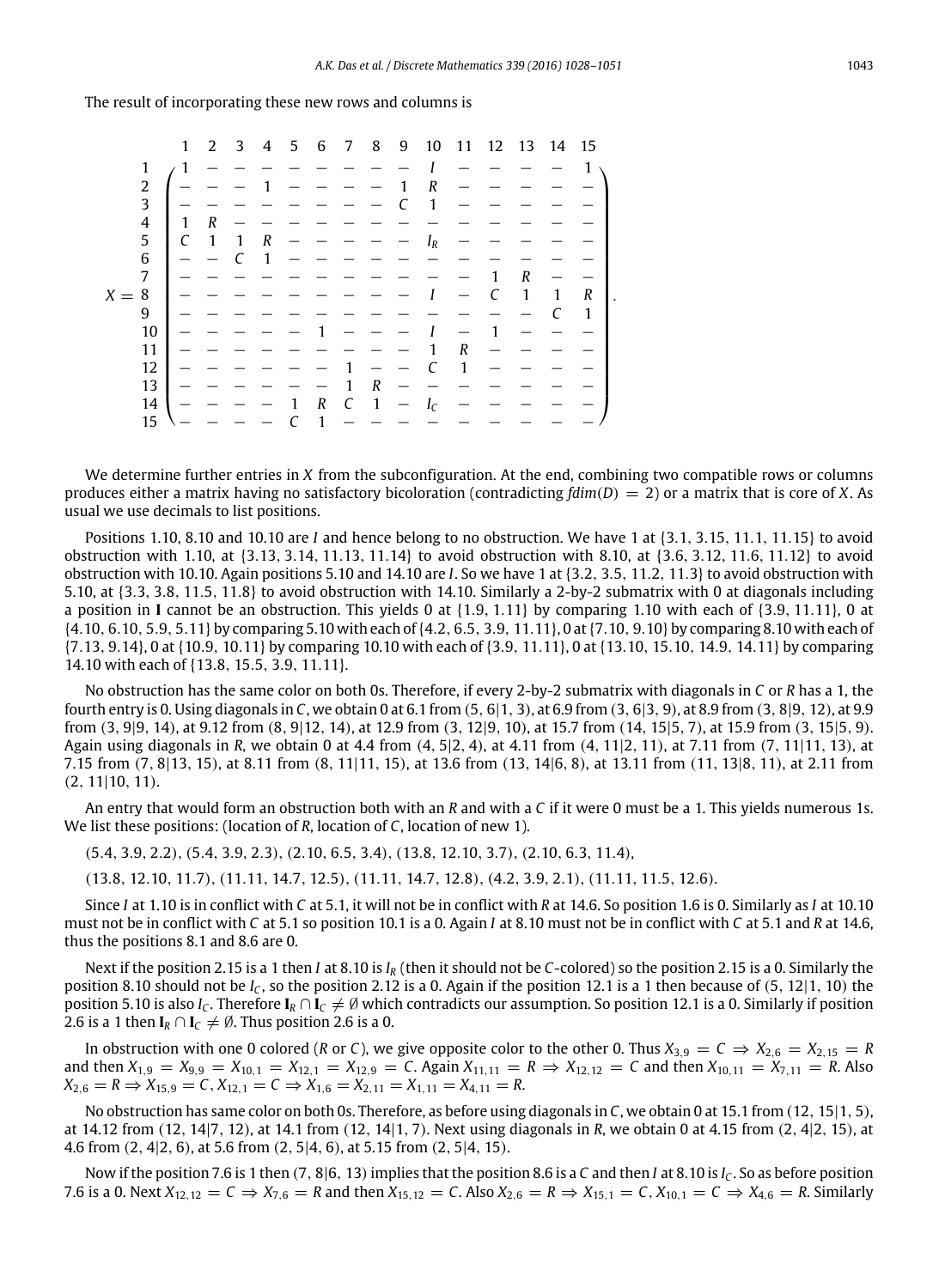if  $X_{9,1} = 1$  then  $(8, 9|1, 14)$  implies that the position 8.1 is an *R* and then *I* at 8.10 is in  $I_R$ . So the position 9.1 is a 0. Then  $X_{2,15} = R \Rightarrow X_{9,1} = C$  and  $X_{2,6} = R \Rightarrow X_{10,9} = C$ . Also  $X_{9,1} = C \Rightarrow X_{14,15} = R$ .

Next if the position 10.13 is 0 then  $X_{8,12} = C \Rightarrow X_{10,13} = R$  and then  $X_{8,6} = C$ . But then (8, 12|6, 10) implies that the position 10.13 is 1. Similarly the position 10.14 is also 1.

Finally as before an entry that would form an obstruction with an *R* and with a *C* if it were 0 must be 1. We list such implications as triple of positions: (location of *R*, location of *C*, location of new 1).

(2.15, 5.1, 1.3), (2.15, 6.3, 1.4), (14.6, 12.12, 10.5), (1.6, 9.14, 10.15), (8.15, 10.1, 1.13), (8.15, 10.1, 1.14), (7.13, 10.1, 1.12), (2.15, 5.1, 1.2), (14.6, 12.12, 10.8), (13.8, 12.12, 10.7).

At this point we have obtained  $M^3$ .  $\blacksquare$ 

<span id="page-16-0"></span>To prove the next proposition we need the following lemma.

**Lemma 13.** *If A is a binary matrix with fdim*(*A*) = 2 *and a bicoloration (R,C) of H<sup>b</sup> contains the configuration P*′ *indexed as shown below, then the position (i*, *j) in A belongs to* **I***.*

 $P' = \frac{a}{i} \begin{pmatrix} 1 & 1 & 1 \\ 0 & B & 1 \end{pmatrix}$ *c d j i C R* − .

*The statement remains true under transposition and/or interchange of the labels R and C.*

**Proof.** To show that  $(i, j) \in I$ , on contrary we suppose that  $(i, j)$  forming an obstruction with some position  $(r, s)$ . From this we derive restriction on the enlargement of P' to include row and columns as shown below, and this leads to a contradiction.

*a*  $\begin{pmatrix} 1 & 1 & I \end{pmatrix}$  – *c d j s i C R* 0 1  $\begin{pmatrix} 1 & 1 & 1 & - \\ C & R & 0 & 1 \\ T & - & - & 1 & 0 \end{pmatrix}$ .

Since *I* belongs to no obstruction,  $P'_{r,c} = P'_{r,d} = 1$ . Since (**R**, **C**) is a bicoloration, the position (*r*, *s*) cannot form an obstruction with both the colors. This contradiction proves the lemma.

**Proposition 14.** Let A be a binary matrix with fdim(A)  $=$  2. If  $F^3$  occurs for a bicoloration (**R, C**) of  $H^b$  such that  $I_R \cap I_C = \emptyset$ , *then*  $F^3$  occurs for every bicoloration of  $H^b$ .

**Proof.** By [Proposition 6,](#page-7-0)  $I_R \cap I_C=\emptyset$ , for every bicoloration of  $H^b$ . By [Lemma 12,](#page-14-0) we obtain a core of  $M^3$  having a bicoloration of  $H^b$  as in  $X^3$ . In  $M^3$  let  $B_1$  be the block formed by 4th, 5th, 6th row and 1st, 2nd, 3rd and 4th column i.e.  $B_1=(4,5,6|1,2,3,4)$ . Similarly let  $B_2 = (13, 14, 15]5, 6, 7, 8$  and  $B_3 = (7, 8, 9]12, 13, 14, 15$ . Here  $(1, 5, 8, 10, 14]1, 6, 10, 12, 15$  is an instance of  $F^3$ . We will show that every bicoloration has a copy of  $F^3$ .

Consider a bicoloration $f$  of  $H^b$  and suppose under $f$  ,  $H_1$  does not change its color. Now as earlier we can always choose a row *i* in the block  $B_1$ , i.e.  $i \in \{4, 5, 6\}$  such that f has one C and one R in the row *i*. Let c, d be the columns containing C and R of row i in  $B_1$  respectively. With  $(a, b, i) = (1, 2, i)$  and  $(c, d, j) = (c, d, 10)$ , the configuration  $(1, 2, i|c, d, 10)$  becomes an instances of *P* in [Lemma 4.](#page-4-1) By that lemma we have  $(i, 10) \in I_R$ .

Similarly let under f the row i' in block  $B_2$  (i.e. i'  $\in$  {13, 14, 15}) have one C and R. Also let  $c'$ , d' be the columns containing *C* and *R* of row *i*' in  $B_2$  respectively. Then as before the configuration (10, 12, *i'*|*c'*, *d'*, 10) is an instance of *P* in [Lemma 4.](#page-4-1) So we have  $(i', 10) \in I_C$ .

Next let under f the row *i*'' the block  $B_3$  (i.e. *i*''  $\in$  {7, 8, 9}) have one *C* and one *R*. Also suppose *c*'', *d*'' be the columns containing *C* and *R* of row *i*<sup>"</sup> in *B*<sub>3</sub> block respectively. Then the configuration  $(1, i'' | c'', d'', 10)$  is an instance of [Lemma 13.](#page-16-0) So we have  $(i'', 10) \in$  **I**. Thus we obtain  $F^3$  as  $(1, i, i'', 10, i'|c, d', 10, c'', d'')$ .

On the other hand if  $H_1$  also changes its color under f then we obtain  $F^3$  as  $(1, i, i'', 10, i'|d, c', 10, c'', d'')$ . Finally if the colors of  $H_1$  are only changed under f then we obtain  $F^3$  as  $(1, 5, 8, 10, 14|4, 7, 10, 12, 15)$ .

# 3.5. Configurations  $F^4$  and its enlarged form  $M^4$

Here we develop the configuration  $M^4$  from  $F^4$ . The argument follows that of the earlier sections.

Let *M*<sup>4</sup> be the configuration below, where "−" may denote 0 or 1. There are choices for "−" entries that yield Ferrers dimension at least 3. When  $M^4$  arises in a matrix with Ferrers dimension 2, such instances are forbidden.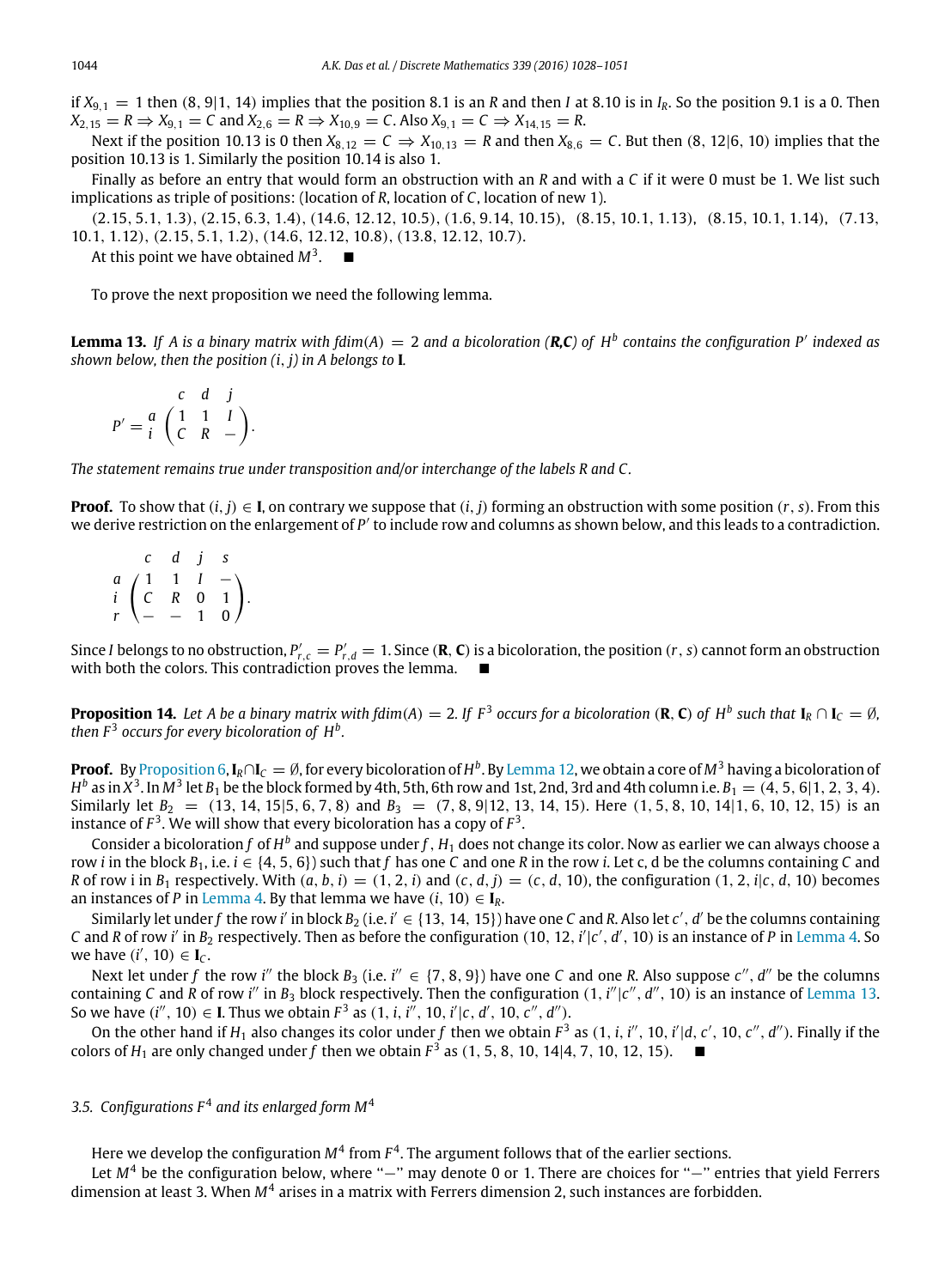|                         | 1 | 2                | 3        | 4 | 5            | 6                | 7                | 8        | 9                | 10       | 11 | 12           | 13               | 14               | 15               |
|-------------------------|---|------------------|----------|---|--------------|------------------|------------------|----------|------------------|----------|----|--------------|------------------|------------------|------------------|
| 1                       |   |                  |          |   |              |                  |                  |          |                  | 1        | 1  | 1            |                  | 1                | $\boldsymbol{0}$ |
| 2                       |   |                  |          |   |              |                  |                  |          |                  |          |    | 1            | 0                | 0                | 1                |
| $\overline{\mathbf{3}}$ |   |                  |          |   | ŋ            |                  | $\boldsymbol{0}$ | 0        | 1                |          | 1  | 1            | 1                | 0                | $\theta$         |
| $\frac{4}{5}$           |   |                  |          |   |              |                  |                  |          |                  |          | 1  | 1            | 0                | 1                |                  |
|                         |   |                  | O        |   | $\mathbf{0}$ | $\boldsymbol{0}$ | 0                | 0        | 1                | 0        | 1  | $\mathbf{0}$ | 0                | $\boldsymbol{0}$ | $\mathbf{0}$     |
| 6                       |   |                  |          |   | 0            |                  | $\mathbf 0$      | $\bf{0}$ |                  | 0        | 0  | 1            |                  | $\mathbf{0}$     | $\Omega$         |
| 7                       |   |                  | $\Omega$ |   | 0            | $\mathbf{0}$     |                  | 1        | $\boldsymbol{0}$ | $\bf{0}$ |    | $\mathbf{0}$ | $\boldsymbol{0}$ | $\boldsymbol{0}$ |                  |
| M <sup>4</sup><br>8     |   |                  | $\Omega$ |   | $\mathbf{0}$ | $\mathbf{0}$     | 1                | 1        | 1                | 1        | 1  | $\mathbf 0$  | $\boldsymbol{0}$ | $\bf{0}$         |                  |
| 9                       |   |                  |          | 1 | 1            |                  | $\mathbf{0}$     |          |                  | 1        | 1  |              |                  |                  |                  |
| 10                      |   |                  |          | 1 | 0            | $\bf{0}$         | 0                | 1        |                  | 1        | 1  |              |                  |                  |                  |
| 11                      |   |                  |          | 1 | 1            | $\mathbf{0}$     |                  |          |                  |          | 1  |              |                  |                  |                  |
| 12                      | 1 |                  |          | 1 | 0            | 1                | 0                | 0        |                  |          |    |              |                  |                  |                  |
| 13                      |   | 0                | 1        | 0 | $\mathbf{0}$ |                  | 0                | 0        |                  |          |    |              |                  |                  |                  |
| 14                      | 1 | $\boldsymbol{0}$ | 0        | 1 | $\mathbf 0$  | $\mathbf{0}$     | $\mathbf{0}$     | $\bf{0}$ |                  |          |    |              |                  |                  |                  |
| 15                      | 0 |                  | 0        |   | $\mathbf{0}$ | $\boldsymbol{0}$ |                  |          |                  |          |    |              |                  |                  |                  |

When M<sup>4</sup> is all of A and every "−" in it becomes 0, the diagram below named X<sup>4</sup> illustrates a bicoloration of an induced subgraph of *H*<sup>b</sup> (vertices labeled 0 of "−" here are dropped to form the subgraph). The subgraph consists of six isolated edges and two components. No assignment of values to these ''−'' entries can create an obstruction involving any position labeled *I*. Thus (3, 5, 8, 10, 14|3, 5, 8, 10, 14) is an instance of *F* <sup>4</sup> when *M*<sup>4</sup> is all of *A*.

|            | 1                 | $\mathcal{L}$  | 3           | 4            | 5                | 6                        | 7                        | 8            | 9                        | 10           | 11                       | 12             | - 13                     | 14               | - 15         |
|------------|-------------------|----------------|-------------|--------------|------------------|--------------------------|--------------------------|--------------|--------------------------|--------------|--------------------------|----------------|--------------------------|------------------|--------------|
| 1          |                   |                |             |              |                  |                          |                          |              | 1                        | 1            | 1                        | 1              |                          | 1                | $R_3$        |
| 2          |                   |                |             |              |                  |                          |                          |              |                          | 1            | 1                        | 1              | $C_4$                    | $C_3$            | $\mathbf{1}$ |
| 3          |                   |                |             |              |                  |                          | $R_1$                    | $R_1$        | 1                        | 1            | 1                        | 1              | 1                        | R <sub>2</sub>   | $R_4$        |
| 4          |                   |                |             |              |                  |                          |                          |              |                          |              | 1                        | $\mathbf{1}$   | C <sub>2</sub>           | $\overline{1}$   |              |
| 5          |                   |                |             |              |                  | $\boldsymbol{0}$         | 0                        | $R_1$        | $\mathbf{1}$             | Ι            | $\mathbf{1}$             | $C_1$          | $\bf{0}$                 | $I_{\rm C}$      | 0            |
| 6          |                   |                |             |              | 0                | $\overline{\phantom{m}}$ | $R_1$                    | $R_1$        | $\overline{\phantom{m}}$ | $R_1$        | $R_1$                    | $\mathbf{1}$   | $\overline{\phantom{m}}$ | 0                | 0            |
| 7          |                   |                | $C_5$       |              | 0                | $C_5$                    | $\overline{\phantom{m}}$ | 1            | C <sub>1</sub>           | $C_1$        | $\overline{\phantom{m}}$ | C <sub>1</sub> | C <sub>1</sub>           | $\boldsymbol{0}$ |              |
| $X^4$<br>8 |                   |                | $C_{5}$     |              | $C_5$            | $C_5$                    | $\mathbf{1}$             | $\mathbf{1}$ | 1                        | $\mathbf{1}$ | $\mathbf{1}$             | C <sub>1</sub> | C <sub>1</sub>           | 0                |              |
| 9          | 1                 | 1              | 1           | 1            | 1                | $\overline{\phantom{m}}$ | $R_5$                    | 1            | 1                        |              | 1                        |                |                          |                  |              |
| 10         |                   | 1              |             | 1            | Ι                | $C_5$ $R_5$              |                          | $\mathbf{1}$ | 1                        | 1            | 1                        |                |                          |                  |              |
| 11         | 1                 | 1              | 1           | 1            | $\mathbf{1}$     | $C_5$                    | $\overline{\phantom{m}}$ | $\mathbf{1}$ | 1                        | 1            | 1                        |                |                          |                  |              |
| 12         | $\mathbf{1}$      | 1              | 1           | $\mathbf{1}$ | $R_5$            | $\overline{1}$           | $R_5$                    | $R_5$        |                          |              |                          |                |                          |                  |              |
| 13         | $\qquad \qquad -$ | $R_8$          | 1           | $R_6$        | $\boldsymbol{0}$ | $\qquad \qquad -$        | R <sub>5</sub>           | $R_5$        |                          |              |                          |                |                          |                  |              |
| 14         | 1                 | R <sub>7</sub> | $C_{\rm 6}$ | 1            | $I_R$            | 0                        | 0                        | 0            |                          |              |                          |                |                          |                  |              |
| 15         | $\vee$ $C_7$      | -1             | $C_8$       |              | 0                | $\bf{0}$                 |                          |              |                          |              |                          |                |                          |                  |              |

<span id="page-17-0"></span>**Lemma 15.** Let A be a binary matrix with fdim(A)  $=$  2. If F<sup>4</sup> appears in a bicoloration of H<sup>b</sup> with  $I_R \cap I_C = \emptyset$ , then A contains *a core of M*<sup>4</sup> *as a submatrix.*

.

**Proof.** As before, we index rows and columns in *F* <sup>4</sup> by their eventual destinations in *M*<sup>4</sup> . We start with

|                                                                                                                                                                     |  | 5 8 10 14 |               |
|---------------------------------------------------------------------------------------------------------------------------------------------------------------------|--|-----------|---------------|
| $\begin{array}{c cccc} 3 & - & - & - & 1 & R \\ 5 & - & I & R & I & I_c \\ 8 & - & C & - & 1 & - \\ 10 & 1 & I & 1 & 1 & - \\ 14 & C & I_R & - & - & - \end{array}$ |  |           | $R \setminus$ |
|                                                                                                                                                                     |  |           |               |
|                                                                                                                                                                     |  |           |               |
|                                                                                                                                                                     |  |           |               |
|                                                                                                                                                                     |  |           |               |

The labels  $I_R$  and  $I_C$  require the configurations

| $-5$ |                                                                                                         |  | $-14$ |
|------|---------------------------------------------------------------------------------------------------------|--|-------|
|      | $\begin{pmatrix} 1 & R \\ R & I_R \end{pmatrix}$ and $\begin{pmatrix} 1 & C \\ C & I_C \end{pmatrix}$ . |  |       |

The first configuration forces  $F^4$  to add a new column we call 2 to accommodate the *R* in the row 14. Similarly the second configuration forces *F* 4 to add a new row we call 2. Let *X* denote the developing configuration. The extra row in the first configuration is different from the rows 14, 10, 8 and 5 and will turn out to differ from 3; we call it row 12. Similarly the extra column in the second configuration is column 12. The comments about the compatibility in [Lemmata 5](#page-6-0) and [8](#page-8-0) justify maintaining distinct indices apply here also.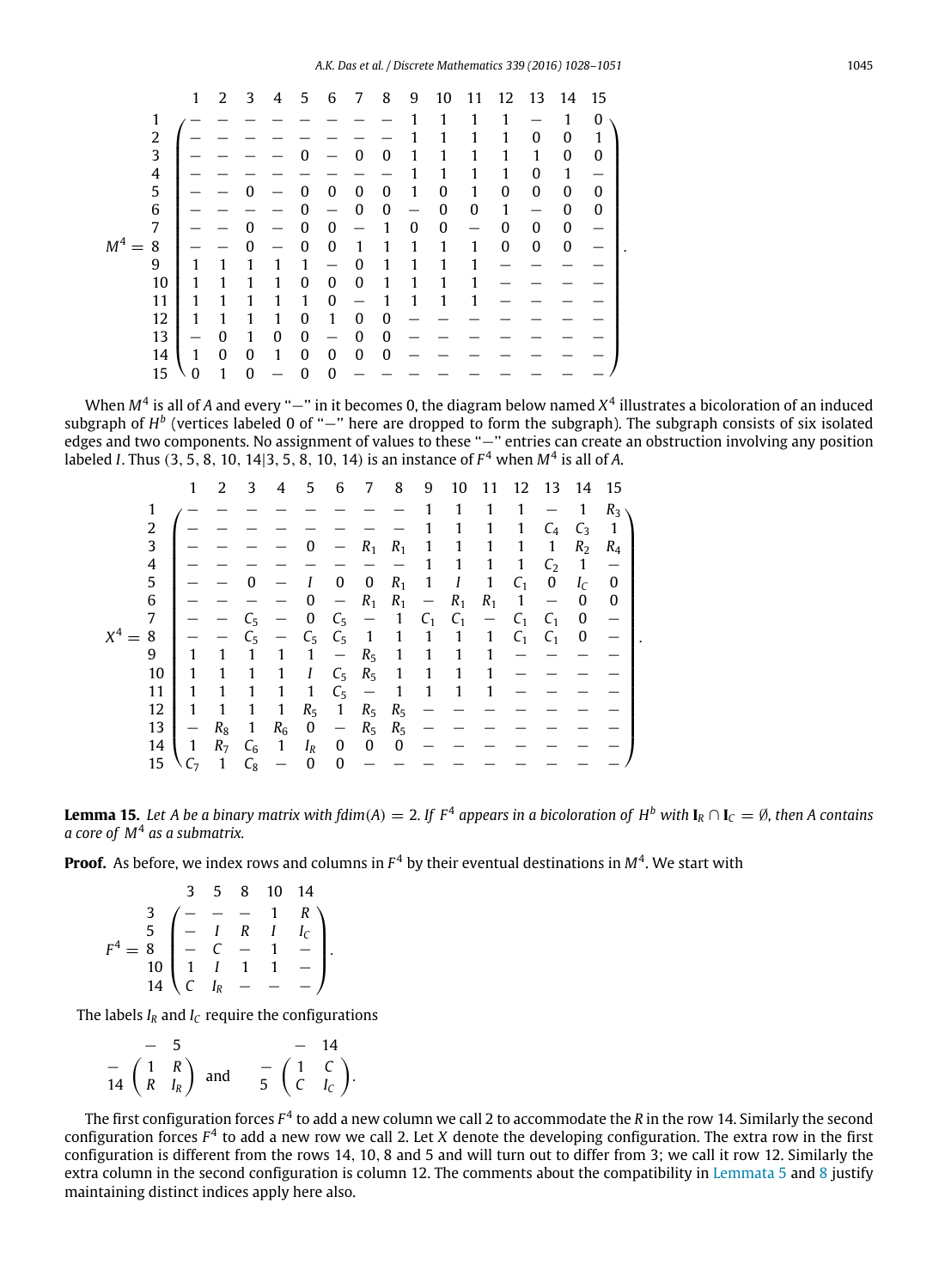The combined configuration *X* is now as below

|                                                                                                                                                                         |  | 2 3 5 8 10 12 14 |            |                   |
|-------------------------------------------------------------------------------------------------------------------------------------------------------------------------|--|------------------|------------|-------------------|
|                                                                                                                                                                         |  |                  |            |                   |
|                                                                                                                                                                         |  |                  |            |                   |
|                                                                                                                                                                         |  |                  |            | $I_{\mathcal{C}}$ |
|                                                                                                                                                                         |  |                  |            |                   |
|                                                                                                                                                                         |  |                  |            |                   |
|                                                                                                                                                                         |  |                  |            |                   |
| $\begin{array}{c ccccccccc}\n3 & - & - & - & - & 1 & - & 1 \\ 5 & - & I & R & I & C & I \\ 8 & - & - & C & - & 1 & - & - \\ 10 & - & 1 & I & 1 & 1 & - & \n\end{array}$ |  |                  | $\sim$ $-$ |                   |

At this point *X* has four *R*s and four *C*s. The labels arise from obstructions. We introduce one new row label and column label for each obstruction. The obstruction for the *Cs* in  $X_{2,14}$ ,  $X_{5,12}$ ,  $X_{8,5}$ , and  $X_{14,3}$  are

|  | 14 15 11 12 5 7 3 4                                                                                                                                                                                                           |  |
|--|-------------------------------------------------------------------------------------------------------------------------------------------------------------------------------------------------------------------------------|--|
|  | $\begin{pmatrix} 1 & R \\ 2 & C & 1 \end{pmatrix}$ , $\begin{pmatrix} 5 & 1 & C \\ 6 & R & 1 \end{pmatrix}$ , $\begin{pmatrix} 8 & C & 1 \\ 1 & R & R \end{pmatrix}$ and $\begin{pmatrix} 1 & R \\ 1 & 4 & C \end{pmatrix}$ . |  |

.

The obstructions for the *R*s in *X*5,8, *X*3,14, *X*12,<sup>5</sup> and *X*14,<sup>2</sup> are

|  |  | 8 9 13 14 5 6 | $1\quad 2$                                                                                                                                                                                                                            |  |
|--|--|---------------|---------------------------------------------------------------------------------------------------------------------------------------------------------------------------------------------------------------------------------------|--|
|  |  |               | $\begin{pmatrix} 5 & R & 1 \\ 1 & C & 2 \end{pmatrix}$ , $\begin{pmatrix} 3 & 1 & R \\ 4 & C & 1 \end{pmatrix}$ , $\begin{pmatrix} 1 & 1 & C \\ 1 & 2 & R \end{pmatrix}$ and $\begin{pmatrix} 1 & R & R \\ 1 & 1 & R \end{pmatrix}$ . |  |

The result of incorporating these new rows and columns is

|         |                         | $\mathbf{1}$ | 2 | 3 | 4            | 5                 | 6 | 7 | 8                | 9 | 10 | 11 |   | 12 13 | 14          | 15 |
|---------|-------------------------|--------------|---|---|--------------|-------------------|---|---|------------------|---|----|----|---|-------|-------------|----|
|         | 1                       |              |   |   |              |                   |   |   |                  |   |    |    |   |       | 1           | R  |
|         | $\overline{\mathbf{c}}$ |              |   |   |              |                   |   |   |                  |   |    |    |   |       | C           | 1  |
|         | 3                       |              |   |   |              |                   |   |   |                  |   |    |    |   | 1     | R           |    |
|         | $\overline{4}$          |              |   |   |              |                   |   |   |                  |   |    |    |   |       | 1           |    |
|         | 5                       |              |   |   |              |                   |   |   | $\boldsymbol{R}$ | 1 | Ι  | 1  | C |       | $I_{\rm C}$ |    |
|         | 6                       |              |   |   |              |                   |   |   |                  |   |    | R  | 1 |       |             |    |
|         | 7                       |              |   |   |              |                   |   |   | 1                | C |    |    |   |       |             |    |
| $X = 8$ |                         |              |   |   |              |                   |   | 1 |                  |   |    |    |   |       |             |    |
|         | 9                       |              |   |   |              |                   |   | R |                  |   |    |    |   |       |             |    |
|         | 10                      |              |   |   |              |                   |   |   | 1                |   |    |    |   |       |             |    |
|         | 11                      |              |   |   |              |                   |   |   |                  |   |    |    |   |       |             |    |
|         | 12                      |              |   |   |              | R                 | 1 |   |                  |   |    |    |   |       |             |    |
|         | 13                      |              |   |   | R            |                   |   |   |                  |   |    |    |   |       |             |    |
|         | 14                      | $\mathbf{1}$ | R | C | $\mathbf{1}$ | $I_{\mathcal{R}}$ |   |   |                  |   |    |    |   |       |             |    |
|         | 15                      |              | 1 |   |              |                   |   |   |                  |   |    |    |   |       |             |    |

We determine further entries in *X* from subconfigurations. At the end, combining two compatible rows or columns produces either a matrix having no satisfactory bicoloration (contradicting *fdim*(*D*) = 2) or a matrix that is a core of *M*<sup>4</sup> . As usual we use decimals to list positions.

.

Positions 5.5, 5.10 and 10.5 are *I* and hence belong to no obstruction. We have 1 at {9.9, 9.11, 11.9, 11.11} to avoid obstruction with 5.5, at {3.9, 3.11, 8.9, 8.11, 10.9, 10.11} to avoid obstruction with 5.10, at {9.3, 9.8, 9.10, 11.3, 11.8, 11.10} to avoid obstruction with 10.5. Similarly we have 1 at  $\{4.9, 4.11, 1.9, 1.11\}$  to avoid obstruction with 5.14 and at {9.4, 11.4, 9.1, 11.1} to avoid obstruction with 14.5. Similarly, a 2-by-2 submatrix with 0 diagonal including a position in **I** cannot be an obstruction. This yields 0 at {6.5, 7.5, 5.6, 5.7} by comparing 5.5 with each of {6.11, 7.9, 11.6, 9.7}, at {6.10, 7.10} by comparing 5.10 with each of {6.11, 7.9}, at {10.6, 10.7} by comparing 10.5 with each of {11.6, 9.7}, at {6.14, 5.15, 7.14} by comparing 5.14 with each of {6.11, 1.15, 7.9}, at {14.6, 14.7, 15.5} by comparing 14.5 with each of {11.6, 9.7, 15.1}.

No obstruction has the same color on both 0s. Therefore in every 2-by-2 submatrix with diagonal in *C* or *R* that has a 1, the fourth entry is 0. This yields 0 at *X*<sub>2,13</sub> from (2, 4|13, 14), at *X*<sub>7,13</sub> from (7, 4|9, 13), at *X*<sub>7,6</sub> from (7, 11|6, 9), at *X*<sub>7,12</sub> from (5, 7|9, 12), at *X*8,<sup>6</sup> from (8, 11|5, 6), at *X*15,<sup>3</sup> from (14, 15|1, 3), at *X*15,<sup>6</sup> from (11, 15|1, 6).

Similarly considering diagonals in *R*, we obtain 0 at  $X_{6,7}$  from (6, 9|7, 11), at  $X_{6,8}$  from (5, 6|8, 11), at  $X_{3,15}$  from (3, 1|14, 15), at *X*13,<sup>2</sup> from (13, 14|2, 4), at *X*13,<sup>7</sup> from (9, 13|4, 7), at *X*12,<sup>7</sup> from (9, 12|5, 7), at *X*6,<sup>15</sup> from (1, 6|11, 15).

An entry that would form an obstruction with an *R* and with a *C* if it were 0 must be a 1. We list such implications as triple of position: (location of *R*, location of *C*, location of new 1).

(12.5, 15.1, 11.2), (14.2, 11.6, 12.4), (12.5, 15.1, 9.2), (14.2, 11.6, 12.1), (1.15, 5.12, 2.11), (1.15, 5.12, 2.9), (6.11, 2.14, 1.12), (9.7, 7.9, 8.8), (13.4, 11.6, 12.3), (6.11, 2.14, 4.12), (6.11, 4.13, 3.12).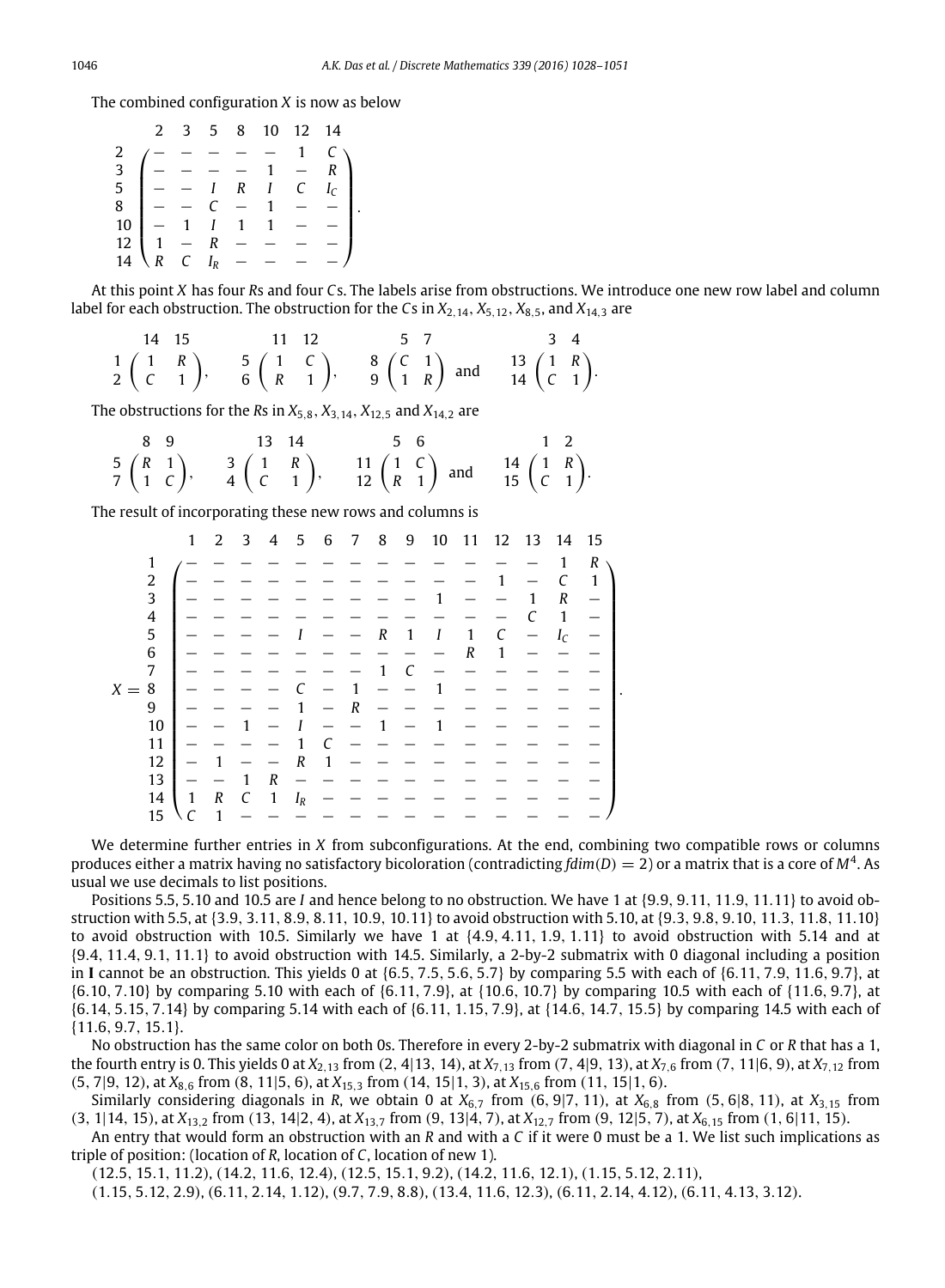*I* at 5.5 is not in conflict with *R* at 3.14 and also with *C* at 14.3. This implies that the positions 3.5 and 5.3 are 0.

Again if the position 8.3 is an 1 then (8, 14|3, 5) puts 14.5 into *I<sub>C</sub>*. But our hypothesis is  $I_R \cap I_C = \phi$ . Hence  $X_{8,3} = 0$ . Similarly if  $X_{3,8} = 1$  then (3, 5|8, 14) puts 5.14 into  $I_R$ . So as before  $X_{3,8} = 0$ .

Consider the position 10.1. If  $X_{10,1} = 0$  then  $X_{14,3} = C \Rightarrow X_{10,1} = R$ . But then *I* at 10.5 becomes an  $I_R$ . Hence  $X_{10,1} = 1$ . Similarly if  $X_{10,2} = 0$  then  $X_{15,1} = C \Rightarrow X_{10,2} = R$ . Then again position 10.5 becomes an  $I_R$ . So  $X_{10,2} = 1$ . Next consider the position 10.4. If  $X_{10,4} = 0$  then it would form an obstruction with an *R* at 14.2 and with a *C* at 14.3. Hence  $X_{10,4} = 1$ .

Similarly the symmetric arguments put 1 in positions 1.10, 2.10, and 4.10. If  $X_{7,3} = 1$  then  $X_{7,9} = C \Rightarrow X_{5,3} = R$ . But then (5, 12|3, 5) puts 5.5 into  $I_R$ . So  $X_{7,3} = 0$ . The symmetric arguments puts 0 in position 3.7. Also if  $X_{8,12} = 1$ , then (5, 8|5, 12) puts 5.5 into *I<sub>C</sub>*. So  $X_{8,12} = 0$ . Also from symmetry  $X_{12,8} = 0$ .

Next consider the position 14.8. If  $X_{14,8} = 1$  then 0 at 12.8 form an obstruction with *R* at 14.2 and *C* at 14.3. Hence  $X_{14,8} = 0$ . And from symmetry  $X_{8,14} = 0$ . Now  $X_{7,9} = C \Rightarrow X_{3,8} = R$  and then  $X_{7,10} = X_{7,13} = X_{7,12} = C$ . Similarly  $X_{9,7} = R \Rightarrow X_{8,3} = C$  and then  $X_{10,7} = X_{12,7} = X_{13,7} = R$ .

Also  $X_{11,6} = C \Rightarrow X_{12,8} = R$  and  $X_{6,11} = R \Rightarrow X_{8,12} = C$ .

By the exclusion of monochromatic obstruction we have 0 at 5.13 by comparing the two *C*s at 4.13 and 5.12. Also we have 0 at 13.5 by comparing the two *R*s at 12.5 and 13.4. For the similar reason we have 0 at 8.13 by comparing two *C*s at 4.13 and 8.12. Also we have 0 at 13.8 by comparing two *R*s at 13.4 and 12.8.

At this point we have obtained *M*<sup>4</sup> .

**Proposition 16.** Let A be a binary matrix with fdim(A) = 2. If  $F^4$  occurs for a bicoloration (**R,C**) of  $H^b$  such that  $I_R \cap I_C = \emptyset$ , then  $F^4$  or  $F^2$  occurs for every bicoloration of  $H^b$ .

**Proof.** By [Proposition 6,](#page-7-0)  $I_R \cap I_C = \emptyset$  for every bicoloration of  $H^b$ . By [Lemma 15,](#page-17-0) we obtain a core of  $M^4$ . In  $M^4$ , let  $B_1$  be the block formed by 1st, 2nd, 3rd, and 4th row and 13th, 14th and 15th column i.e.  $B_1 = (1, 2, 3, 4|13, 14, 15)$ . Similarly  $B_2 = (13, 14, 15|1, 2, 3, 4)$ . Here  $(3, 5, 8, 10, 14|3, 5, 8, 10, 14)$  is an instance of  $F^4$ . Let  $f$  be any bicoloration of  $H^b$ . There are two cases.

Case 1: Under f none of  $H_1$  and  $H_5$  changes its color or else  $H_1$  and  $H_5$  both change their colors.

Case 2: Under  $f$  one of  $H_1$  and  $H_5$  changes its color.

We will show that in Case 1, every bicoloration has a copy of  $F^4$  and in Case 2, every bicoloration has a copy of  $F^2$ .

Consider Case 1. As before, we can always choose a row *i* ∈ {13, 14, 15} such that *f* has one *C* and *R* in row *i*. Let *c* and d be the columns containing the C and R of row i in  $B_2$  respectively. With  $(a, b, i) = (10, 12, i)$  and  $(c, d, j) = (c, d, 5)$  the configuration (10, 12, *i*|*c*, *d*, 5) becomes an instance of *P* in [Lemma 4.](#page-4-1) So by [Lemma 4,](#page-4-1) we have  $(i, 5) \in I_R$  or  $(i, 5) \in I_C$ according as  $H_5$  does not change its color or  $H_5$  does change its color under  $f$ .

Let under *f* column  $j \in \{13, 14, 15\}$  be such that *j* has one *R* and *C*. Also let *a*, *b* be the rows containing *C* and *R* of column *j* in *B*<sub>1</sub> respectively. Then analogously we conclude that  $(5, j) \in I_C$  or  $I_R$  according as  $H_1$  does not change its color or  $H_1$  does change its color under *f* . Thus we obtain *F* 4 as (*b*, 5, 8, 10, *i*|*c*, 5, 8, 10, *j*) or (*a*, 5, 8, 10, *i*|*d*, 5, 8, 10, *j*).

Next consider Case 2. Let under *f* , *H*<sup>1</sup> changes its color. Then (5, 8|5, 8) puts 5.5 into **I***<sup>C</sup>* . Again let under *f* column *j* ∈ {13, 14, 15} has one *R* and one *C*. As before let *a*, *b* be the rows containing *C* and *R* of column *j* in *B*<sup>1</sup> respectively. Then as before we conclude that  $(5, j) \in I_R$ . Also let under f the row  $i \in \{13, 14, 15\}$  has one *R* and one *C*. Let *c* and *d* be the columns containing the *C* and *R* of row *i* in *B*<sub>2</sub> respectively. Then by previous arguments we conclude that (*i*, 5)  $\in$  **I**<sub>R</sub>. Now we have  $F^2$  as  $(a, 5, 10, i|d, 5, 10, j)$ . Here we can see that  $H_1$  and  $H_5$  coalesce.

#### *3.6. The main result*

Now we restate the main result mentioned in Section [2.](#page-2-0)

**Theorem 3.** If A is a binary matrix with fdim(A)  $=$  2, and (**R**, **C**) is a bicoloration of  $H^b$  giving rise to one of  $F^0$ ,  $F^1$ ,  $F^2$ ,  $F^3$ ,  $F^4$  or *their transposes, then* (**R**, **C**) *does not extend to a zero partition of A.*

**Proof.** A zero partition of *A* is an *R*, *C*-coloring of the 0s in *A* so that each color is used on the positions of the 0s in a Ferrers matrix. If (**R**, **C**) extends to a zero-partition of A, then all of **R**  $\bigcup I_R$  must have color R in the extension, and all of **C**  $\bigcup I_C$  must have color C. Hence there is no such extension when  $I_R\cap I_C\neq\emptyset$ , which is equivalent to the occurrence of  $F^0$ .

If the bicoloration (**R,C**) of  $H^b$  give rise to  $F^1$ , then  $F^1$  contains two configurations

 $\begin{pmatrix} 1 & I \\ R & I_C \end{pmatrix}$  and  $\begin{pmatrix} 1 & I \\ C & I_R \end{pmatrix}$  (or their transposes), in which the entry labeled I is the same position. We must give colors *C* and *R* to the positions labeled *I<sup>C</sup>* and *IR*, respectively. Thus choosing a color for the position labeled I creates an obstruction in one

of the supposed Ferrers matrices being produced. Hence there is no extension to a zero-partition.

Again let the bicoloration (**R**, **C**) of *H b* give rise to

$$
F^{2} = \begin{array}{c c c c c c c c} & a & b & c & d \\ i & & - & 1 & C \\ j & & - & l & l & l_{R} \\ l & 1 & 1 & 1 & - \\ l & & & l & l_{R} & - & - \end{array}
$$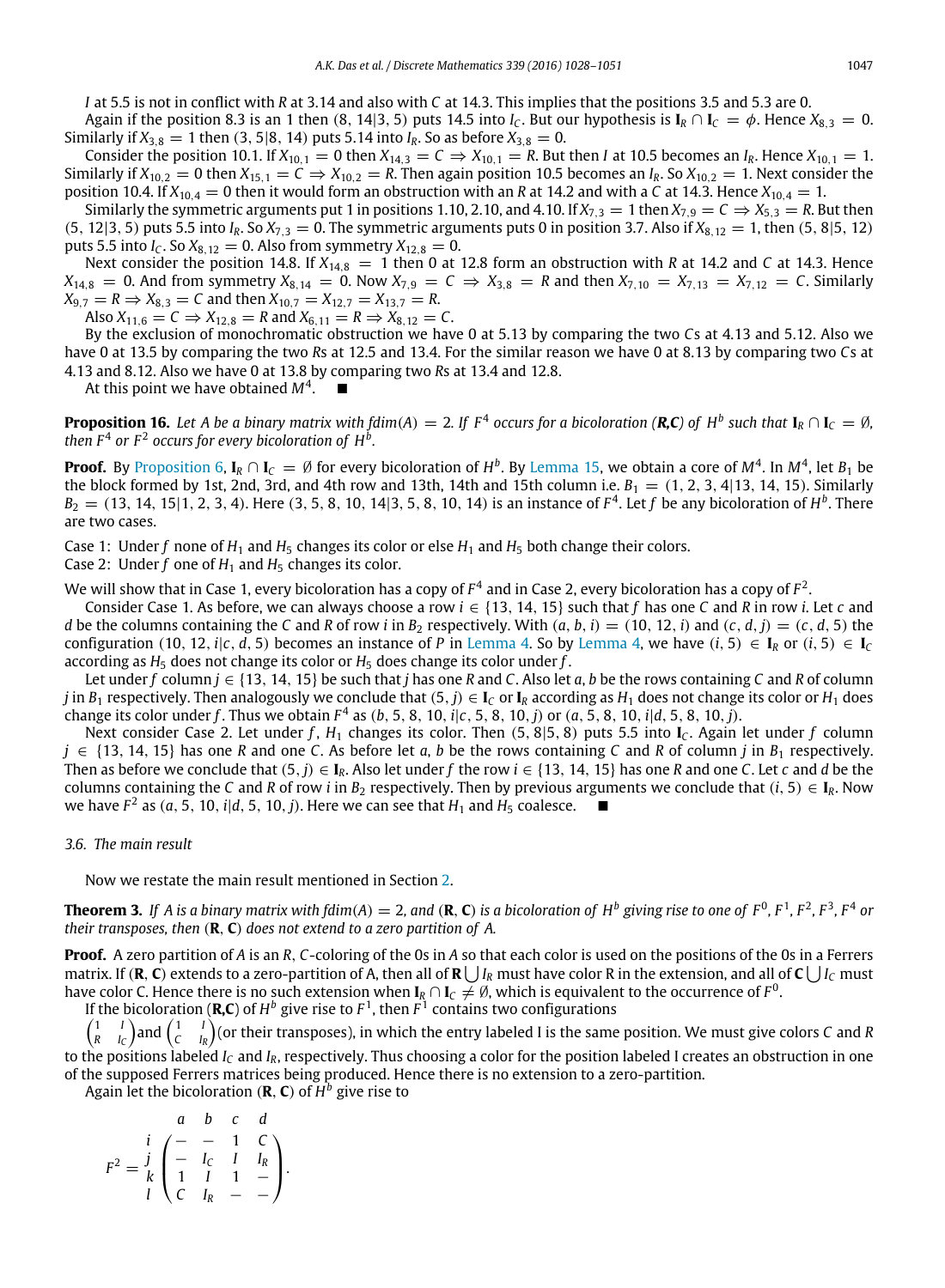As before, the configuration

$$
\left(\begin{array}{cc}1 & C \\I & I_R\end{array}\right)
$$

implies that the positions (*j*, *c*) and (*k*, *b*) labeled *I* must be *R*-colored. But then the configuration

$$
\begin{array}{cc}\n & b & c \\
j & \left(\begin{array}{cc} I_C & I \\ I & 1 \end{array}\right)\n\end{array}
$$

is a contradiction since all the positions colored *R* form a Ferrers matrix. Next let a bicoloration (**R**, **C**) of *H b* give rise to

$$
F^{3} = \begin{pmatrix} a & b & c & d & e \\ i & 1 & -1 & -1 \\ k & c & -1 & -1 \\ l & -1 & 1 & 1 & - \\ m & -1 & 1 & 1 & - \end{pmatrix}.
$$

The configuration

$$
\begin{array}{cc}\n & a & c \\
i & \begin{pmatrix} 1 & I \\ C & I_R \end{pmatrix}\n\end{array}
$$

implies that the position (*i*, *c*) labeled *I* must be *R*-colored. Again the configuration

$$
\begin{array}{cc}\n & b & c \\
l & \left(\begin{array}{cc} 1 & l \\
R & l_c \end{array}\right)\n\end{array}
$$

implies that the position (*l*, *c*) labeled *I* must be *C*-colored. Next the configuration

$$
\begin{array}{cc}\n & c & e \\
i & \left(\begin{array}{cc} I & 1 \\
I & R \end{array}\right)\n\end{array}
$$

implies that the position (*k*, *c*) labeled *I* must be *R*-colored. But then the configuration

$$
\begin{array}{cc} & c & d \\ k & \begin{pmatrix} I & C \\ I & 1 \end{pmatrix} \end{array}
$$

is a contradiction since two *C*-colors create an obstruction in a Ferrers matrix. Finally let a bicoloration (**R**, **C**) of *H b* give rise to

$$
F^{4} = \begin{pmatrix} a & b & c & d & e \\ i & 1 & - & R & 1 & l_{C} \\ k & - & - & - & 1 & R \\ l & 1 & 1 & 1 & - \\ m & l_{R} & C & - & - & - \end{pmatrix}.
$$

The configuration

$$
\begin{array}{cc}\n d & e \\
 i & \left(\begin{array}{cc} I & I_C \\ 1 & R \end{array}\right)\n\end{array}
$$

implies that the position (*i*, *d*) labeled *I* must be *C*-colored. Also the configuration

$$
\begin{array}{cc}\n & a & b \\
l & \left(\begin{array}{cc} I & 1 \\
I_R & C \end{array}\right)\n\end{array}
$$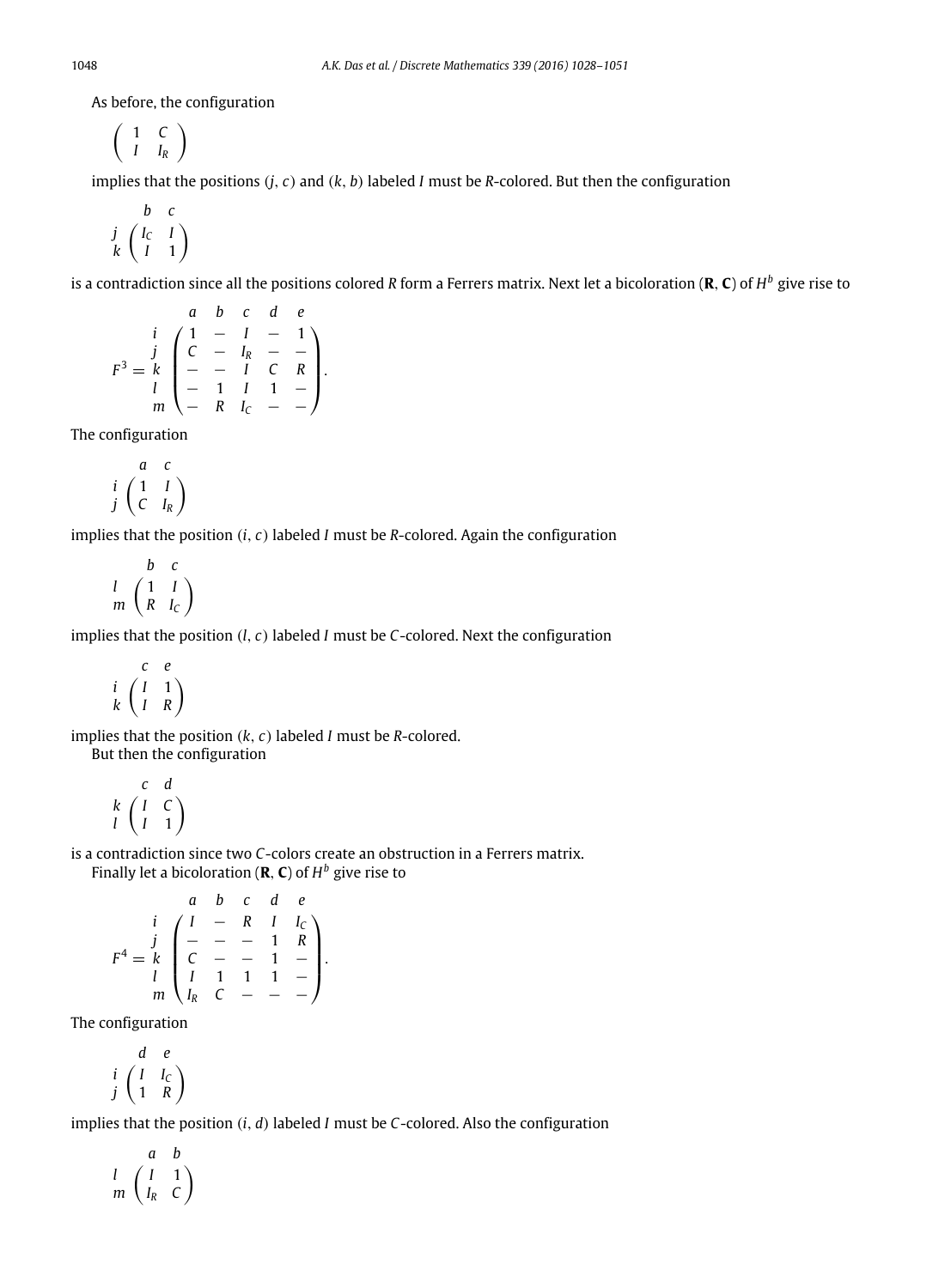implies that the position (*l*, *a*) labeled *I* must be *R*-colored. Then the configuration

$$
\begin{array}{cc}\n & a & d \\
i & \begin{pmatrix} I & I \\ C & 1 \end{pmatrix}\n\end{array}
$$

implies that the position (*i*, *a*) must be *C*-colored. But then as before the configuration

$$
\begin{array}{cc}\n & a & c \\
i & \left(\begin{array}{cc} I & R \\
I & 1 \end{array}\right)\n\end{array}
$$

is a contradiction.

# **4. A counterexample**

<span id="page-21-0"></span>The following example shows that the list of forbidden configurations given in Section [3](#page-4-2) is not exhaustive. Consider the binary matrix *A* in [Fig. 3](#page-21-0) which is of Ferrers dimension 2.

|  |                | 1 | 2              | 3 | 4 | 5                | 6              | 7              | 8              | 9                | 10             | 11               | 12             | 13             | 14       |
|--|----------------|---|----------------|---|---|------------------|----------------|----------------|----------------|------------------|----------------|------------------|----------------|----------------|----------|
|  |                |   | 1              | 1 |   | 1                | 0              | $\overline{0}$ | 0              | 0                | $\mathbf{0}$   | $\bf{0}$         | 0              | 0              | 0        |
|  | 2              | 1 | 1              | 1 | 1 | 0                | 1              | 1              | 1              | 1                | 1              | 1                | 1              | 1              | 0        |
|  | 3              | 1 | 1              | 1 | 1 | 0                | 1              | 1              | 1              | 0                | 0              | $\boldsymbol{0}$ | 0              | 0              | 0        |
|  | $\overline{4}$ | 1 | 1              | 0 | 0 | 0                | 0              | $\overline{0}$ | 0              | 0                | $\mathbf{0}$   | $\bf{0}$         | 0              | 0              | 0        |
|  | 5              | 1 | $\theta$       | 1 | 0 | $\boldsymbol{0}$ | $\mathbf{0}$   | 0              | 0              | $\boldsymbol{0}$ | $\mathbf{0}$   | $\boldsymbol{0}$ | 0              | 0              | $\theta$ |
|  | 6              | 1 | 0              | 1 | 1 | 0                | 1              | 1              | 1              | 1                | 1              | $\mathbf{1}$     | 1              | 0              | 0        |
|  | 7              | 1 | $\mathbf 0$    | 1 | 1 | 0                | 1              | $\overline{0}$ | $\overline{0}$ | $\overline{0}$   | $\overline{0}$ | $\overline{0}$   | $\overline{0}$ | 0              | 0        |
|  | 8              | 1 | 0              | 1 | 1 | 0                | 0              | 1              | 1              | 1                | 1              | 1                | 1              | 0              | 1        |
|  | 9              | 1 | 0              | 1 | 1 | 0                | 0              | 1              | 1              | 1                | 1              | $\boldsymbol{0}$ | 0              | 0              | 0        |
|  | $^{10}$        | 1 | $\overline{0}$ | 1 | 1 | 0                | $\overline{0}$ | 1              | 1              | 1                | $\overline{0}$ | 1                | 0              | 0              | 0        |
|  | 11             | 1 | 0              | 1 | 1 | 0                | 0              | 1              | 1              | 1                | 0              | $\boldsymbol{0}$ | 1              | 0              | 0        |
|  | 12             | 1 | 0              | 1 | 1 | 0                | 0              | 1              | 0              | $\boldsymbol{0}$ | 0              | $\boldsymbol{0}$ | 0              | 0              | 0        |
|  | 13             | 0 | $\overline{0}$ | 1 | 1 | 0                | 0              | 1              | 0              | 1                | $\overline{0}$ | $\overline{0}$   |                | $\overline{0}$ | 0        |

**Fig. 3.**

<span id="page-21-1"></span>A satisfactory bicoloration of the above matrix is shown below in [Fig. 4.](#page-21-1)

|                | 1            | 2              | 3            | 4            | 5              | 6              | 7            | 8            | 9            | 10             | 11         | 12 | 13    | 14    |
|----------------|--------------|----------------|--------------|--------------|----------------|----------------|--------------|--------------|--------------|----------------|------------|----|-------|-------|
| 1              |              |                |              | 1            | 1              | R              | R            | R            | R            | R              | R          | R  | R     | R     |
| $\overline{2}$ |              |                | 1            | 1            | C              | 1              | 1            | 1            | 1            | 1              | 1          | 1  | 1     | R     |
| 3              | 1            | 1              | 1            | $\mathbf{1}$ | C              | 1              | 1            | 1            | R            | R              | R          | R  | Ι     | R     |
| $\overline{4}$ | $\mathbf{1}$ |                | R            | R            | I              | R              | R            | R            | R            | R              | R          | R  | $I_R$ | R     |
| $\overline{5}$ | 1            | C              | 1            | R            | $I_C$          | $I_R$          | R            | $I_R$        | R            | $I_R$          | $I_R$      | R  | $I_R$ | $I_R$ |
| 6              | 1            | $\overline{C}$ | 1            | 1            | C              | 1              | 1            | $\mathbf{1}$ | 1            | 1              | 1          | 1  | Ι     | R     |
| 7              | 1            | C              | 1            | $\mathbf{1}$ | $\overline{C}$ | 1              | R            | R            | R            | R              | R          | R  | I     | R     |
| 8              | 1            | C              | 1            | 1            | C              | $\,C$          | 1            | 1            | $\mathbf{1}$ | 1              | 1          | 1  | C     | 1     |
| 9              | $\mathbf{1}$ | $\overline{C}$ | 1            | $\mathbf{1}$ | C              | $\,C$          | 1            | 1            | 1            | 1              | $_{\it R}$ | R  | Ι     | $I_R$ |
| 10             | 1            | C              | 1            | 1            | C              | $\mathcal{C}$  | 1            | 1            | 1            | C              | 1          | R  | $I_C$ | $I_R$ |
| 11             | 1            | C              | 1            | $\mathbf{1}$ | C              | $\,C$          | $\mathbf{1}$ | $\mathbf{1}$ | $\mathbf{1}$ | $\mathcal{C}$  | C          | 1  | $I_C$ | I     |
| 12             | 1            | $\,$ $C$       | 1            | 1            | C              | $\,C$          | $\mathbf{1}$ | Ι            | R            | Ι              | $I_R$      | R  | Ι     | $I_R$ |
| 13             |              | C              | $\mathbf{1}$ | 1            | C              | $\overline{C}$ | 1            | C            | 1            | $\overline{C}$ | C          | 1  | $I_C$ |       |
|                |              |                |              |              |                |                |              |              |              |                |            |    |       |       |

**Fig. 4.**

Here *H b* consists of only one component. But it is not possible to extend the colors (**R**, **C**) to the set **I** so that *A* admits a zero partition as shown below (see [Figs. 5](#page-22-10) and [6\)](#page-22-11).

Zero partition of *A* is not possible because (12, 13) entry receives both colors *R* and *C*.

It is clear that the graph of the above matrix is not included in any of the infinite families of forbidden subgraphs already known. Also it can be verified that this graph lies outside the class of graphs generated from the configurations in the present paper.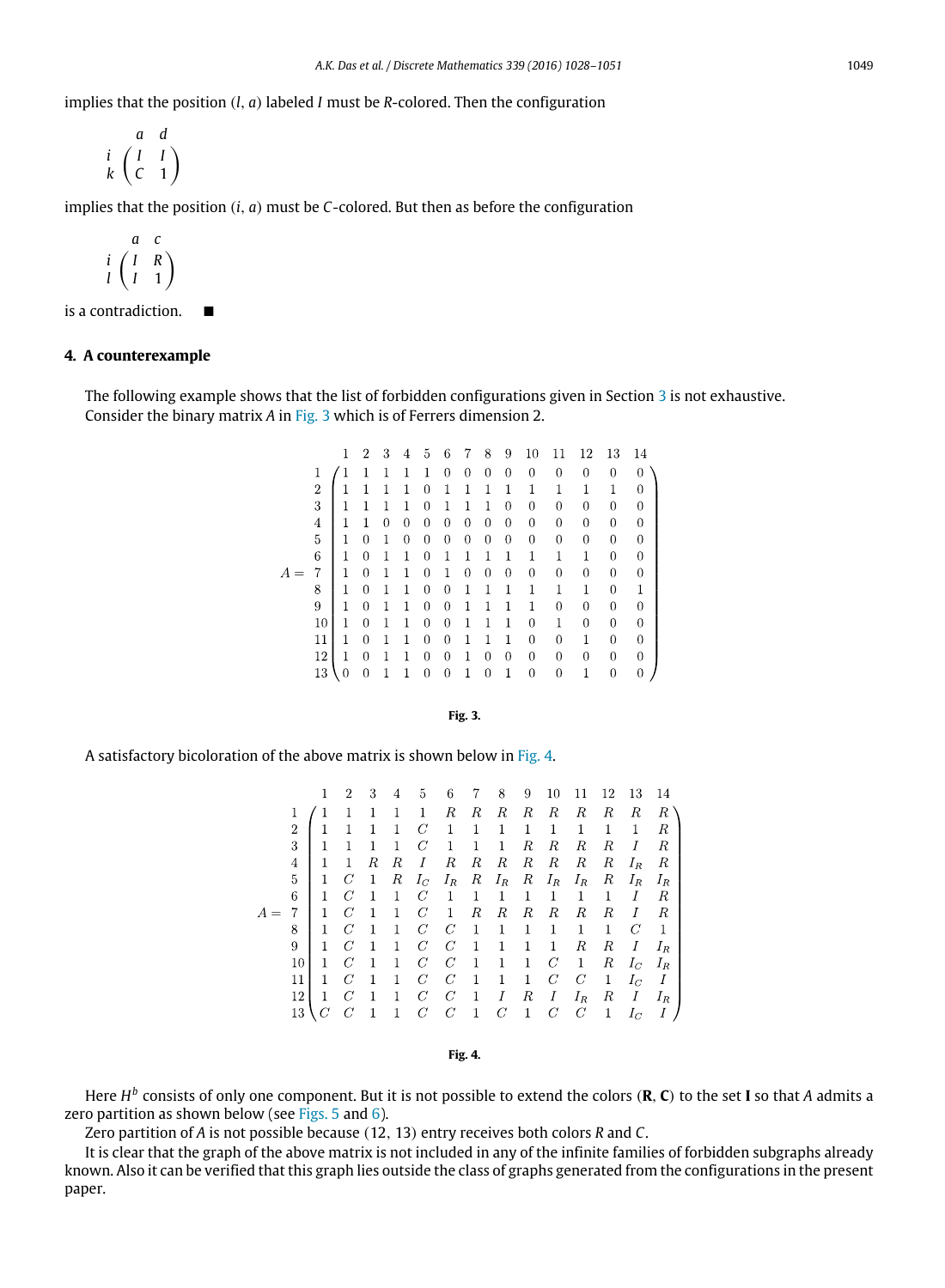<span id="page-22-10"></span>

<span id="page-22-11"></span>**Fig. 5.** Ferrers matrix from Fig.4 where all the entries may be given colors *R*.



**Fig. 6.** Ferrers matrix from Fig.4 where all the entries may be given colors *C*.

# **5. Conclusion**

In this paper, we have obtained five forbidden substructures of interval matrices. Unfortunately they do not exhaust all possibilities. Nevertheless, we hope this paper will be a motivating factor to obtain a complete list of forbidden substructures and thereby find out more efficient recognition algorithm for an interval matrix than that is presently available. The idea that is prevalent in our paper is that the isolated vertices *I* which receive the color *R* for a zero partition are the vertices *I<sup>R</sup>* and those in the configuration  $(1, C|I, I_R)$  or their transposes (and similarly for those receiving *C*). It now remains open to find out if there are any other such *I*'s being forced to receive a specific color for a zero partition. The answer to this question, it is hoped, may help one resolving the main problem.

#### **Acknowledgments**

Authors are grateful to Douglas West. He had taken an active interest in the paper, so much so that he had drafted the manuscript of the paper till midway and provided insightful suggestion for a qualitative improvement of the paper. The authors are also thankful to all the referees for their patient reading and nice comments leading to an overall reorganization of the paper.

#### **References**

- <span id="page-22-2"></span>[1] D.E[. Brown, Variations on interval graphs, \(Ph.D. Thesis\), University of Colorado Denver, 2004.](http://refhub.elsevier.com/S0012-365X(15)00364-7/sbref1)
- <span id="page-22-1"></span>[2] D.E[. Brown, J.R. Lundgren, C. Miller, Variations on interval graphs, in: 32nd SE Intl. Conf. Comb., Graph Th., Comput. \(Baton Rouge, 2001\), Congr. Numer.,](http://refhub.elsevier.com/S0012-365X(15)00364-7/sbref2) 149 (2004) 77–95.
- <span id="page-22-6"></span>[3] S. C[hatterjee, S. Ghosh, Ferrers dimension and boxicity, Discrete Math. 310 \(17-18\) \(2010\) 2443–2447.](http://refhub.elsevier.com/S0012-365X(15)00364-7/sbref3)
- <span id="page-22-3"></span>[4] O. Cogis, A characterization of digraphs with Ferrers dimension 2, Rapport de Recherche, G. R. CNRS no. 22, Paris, no. 19, (1979).
- [5] O. [Cogis, Ferrers digraphs and threshold graphs, Discrete Math. 38 \(1\) \(1982\) 33–46.](http://refhub.elsevier.com/S0012-365X(15)00364-7/sbref5)
- [6] O. [Cogis, On the Ferrers dimension of a digraph, Discrete Math. 38 \(1\) \(1982\) 47–52.](http://refhub.elsevier.com/S0012-365X(15)00364-7/sbref6)
- <span id="page-22-7"></span>[7] S. [Das, M. Sen, An interval digraph in relation to its associated bipartite graph, Discrete Math. 122 \(1993\) 113–136.](http://refhub.elsevier.com/S0012-365X(15)00364-7/sbref7)
- <span id="page-22-8"></span>[8] A.K[. Das, M.K. Sen, Bigraphs/digraphs of Ferrers dimension 2 and asteroidal triple of edges, Discrete Math. 295 \(2005\) 191–195.](http://refhub.elsevier.com/S0012-365X(15)00364-7/sbref8)
- <span id="page-22-5"></span>[9] J.F. [Doignon, A. Ducamp, J.C. Falmagne, On realizable biorders and the biorder dimension of a relation, J. Math. Psych. 28 \(1984\) 73–109.](http://refhub.elsevier.com/S0012-365X(15)00364-7/sbref9)
- <span id="page-22-9"></span>[10] T. F[eder, P. Hell, J. Huang, List homomorphism and circular arc graphs, Combinatorica 19 \(1999\) 487–505.](http://refhub.elsevier.com/S0012-365X(15)00364-7/sbref10)
- <span id="page-22-4"></span>[11] M.[C. Golumbic, A.N. Trenk, Tolerance Graphs, vol. 89, Cambridge University Press, 2004.](http://refhub.elsevier.com/S0012-365X(15)00364-7/sbref11)
- <span id="page-22-0"></span>[12] L. [Guttman, A basis for scaling quantitative data, Amer. Soc. Rev. 9 \(1944\) 139–150.](http://refhub.elsevier.com/S0012-365X(15)00364-7/sbref12)